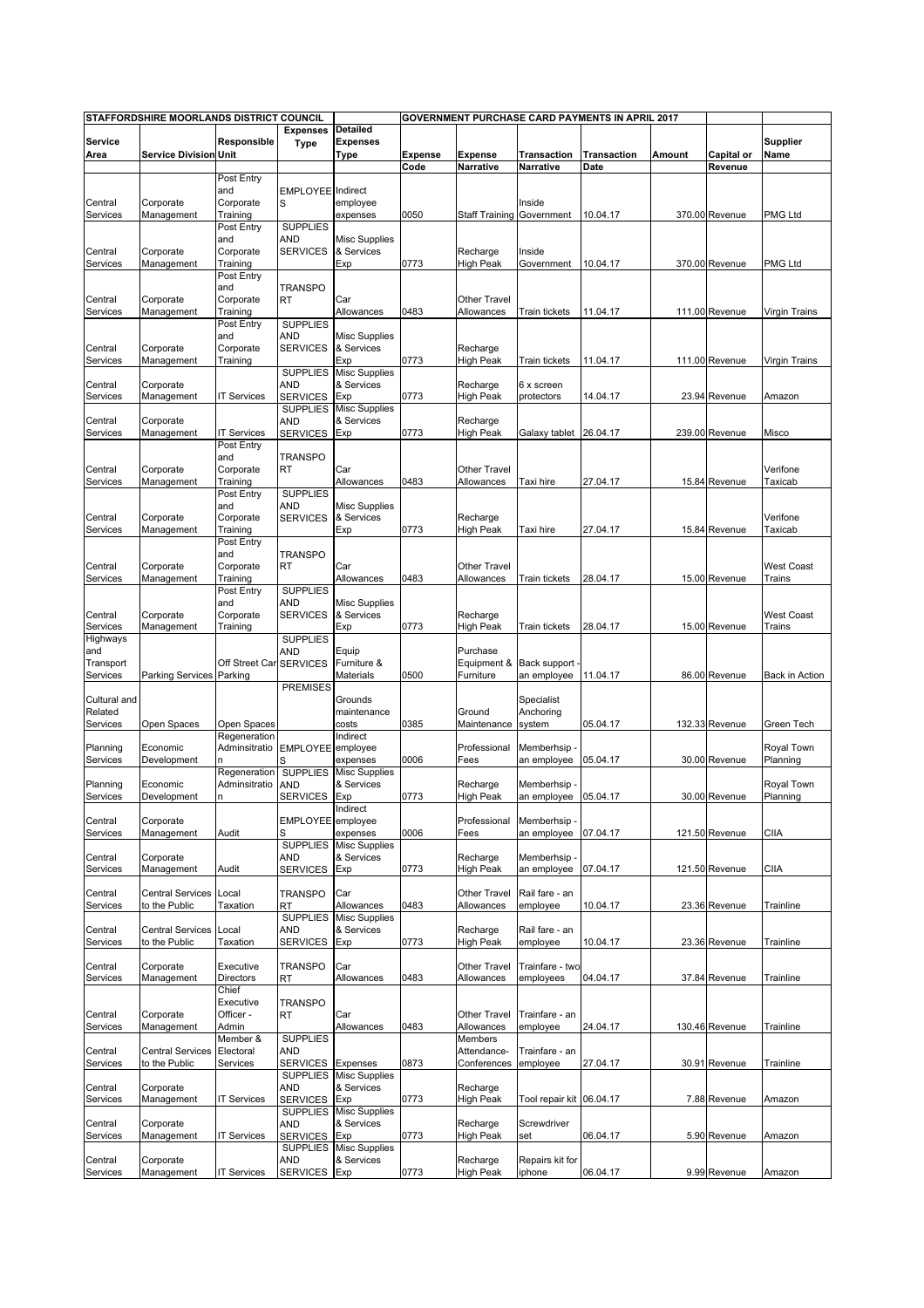|                        |                                          |                      |                        | SUPPLIES Misc Supplies             |                |                            |                          |                                               |        |                 |                |
|------------------------|------------------------------------------|----------------------|------------------------|------------------------------------|----------------|----------------------------|--------------------------|-----------------------------------------------|--------|-----------------|----------------|
| Central                | Corporate                                |                      | AND                    | & Services                         |                | Recharge                   |                          |                                               |        |                 |                |
| Services               | Management                               | <b>IT Services</b>   | SERVICES               | Exp                                | 0773           | High Peak                  | delivery                 | 06.04.17                                      |        | 7.99 Revenue    | Amazon         |
|                        |                                          |                      | <b>SUPPLIES</b>        | Communicatio                       |                |                            |                          |                                               |        |                 |                |
| Central                | Corporate                                |                      | AND                    | ns &                               |                | Hardware-                  | Computer                 |                                               |        |                 |                |
| Services               | Management                               | <b>IT Services</b>   | SERVICES               | Computing                          | 0845           | Misc                       | battery                  | 05.04.17                                      |        | 45.84 Revenue   | Store battery  |
|                        |                                          |                      | <b>SUPPLIES</b>        | Communicatio                       |                |                            |                          |                                               |        |                 |                |
| Central                | Corporate                                |                      | AND                    | ns &                               |                | Hardware-                  | Dual bank                |                                               |        |                 |                |
| Services               | Management                               | IT Services          | <b>SERVICES</b>        | Computing                          | 0845           | Misc                       | access point             | 25.04.17                                      |        | 118.75 Revenue  | Amazon         |
|                        |                                          |                      | <b>SUPPLIES</b>        | <b>Misc Supplies</b>               |                |                            |                          |                                               |        |                 |                |
| Central                | Corporate                                |                      | AND                    | & Services                         |                | Recharge                   | Dual bank                |                                               |        |                 |                |
| Services               | Management                               | IT Services          | <b>SERVICES</b>        | Exp                                | 0773           | High Peak                  | access point             | 25.04.17                                      |        | 118.75 Revenue  | Amazon         |
|                        |                                          |                      | <b>SUPPLIES</b>        | <b>Misc Supplies</b>               |                |                            |                          |                                               |        |                 |                |
| Central                | Corporate                                |                      | AND                    | & Services                         |                | Recharge                   | Targus stylus            |                                               |        |                 |                |
| Services               | Management                               | IT Services          | <b>SERVICES</b>        | Exp                                | 0773           | <b>High Peak</b>           | pens x 5                 | 26.04.17                                      |        | 45.95 Revenue   | Ballicom       |
|                        |                                          |                      | <b>SUPPLIES</b>        |                                    |                |                            |                          |                                               |        |                 |                |
|                        |                                          |                      | AND                    | <b>Misc Supplies</b>               |                |                            | Samsung                  |                                               |        |                 |                |
| Central                | Corporate                                |                      | <b>SERVICES</b>        | & Services                         |                | Recharge                   | galaxy tablets           |                                               |        |                 |                |
| Services               | Management                               | <b>IT Services</b>   |                        | Exp                                | 0773           | High Peak                  | Carelink                 | 26.04.17                                      |        | 1362.95 Revenue | Ballicom       |
|                        |                                          |                      | <b>SUPPLIES</b>        | <b>Misc Supplies</b>               |                |                            |                          |                                               |        |                 |                |
| Central                | Corporate                                |                      | AND                    | & Services                         |                | Recharge                   |                          |                                               |        |                 |                |
| Services               | Management                               | IT Services          | <b>SERVICES</b>        | Exp                                | 0773           | High Peak                  | delivery                 | 26.04.17                                      |        | 7.97 Revenue    | Ballicom       |
| Environmen             |                                          |                      | <b>SUPPLIES</b>        |                                    |                |                            |                          |                                               |        |                 |                |
| tal and                |                                          | Refuse Direct        | <b>AND</b>             | Clothing                           |                |                            |                          |                                               |        |                 |                |
| Regulatory             |                                          | Service              | <b>SERVICES</b>        | Uniform &                          |                | Protective                 | Yellow hi viz            |                                               |        |                 | Merlin         |
| Services               | <b>Waste Collection</b>                  | Organisation         |                        | Laundry                            | 0600           | Clothing                   | hats                     | 03.04.17                                      |        | 135.95 Revenue  | workwear       |
| Environmen             |                                          |                      | <b>SUPPLIES</b>        |                                    |                |                            |                          |                                               |        |                 |                |
| tal and                |                                          | <b>Refuse Direct</b> | <b>AND</b>             | <b>Misc Supplies</b>               |                |                            |                          |                                               |        |                 |                |
| Regulatory             |                                          | Service              | <b>SERVICES</b>        | & Services                         |                | Miscellaneou               |                          |                                               |        |                 | Wooden         |
| Services               | <b>Waste Collection</b>                  | Organisation         |                        | Exp                                | 1050           | s Other                    | Fence panel              | 07.04.17                                      |        | 23.33 Revenue   | panels         |
| Environmen             |                                          |                      | <b>SUPPLIES</b>        |                                    |                |                            |                          |                                               |        |                 |                |
| tal and                |                                          | <b>Refuse Direct</b> | <b>AND</b>             | <b>Misc Supplies</b>               |                |                            |                          |                                               |        |                 |                |
| Regulatory             |                                          | Service              | <b>SERVICES</b>        | & Services                         |                | Miscellaneou               | Cancellation             |                                               |        |                 |                |
| Services               | Waste Collection Organisation            |                      |                        | Exp                                | 1050           | s Other                    | of prime                 | 11.04.17                                      |        | -7.99 Revenue   | Amazon         |
| Environmen             |                                          |                      | <b>SUPPLIES</b>        |                                    |                |                            |                          |                                               |        |                 |                |
| tal and                |                                          | <b>Refuse Direct</b> | <b>AND</b>             | Clothing                           |                |                            |                          |                                               |        |                 |                |
| Regulatory             |                                          | Service              | <b>SERVICES</b>        | Uniform &                          |                | Protective                 |                          |                                               |        |                 | Safety         |
| Services               | Waste Collection Organisation            |                      |                        | Laundry                            | 0600           | Clothing                   | Safety boots             | 19.04.17                                      |        | 34.95 Revenue   | solutions      |
|                        |                                          | Operational          |                        |                                    |                |                            |                          |                                               |        |                 |                |
| Environmen             |                                          | Services -           |                        |                                    |                |                            |                          |                                               |        |                 |                |
| tal and                |                                          | <b>Direct</b>        |                        |                                    |                |                            |                          |                                               |        |                 |                |
| Regulatory             |                                          | Management TRANSPO   |                        | Car                                |                | Other Travel               |                          |                                               |        |                 |                |
| Services               | <b>Waste Collection Admin</b>            |                      | RT                     | Allowances                         | 0483           | Allowances                 | Rail tickets             | 21.04.17                                      |        | 21.48 Revenue   | Trainline      |
|                        |                                          | Operational          |                        |                                    |                |                            |                          |                                               |        |                 |                |
|                        |                                          | Services             |                        |                                    |                |                            |                          |                                               |        |                 |                |
| Environmen             |                                          | High Peak -          |                        |                                    |                |                            |                          |                                               |        |                 |                |
| tal and                |                                          | <b>Direct</b>        |                        |                                    |                |                            |                          |                                               |        |                 |                |
| Regulatory             |                                          | Management TRANSPO   |                        | Car                                |                | Other Travel               |                          |                                               |        |                 |                |
| Services               | Waste Collection                         | Admin                | RT                     | Allowances                         | 0483           | Allowances                 | Rail tickets             | 21.04.17                                      |        | 5.38 Revenue    | Trainline      |
|                        |                                          | <b>High Peak</b>     |                        |                                    |                |                            |                          |                                               |        |                 |                |
|                        |                                          | BC HRA-              |                        |                                    |                |                            |                          |                                               |        |                 |                |
|                        |                                          | Property             |                        |                                    |                |                            |                          |                                               |        |                 |                |
| Rechargeab             |                                          | Services             | <b>TRANSPO</b>         | Car                                |                | Other Travel               |                          |                                               |        |                 |                |
|                        |                                          | 0 Admin              | RT                     | Allowances                         | 0483           | Allowances                 | Rail tickets             | 21.04.17                                      |        | 8.96 Revenue    | Trainline      |
| le                     |                                          |                      |                        |                                    |                |                            |                          |                                               |        |                 |                |
| Cultural and           |                                          | Communities          |                        |                                    |                |                            |                          |                                               |        |                 |                |
| Related                | Community                                | and Cultural         | <b>TRANSPO</b>         | Car                                |                | <b>Other Travel</b>        |                          |                                               |        |                 |                |
|                        |                                          |                      |                        |                                    |                |                            |                          |                                               |        |                 |                |
| Services<br>Rechargeab | Development                              | Admin                | RT<br><b>TRANSPO</b>   | Allowances<br>Car                  | 0483           | Allowances<br>Other Travel | Rail tickets             | 21.04.17                                      | 66.6   |                 | 0 Trainline    |
| le                     |                                          | 0 HP-Policy          | RT                     | Allowances                         | 0483           | Allowances                 | Rail tickets             | 21.04.17                                      |        | 39.96 Revenue   | Trainline      |
|                        |                                          | <b>High Peak</b>     |                        |                                    |                |                            |                          |                                               |        |                 |                |
|                        |                                          | BC HRA -             |                        |                                    |                |                            |                          |                                               |        |                 |                |
|                        |                                          | Tenant               |                        |                                    |                |                            |                          |                                               |        |                 |                |
| Rechargeab             |                                          | Services             | <b>TRANSPO</b>         | Car                                |                | Other Travel               |                          |                                               |        |                 |                |
| le                     |                                          | 0 Admin              | RT                     | Allowances                         | 0483           | Allowances                 | Rail tickets             | 21.04.17                                      |        | 26.63 Revenue   | Trainline      |
|                        |                                          | Street               |                        |                                    |                |                            |                          |                                               |        |                 |                |
|                        |                                          | Sweeping             |                        |                                    |                |                            |                          |                                               |        |                 |                |
| Environmen<br>tal and  |                                          |                      |                        |                                    |                |                            |                          |                                               |        |                 |                |
| Regulatory             |                                          | Direct<br>Service    | SUPPLIES<br><b>AND</b> | <b>Misc Supplies</b><br>& Services |                | Miscellaneou               | Heavy duty<br>polythene  |                                               |        |                 |                |
| Services               | <b>Street Cleansing</b>                  | Organisation         | <b>SERVICES</b>        | Exp                                | 1050           | s Other                    | sheeting                 | 26.04.17                                      |        | 120.19 Revenue  | Polystar       |
|                        |                                          | Land &               | <b>SUPPLIES</b>        | <b>Misc Supplies</b>               |                |                            | 2 blouses -              |                                               |        |                 |                |
| Central                | Corporate                                | Property             | AND                    | & Services                         |                | Miscellaneou               | refreshment              |                                               |        |                 |                |
| Services               | Management                               | Admin                | SERVICES               | Exp                                | 1050           | s Other                    | staff                    | 05.04.17                                      |        | 61.14 Revenue   | Meltimi Ltd    |
|                        |                                          |                      | <b>SUPPLIES</b>        | <b>Misc Supplies</b>               |                |                            |                          |                                               |        |                 |                |
| Central                | Corporate                                | Moorlands            | AND                    | & Services                         |                | Miscellaneou               | plastic cups             |                                               |        |                 | Options        |
| Services               | Management                               | House                | <b>SERVICES</b>        | Exp                                | 1050           | s Other                    | for dispenser            | 10.04.17                                      |        | 264 Revenue     | Management     |
|                        |                                          | Land &               | <b>SUPPLIES</b>        | <b>Misc Supplies</b>               |                |                            | 2 blouses -              |                                               |        |                 |                |
| Central                | Corporate                                | Property             | AND                    | & Services                         |                | Miscellaneou               | refreshment              |                                               |        |                 |                |
| Services               | Management                               | Admin                | <b>SERVICES</b>        | Exp                                | 1050           | s Other                    | staff                    | 10.04.17                                      |        | 54 Revenue      | Meltimi Ltd    |
|                        | STAFFORDSHIRE MOORLANDS DISTRICT COUNCIL |                      |                        |                                    |                |                            |                          | GOVERNMENT PURCHASE CARD PAYMENTS IN MAY 2017 |        |                 |                |
|                        |                                          |                      |                        | <b>Detailed</b>                    |                |                            |                          |                                               |        |                 |                |
|                        |                                          | Responsible          | <b>Expenses</b>        | <b>Expenses</b>                    |                |                            |                          |                                               |        |                 | Supplier       |
| Service                |                                          |                      | <b>Type</b>            |                                    |                |                            |                          |                                               |        |                 |                |
| Area                   |                                          |                      |                        | Type                               | <b>Expense</b> | <b>Expense</b>             | <b>Transaction</b>       | <b>Transaction</b>                            | Amount | Capital or      | Name           |
|                        | <b>Service Division Unit</b>             |                      |                        |                                    |                |                            |                          |                                               |        |                 |                |
|                        |                                          |                      |                        |                                    | Code           | Narrative                  | Narrative                | Date                                          |        | Revenue         |                |
|                        |                                          |                      | <b>SUPPLIES</b>        |                                    |                |                            | Coffee, tea,             |                                               |        |                 |                |
| Central<br>Services    | Corporate<br>Management                  | Moorlands<br>House   | AND                    | SERVICES Catering & Bar 0563       |                | Tea and<br>Coffee          | sugar, milk,<br>stirrers | 08.05.17                                      |        | 334.73 Revenue  | <b>Bidvest</b> |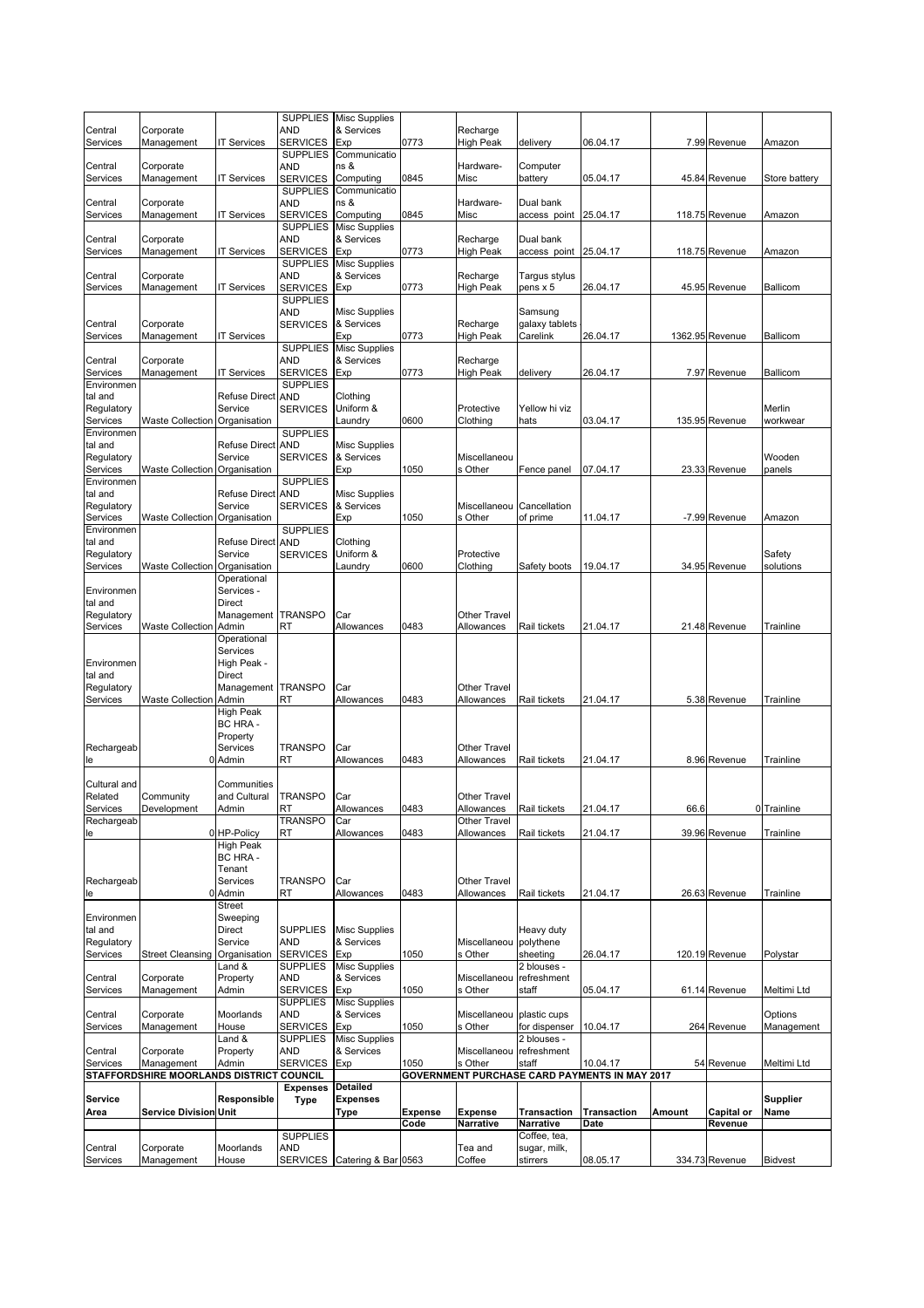|                        |                                |                       | SUPPLIES Equip                     |                                    |      |                              | Handwash,                                  |          |                   |                 |
|------------------------|--------------------------------|-----------------------|------------------------------------|------------------------------------|------|------------------------------|--------------------------------------------|----------|-------------------|-----------------|
| Central                | Corporate                      | Moorlands             | <b>AND</b>                         | Furniture &                        |      | Crockery &                   | washing up                                 |          |                   |                 |
| Services               | Management                     | House                 | <b>SERVICES</b><br><b>SUPPLIES</b> | Materials                          | 0504 | Glassware                    | liquid                                     | 08.05.17 | 18.19 Revenue     | <b>Bidvest</b>  |
| Central                | Corporate                      | Moorlands             | <b>AND</b>                         |                                    |      | Catering                     |                                            |          |                   |                 |
| Services               | Management                     | House                 | <b>SERVICES</b>                    | Catering & Bar 0560                |      | Provisions                   | <b>Biscuits</b>                            | 08.05.17 | 61.40 Revenue     | <b>Bidvest</b>  |
|                        |                                |                       |                                    |                                    |      |                              | Isurv                                      |          |                   |                 |
| Central                | Corporate                      | Land &<br>Property    | <b>EMPLOYEE</b> Indirect<br>S      | employee                           |      | Professional                 | Professional<br>subs - an                  |          |                   |                 |
| Services               | Management                     | Admin                 |                                    | expenses                           | 0006 | Fees                         | employee                                   | 15.05.17 | 1035.00 Revenue   | <b>RICS</b>     |
|                        |                                |                       | <b>SUPPLIES</b>                    |                                    |      |                              | Coffee, tea,                               |          |                   |                 |
| Central                | Corporate                      | Moorlands             | <b>AND</b>                         |                                    |      | Tea and                      | choc and                                   |          |                   |                 |
| Services               | Management                     | House                 | SERVICES<br><b>SUPPLIES</b>        | Catering & Bar 0563<br>Equip       |      | Coffee                       | cups<br>Dishwashing                        | 17.05.17 | 333.73 Revenue    | Options         |
| Central                | Corporate                      | Moorlands             | <b>AND</b>                         | Furniture &                        |      | Crockery &                   | powder,                                    |          |                   |                 |
| Services               | Management                     | House                 | <b>SERVICES</b>                    | Materials                          | 0504 | Glassware                    | milton                                     | 16.05.17 | 263.20 Revenue    | Cutlers         |
|                        |                                | Post Entry            | <b>SUPPLIES</b>                    |                                    |      |                              |                                            |          |                   |                 |
| Central                | Corporate                      | and<br>Corporate      | AND<br><b>SERVICES</b>             | <b>Misc Supplies</b><br>& Services |      |                              |                                            |          |                   |                 |
| Services               | Management                     | Training              |                                    | Exp                                | 0773 | Recharge<br><b>High Peak</b> | Refund                                     | 02.05.17 | -36.00 Revenue    | <b>RICS</b>     |
|                        |                                |                       | <b>SUPPLIES</b>                    | <b>Misc Supplies</b>               |      |                              |                                            |          |                   |                 |
| Central                | Corporate                      |                       | <b>AND</b>                         | & Services                         |      | Miscellaneou                 | Chocolate for                              |          |                   |                 |
| Services               | Management                     | Personnel             | <b>SERVICES</b>                    | Exp<br>Indirect                    | 1050 | s Other                      | prizes                                     | 22.05.17 | 15.55 Revenue     | Wilko           |
| Central                | Corporate                      |                       | EMPLOYEE employee                  |                                    |      | Professional                 | Membership<br>subs - an                    |          |                   |                 |
| Services               | Management                     | Personnel             | S                                  | expenses                           | 0006 | Fees                         | employee                                   | 22.05.17 | 92.00 Revenue     | <b>CIPD</b>     |
|                        |                                |                       |                                    | Indirect                           |      |                              | Membership                                 |          |                   |                 |
| Central                | Corporate                      |                       | EMPLOYEE employee                  |                                    |      | Professional                 | subs - an                                  |          |                   |                 |
| Services               | Management                     | Personnel             | S<br><b>SUPPLIES</b>               | expenses<br><b>Misc Supplies</b>   | 0006 | Fees                         | employee                                   | 22.05.17 | 180.00 Revenue    | <b>CIPD</b>     |
| Central                | Corporate                      |                       | AND                                | & Services                         |      | Recharge                     | Gold plan                                  |          |                   |                 |
| Services               | Management                     | <b>IT Services</b>    | <b>SERVICES</b>                    | Exp                                | 0773 | <b>High Peak</b>             | membership                                 | 30.05.17 | 250.00 Revenue    | Survey Monkey   |
|                        |                                | Welfare               | <b>SUPPLIES</b>                    |                                    |      |                              |                                            |          |                   |                 |
|                        |                                | Housing<br>Benefit &  | <b>AND</b><br><b>SERVICES</b>      | Print/Stat &                       |      |                              |                                            |          |                   |                 |
| Housing                |                                | Fairer                |                                    | Gen Office                         |      | Books and                    | 3 x disability<br>rights                   |          |                   |                 |
| Services               | Housing Benefits               | Charging              |                                    | Equip                              | 0651 | Publications                 | handbooks                                  | 10.05.17 | 104.96 Revenue    | Amazon          |
|                        |                                |                       |                                    | <b>EXPENDITUR</b>                  |      |                              | Wine for                                   |          |                   |                 |
|                        |                                | Chairman              | <b>EXPENDIT</b>                    | <b>E DURING</b>                    |      |                              | Chairmans                                  |          |                   |                 |
| N/A                    | N/A                            | 17/18                 | URE<br><b>SUPPLIES</b>             | YEAR<br><b>Misc Supplies</b>       | 7010 | Purchases                    | buffet                                     | 10.05.17 | 136.50 Revenue    | Morrisons       |
| Central                | Corporate                      | Financial             | <b>AND</b>                         | & Services                         |      | Miscellaneou                 | Dymo labels -                              |          |                   |                 |
| Services               | Management                     | Services              | SERVICES                           | Exp                                | 1050 | s Other                      | creditors                                  | 23.05.17 | 144.57 Revenue    | Amazon          |
|                        |                                |                       | <b>SUPPLIES</b>                    | <b>Misc Supplies</b>               |      |                              |                                            |          |                   |                 |
| Central<br>Services    | Corporate<br>Management        | Financial<br>Services | <b>AND</b><br>SERVICES             | & Services<br>Exp                  | 0773 | Recharge<br>High Peak        | Dymo labels -<br>creditors                 | 23.05.17 | 144.58 Revenue    | Amazon          |
|                        |                                | Central               | <b>SUPPLIES</b>                    | Communicatio                       |      |                              |                                            |          |                   |                 |
| Central                | Corporate                      | administratio         | <b>AND</b>                         | ns &                               |      |                              | Postage                                    |          |                   |                 |
| Services               | Management                     | n                     | SERVICES                           | Computing                          | 0850 | Postages                     | stamps                                     | 23.05.17 | 93.60 Revenue     | <b>WH Smith</b> |
| Central                | Corporate                      | Executive             | <b>SUPPLIES</b><br>AND             | <b>Misc Supplies</b><br>& Services |      | Miscellaneou                 |                                            |          |                   |                 |
| Services               | Management                     | <b>Directors</b>      | <b>SERVICES</b>                    | Exp                                | 1050 | s Other                      | Copier paper                               | 23.05.17 | 8.32 Revenue      | Ryman           |
|                        |                                |                       |                                    | <b>EXPENDITUR</b>                  |      |                              |                                            |          |                   |                 |
|                        |                                | Chairman              | <b>EXPENDIT</b>                    | <b>E DURING</b>                    |      |                              |                                            |          |                   | Midland         |
| N/A                    | N/A                            | 17/18                 | URE<br><b>SUPPLIES</b>             | YEAR                               | 7010 | Purchases                    | 2 x union flags 24.05.17<br><b>B&amp;B</b> |          | 109.90 Revenue    | Imports         |
|                        |                                |                       | <b>AND</b>                         | <b>Misc Supplies</b>               |      |                              | Homeless                                   |          |                   |                 |
| Housing                |                                | Housing               | SERVICES                           | & Services                         |      | Recharge                     | accommodati                                |          |                   |                 |
| Services               | <b>Housing Benefits</b>        | Advice                |                                    | Exp                                | 0773 | <b>High Peak</b>             | on                                         | 22.05.17 | 76.67 Revenue     | Travelodge      |
|                        |                                |                       | <b>SUPPLIES</b><br>AND             | <b>Misc Supplies</b>               |      |                              | B & B<br>Homeless                          |          |                   |                 |
| Housing                |                                | Housing               | <b>SERVICES</b>                    | & Services                         |      | Recharge                     | accommodati                                |          |                   |                 |
| Services               | <b>Housing Benefits Advice</b> |                       |                                    | Exp                                | 0773 | <b>High Peak</b>             | on                                         | 23.05.17 | 186.67 Revenue    | Travelodge      |
|                        |                                |                       | <b>SUPPLIES</b>                    |                                    |      |                              | <b>B&amp;B</b><br>Homeless                 |          |                   |                 |
| Housing                |                                | Housing               | <b>AND</b><br><b>SERVICES</b>      | <b>Misc Supplies</b><br>& Services |      | Recharge                     | accommodati                                |          |                   |                 |
| Services               | <b>Housing Benefits Advice</b> |                       |                                    | Exp                                | 0773 | <b>High Peak</b>             | on                                         | 23.05.17 | 74.17 Revenue     | Travelodge      |
|                        |                                |                       | <b>SUPPLIES</b>                    |                                    |      |                              | Credit for                                 |          |                   |                 |
|                        |                                |                       | <b>AND</b>                         | <b>Misc Supplies</b>               |      |                              | homeless                                   |          |                   |                 |
| Housing<br>Services    | <b>Housing Benefits Advice</b> | Housing               | <b>SERVICES</b>                    | & Services<br>Exp                  | 0773 | Recharge<br><b>High Peak</b> | accommodati<br>on                          | 25.05.17 | $-222.00$ Revenue | Travelodge      |
|                        |                                |                       | <b>SUPPLIES</b>                    |                                    |      |                              | <b>B&amp;B</b>                             |          |                   |                 |
|                        |                                |                       | <b>AND</b>                         | <b>Misc Supplies</b>               |      | Temporary                    | Homeless                                   |          |                   |                 |
| Housing                |                                | Housing               | <b>SERVICES</b>                    | & Services                         |      | Accommodati                  | accommodati                                |          |                   |                 |
| Services               | Housing Benefits               | Advice                | <b>SUPPLIES</b>                    | Exp                                | 1163 | on-Costs                     | on<br><b>B&amp;B</b>                       | 30.05.17 | 50.83 Revenue     | Travelodge      |
|                        |                                |                       | <b>AND</b>                         | <b>Misc Supplies</b>               |      |                              | Homeless                                   |          |                   |                 |
| Housing                |                                | Housing               | <b>SERVICES</b>                    | & Services                         |      | Recharge                     | accommodati                                |          |                   |                 |
| Services               | <b>Housing Benefits</b>        | Advice                |                                    | Exp                                | 0773 | High Peak                    | on                                         | 31.05.17 | 115.42 Revenue    | Travelodge      |
|                        |                                |                       | <b>SUPPLIES</b>                    |                                    |      |                              | <b>B&amp;B</b><br>Homeless                 |          |                   |                 |
| Housing                |                                | Housing               | AND<br><b>SERVICES</b>             | <b>Misc Supplies</b><br>& Services |      | Recharge                     | accommodati                                |          |                   |                 |
| Services               | <b>Housing Benefits</b>        | Advice                |                                    | Exp                                | 0773 | High Peak                    | on                                         | 31.05.17 | 53.33 Revenue     | Travelodge      |
| Environmen             |                                |                       | <b>SUPPLIES</b>                    |                                    |      |                              |                                            |          |                   |                 |
| tal and                |                                | Refuse Direct AND     |                                    | <b>Misc Supplies</b>               |      |                              | Keep vehicles                              |          |                   |                 |
| Regulatory<br>Services | Waste Collection Organisation  | Service               | <b>SERVICES</b>                    | & Services<br>Exp                  | 0773 | Recharge<br><b>High Peak</b> | off the Grass<br>sign                      | 02.05.17 | 68.45 Revenue     | Archer signs    |
|                        |                                |                       |                                    |                                    |      |                              |                                            |          |                   |                 |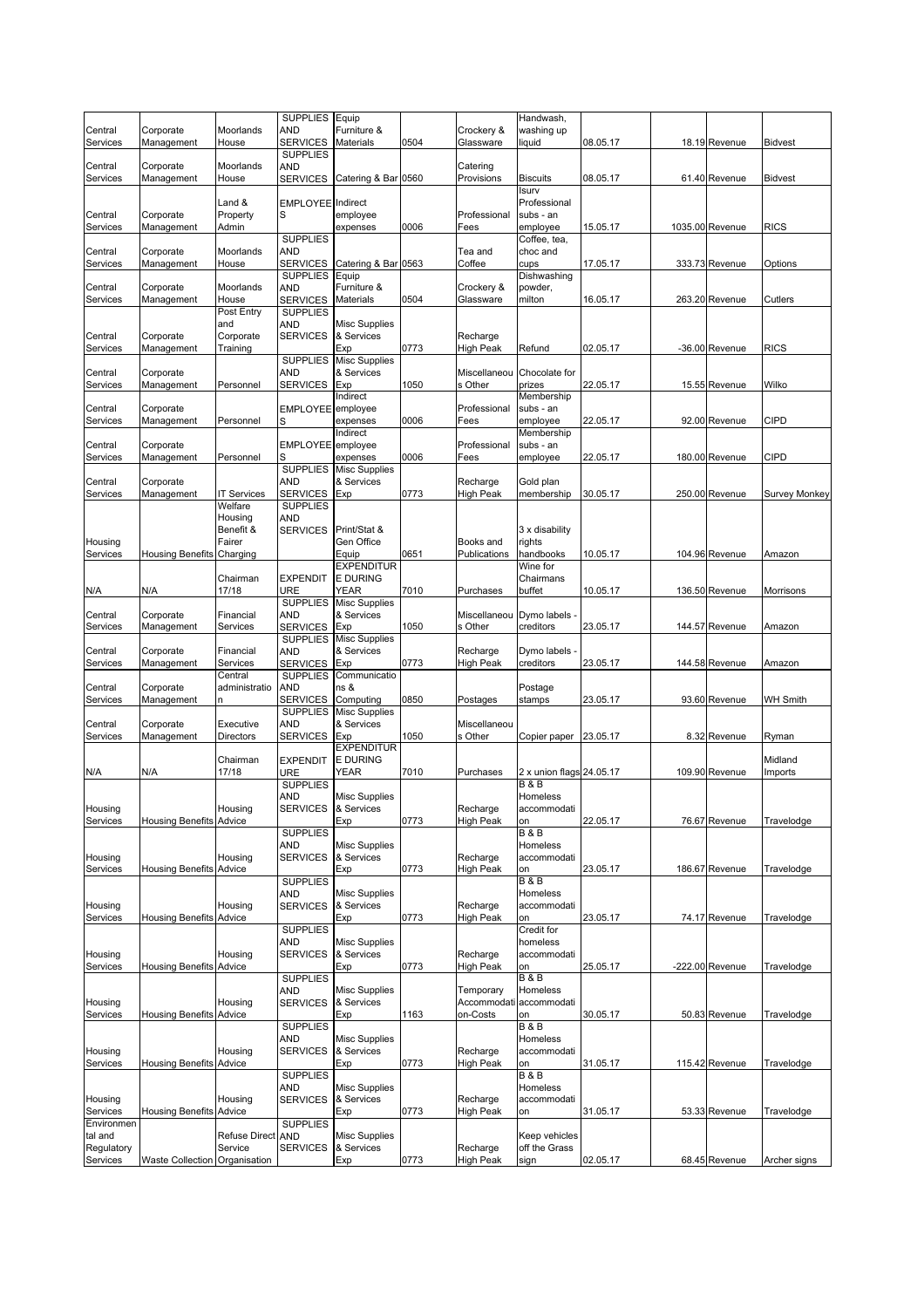|                         |                                      |                                 | <b>SUPPLIES</b><br>AND             |                                    |      |                              |                                |          |                |                       |
|-------------------------|--------------------------------------|---------------------------------|------------------------------------|------------------------------------|------|------------------------------|--------------------------------|----------|----------------|-----------------------|
| Cultural and<br>Related |                                      | Country                         | <b>SERVICES</b>                    | Equip<br>Furniture &               |      | Purchase of                  | Flagpole                       |          |                | Flag pole             |
| Services                | Open Spaces                          | Parks                           |                                    | <b>Materials</b>                   | 0506 | Materials                    | accessories                    | 03.05.17 | 42.19 Revenue  | express               |
| Highways<br>and         |                                      |                                 | <b>SUPPLIES</b><br>AND             | Equip                              |      |                              |                                |          |                |                       |
| Transport               |                                      | Street                          | <b>SERVICES</b>                    | Furniture &                        |      | Purchase of                  | Paving slabs                   |          |                |                       |
| Services                | Public Transport Naming              |                                 |                                    | Materials                          | 0506 | Materials                    | for litter bins                | 03.05.17 | 124.08 Revenue | Markovitz             |
| Highways                |                                      |                                 | <b>SUPPLIES</b>                    |                                    |      |                              | Paving slabs                   |          |                |                       |
| and<br>Transport        |                                      | <b>Street</b>                   | AND<br><b>SERVICES</b>             | Equip<br>Furniture &               |      | Purchase of                  | for litter bins &<br>bagged    |          |                |                       |
| Services                | Public Transport                     | Naming                          |                                    | Materials                          | 0506 | Materials                    | concrete                       | 03.05.17 | 49.65 Revenue  | Markovitz             |
| Environmen              |                                      |                                 | <b>SUPPLIES</b>                    |                                    |      |                              |                                |          |                |                       |
| tal and<br>Regulatory   |                                      | <b>Refuse Direct</b><br>Service | <b>AND</b><br><b>SERVICES</b>      | <b>Misc Supplies</b><br>& Services |      | Recharge                     | Artifical grass                |          |                |                       |
| Services                | Waste Collection                     | Organisation                    |                                    | Exp                                | 0773 | High Peak                    | for grave mats 09.05.17        |          | 180.00 Revenue | Tupholstery           |
|                         |                                      |                                 | <b>SUPPLIES</b>                    |                                    |      |                              |                                |          |                |                       |
| Cultural and            |                                      |                                 | <b>AND</b>                         | <b>Misc Supplies</b>               |      |                              |                                |          |                |                       |
| Related<br>Services     | Open Spaces                          | Open Spaces                     | <b>SERVICES</b>                    | & Services<br>Exp                  | 0895 | Events                       | Crayons for<br>art in the park | 10.05.17 | 16.45 Revenue  | Amazon                |
|                         |                                      |                                 | <b>SUPPLIES</b>                    |                                    |      |                              |                                |          |                |                       |
| Cultural and            |                                      |                                 | AND                                | Equip                              |      |                              |                                |          |                |                       |
| Related                 |                                      | Country                         | <b>SERVICES</b>                    | Furniture &                        |      | Purchase of                  | Barrier                        |          |                |                       |
| Services<br>Environmen  | Open Spaces                          | Parks                           | <b>SUPPLIES</b>                    | Materials                          | 0506 | Materials                    | weedkiller                     | 11.05.17 | 559.20 Revenue | Pichcare online       |
| tal and                 |                                      | <b>Refuse Direct</b>            | <b>AND</b>                         | <b>Misc Supplies</b>               |      |                              |                                |          |                |                       |
| Regulatory              |                                      | Service                         | <b>SERVICES</b>                    | & Services                         |      | Recharge                     | Benches for                    |          |                |                       |
| Services                | <b>Waste Collection</b>              | Organisation                    |                                    | Exp                                | 0773 | <b>High Peak</b>             | cemetery                       | 12.05.17 | 299.88 Revenue | Ebay                  |
| Environmen<br>tal and   |                                      | <b>Refuse Direct</b>            | <b>SUPPLIES</b><br><b>AND</b>      | <b>Misc Supplies</b>               |      |                              | Laminated                      |          |                |                       |
| Regulatory              |                                      | Service                         | <b>SERVICES</b>                    | & Services                         |      | Recharge                     | box files for                  |          |                |                       |
| Services                | <b>Waste Collection Organisation</b> |                                 |                                    | Exp                                | 0773 | <b>High Peak</b>             | housing                        | 13.05.17 | 49.90 Revenue  | <b>Staples</b>        |
|                         |                                      |                                 | <b>SUPPLIES</b>                    |                                    |      |                              | <b>Beehive</b>                 |          |                |                       |
| Environmen              |                                      |                                 | AND<br><b>SERVICES</b>             |                                    |      |                              | composter -<br>damage          |          |                |                       |
| tal and                 |                                      | <b>Refuse Direct</b>            |                                    | <b>Misc Supplies</b>               |      |                              | caused by                      |          |                |                       |
| Regulatory              |                                      | Service                         |                                    | & Services                         |      | Miscellaneou                 | Refuse                         |          |                | <b>Buying</b>         |
| Services                | <b>Waste Collection</b>              | Organisation                    |                                    | Exp                                | 1050 | s Other                      | vehicle                        | 17.05.17 | 66.66 Revenue  | <b>Fenches Direct</b> |
| Environmen              |                                      | Refuse Direct SUPPLIES          |                                    |                                    |      |                              |                                |          |                |                       |
| tal and<br>Regulatory   |                                      | Service                         | AND                                | <b>Misc Supplies</b><br>& Services |      | Recharge                     |                                |          |                | Essential             |
| Services                | Waste Collection                     | Organisation                    | <b>SERVICES</b>                    | Exp                                | 0773 | High Peak                    | PPE 5 X L                      | 22.05.17 | 94.48 Revenue  | Safety Wear           |
| Environmen              |                                      |                                 |                                    |                                    |      |                              | Ronseal paint                  |          |                |                       |
| tal and                 |                                      | Refuse Direct SUPPLIES          |                                    | <b>Misc Supplies</b>               |      |                              | fot pallets<br>Chatworth       |          |                |                       |
| Regulatory<br>Services  | Waste Collection                     | Service<br>Organisation         | AND<br><b>SERVICES</b>             | & Services<br>Exp                  | 0773 | Recharge<br>High Peak        | <b>RHS</b>                     | 25.05.17 | 38.95 Revenue  | Amazon                |
| Environmen              |                                      |                                 |                                    |                                    |      |                              |                                |          |                |                       |
| tal and                 |                                      | Refuse Direct SUPPLIES          |                                    | Clothing                           |      |                              |                                |          |                | Safety                |
| Regulatory<br>Services  | <b>Waste Collection</b>              | Service<br>Organisation         | AND<br><b>SERVICES</b>             | Uniform &<br>Laundry               | 0600 | Protective<br>Clothing       | Safety boots                   | 25.05.17 | 34.95 Revenue  | solutions<br>Midlands |
| Highways                |                                      |                                 |                                    |                                    |      |                              |                                |          |                |                       |
| and                     |                                      |                                 | SUPPLIES                           | Equip                              |      |                              |                                |          |                |                       |
| Transport               |                                      | Street                          | AND                                | Furniture &                        |      | Purchase of                  | Tarmac                         |          |                |                       |
| Services                | Public Transport Naming              |                                 | SERVICES                           | Materials                          | 0506 | Materials                    | postmix                        | 25.05.17 | 345.8 Revenue  | Markovitz             |
| Environmen<br>tal and   |                                      | Refuse Direct SUPPLIES          |                                    | <b>Misc Supplies</b>               |      |                              |                                |          |                |                       |
| Regulatory              |                                      | Service                         | <b>AND</b>                         | & Services                         |      | Recharge                     |                                |          |                | Essential             |
| Services                | Waste Collection Organisation        |                                 | SERVICES Exp                       |                                    | 0773 | <b>High Peak</b>             | PPE 6 X L                      | 26.05.17 | 26.31 Revenue  | Safety Wear           |
|                         |                                      |                                 |                                    | <b>SUPPLIES</b> Misc Supplies      |      | Communicati Adobe            |                                |          |                |                       |
| Planning<br>Services    | <b>Planning Policy</b>               | Sustainability                  | AND<br><b>SERVICES</b>             | & Services<br>Exp                  | 1113 | ons-<br>Public/Staff         | creative cloud<br>membership   | 01.05.17 | 301.89 Revenue | Adobe                 |
|                         |                                      |                                 | SUPPLIES                           | <b>Misc Supplies</b>               |      |                              | Adobe                          |          |                |                       |
| Planning                |                                      |                                 | AND                                | & Services                         |      | Recharge                     | creative cloud                 |          |                |                       |
| Services                | <b>Planning Policy</b>               | Sustainability                  | <b>SERVICES</b><br><b>SUPPLIES</b> | Exp<br><b>Misc Supplies</b>        | 0773 | <b>High Peak</b>             | membership                     | 01.05.17 | 301.89 Revenue | Adobe                 |
| Central                 | Corporate                            | Executive                       | AND                                | & Services                         |      | Miscellaneou                 |                                |          |                |                       |
| Services                | Management                           | Directors                       | SERVICES                           | Exp                                | 1050 | s Other                      | Stationery                     | 03.05.17 | 4.99 Revenue   | Ryman                 |
|                         |                                      |                                 | <b>SUPPLIES</b>                    | <b>Misc Supplies</b>               |      |                              |                                |          |                |                       |
| Central<br>Services     | Corporate<br>Management              | Executive<br>Directors          | AND<br><b>SERVICES</b>             | & Services<br>Exp                  | 0773 | Recharge<br><b>High Peak</b> | Stationery                     |          | 4.99 Revenue   |                       |
|                         |                                      |                                 | <b>SUPPLIES</b>                    |                                    |      | Members                      | Taxi & PHV                     | 03.05.17 |                | Ryman                 |
| Central                 | Corporate                            | Executive                       | AND                                |                                    |      | Attendance-                  | Licensing                      |          |                | Dodds Group           |
| Services                | Management                           | <b>Directors</b>                | <b>SERVICES</b>                    | Expenses                           | 0873 | Conferences                  | event                          | 12.05.17 | 122.5 Revenue  | plc                   |
| Central                 | Corporate                            |                                 | <b>SUPPLIES</b><br>AND             | <b>Misc Supplies</b><br>& Services |      | Recharge                     | Taxi & PHV<br>Licensing        |          |                | Dodds Group           |
| Services                | Management                           | Executive<br>Directors          | <b>SERVICES</b>                    | Exp                                | 0773 | High Peak                    | event                          | 12.05.17 | 122.5 Revenue  | plc                   |
|                         |                                      |                                 |                                    | Indirect                           |      |                              |                                |          |                |                       |
| Central                 | Corporate                            | Executive                       | EMPLOYEE employee                  |                                    |      | Professional                 | Annual subs                    |          |                |                       |
| Services                | Management                           | Directors                       | S                                  | expenses                           | 0006 | Fees                         | an employee                    | 12.05.17 | 101.5 Revenue  | Solace                |
| Central                 | Corporate                            | Executive                       | <b>SUPPLIES</b><br>AND             | <b>Misc Supplies</b><br>& Services |      | Recharge                     | Annual subs -                  |          |                |                       |
| Services                | Management                           | Directors                       | SERVICES                           | Exp                                | 0773 | <b>High Peak</b>             | an employee                    | 12.05.17 | 101.5 Revenue  | Solace                |
|                         |                                      | Chief                           |                                    |                                    |      |                              |                                |          |                |                       |
|                         |                                      | Executive                       | <b>SUPPLIES</b>                    |                                    |      | Hospitality                  | Working lunch                  |          |                |                       |
| Central<br>Services     | Corporate<br>Management              | Officer -<br>Admin              | AND                                | SERVICES Catering & Bar 0550       |      | &Comm/Cou<br>ncil Teas       | for CE<br>meeting              | 03.05.17 | 14.85 Revenue  | Sainsburys            |
|                         |                                      |                                 |                                    |                                    |      |                              |                                |          |                |                       |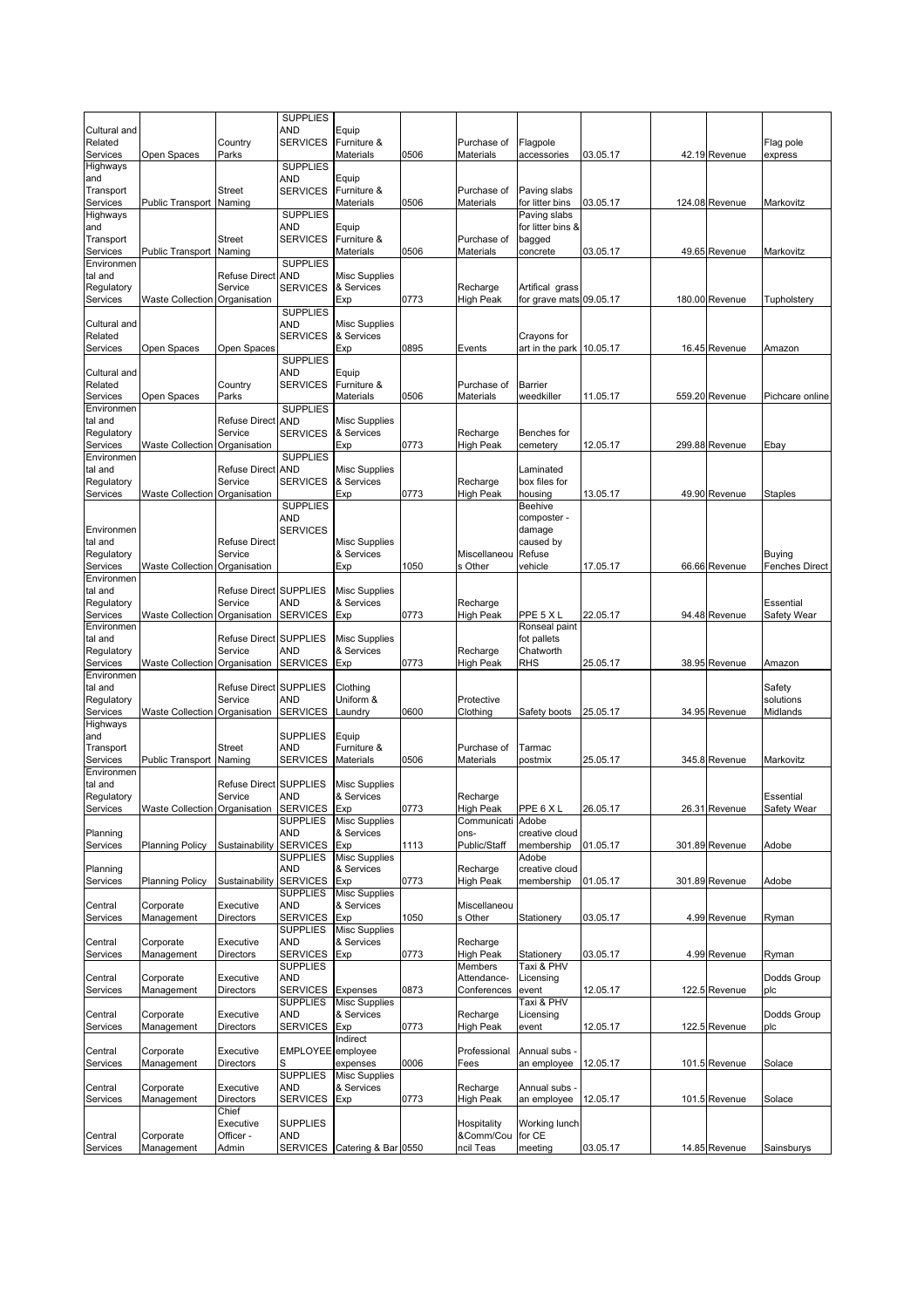| Cultural and<br>Related<br>Services | Open Spaces                              | Country<br>Parks                | <b>SUPPLIES</b><br>AND<br><b>SERVICES</b> | <b>Misc Supplies</b><br>& Services<br>Exp | 0773           | Recharge<br><b>High Peak</b> | Plants for<br>Chatsworth<br>show          | 31.05.17                                       |        | 43.13 Revenue     | <b>Bridge End</b><br>Garage |
|-------------------------------------|------------------------------------------|---------------------------------|-------------------------------------------|-------------------------------------------|----------------|------------------------------|-------------------------------------------|------------------------------------------------|--------|-------------------|-----------------------------|
| Cultural and<br>Related             |                                          |                                 | <b>SUPPLIES</b><br>AND                    | Print/Stat &<br>Gen Office                |                |                              | Printable                                 |                                                |        |                   |                             |
| Services                            | Tourism                                  | Tourism<br>_eek                 | <b>SERVICES</b><br><b>SUPPLIES</b>        | Equip<br><b>Misc Supplies</b>             | 0652           | Stationery                   | labels                                    | 02.05.17                                       |        | 15.98 Revenue     | Ryman                       |
| Planning<br>Services                | Economic<br>Development                  | Covered<br>Market               | <b>AND</b><br><b>SERVICES</b>             | & Services<br>Exp                         | 1050           | Miscellaneou<br>s Other      | First Aid box -<br>Butter market 02.05.17 |                                                |        | 35.9 Revenue      | First Aid for<br>Less       |
|                                     | STAFFORDSHIRE MOORLANDS DISTRICT COUNCIL |                                 |                                           |                                           |                |                              |                                           | GOVERNMENT PURCHASE CARD PAYMENTS IN JUNE 2017 |        |                   |                             |
| Service                             |                                          | Responsible                     | <b>Expenses</b><br><b>Type</b>            | <b>Detailed</b><br><b>Expenses</b>        |                |                              |                                           |                                                |        |                   | Supplier                    |
| Area                                | <b>Service Division Unit</b>             |                                 |                                           | Type                                      | <b>Expense</b> | <b>Expense</b>               | Transaction                               | <b>Transaction</b>                             | Amount | <b>Capital or</b> | Name                        |
|                                     |                                          |                                 |                                           |                                           | Code           | <b>Narrative</b>             | Narrative                                 | Date                                           |        | Revenue           |                             |
| Central                             | Corporate                                | Executive                       | <b>SUPPLIES</b><br>AND                    | <b>Misc Supplies</b><br>& Services        |                | Miscellaneou                 | Flowers for                               |                                                |        |                   | George                      |
| Services                            | Management                               | <b>Directors</b>                | <b>SERVICES</b>                           | Exp                                       | 1050           | s Other                      | Elections                                 | 09.06.17                                       |        | 36.00 Revenue     | Paggett Florist             |
|                                     |                                          |                                 | <b>SUPPLIES</b>                           | <b>Misc Supplies</b>                      |                |                              |                                           |                                                |        |                   |                             |
| Central<br>Services                 | Corporate<br>Management                  | Executive<br><b>Directors</b>   | AND<br><b>SERVICES</b>                    | & Services<br>Exp                         | 1050           | Miscellaneou<br>s Other      | Flowers for<br>Elections                  | 09.06.17                                       |        | 36.94 Revenue     | Moody Blooms<br>Florist     |
|                                     |                                          |                                 | <b>SUPPLIES</b>                           |                                           |                | Hospitality                  | Working lunch                             |                                                |        |                   |                             |
| Central                             | Corporate                                | Executive                       | AND                                       |                                           |                | &Comm/Cou                    | for 6 CE                                  |                                                |        |                   |                             |
| Services                            | Management                               | Directors                       | <b>SERVICES</b><br><b>SUPPLIES</b>        | Catering & Bar 0550                       |                | ncil Teas                    | appraisal                                 | 21.06.17                                       |        | 47.15 Revenue     | Morrisons                   |
|                                     |                                          |                                 | AND                                       |                                           |                |                              | Accommodati                               |                                                |        |                   |                             |
| Cultural and                        |                                          |                                 | <b>SERVICES</b>                           | <b>Misc Supplies</b>                      |                |                              | on for invisible                          |                                                |        |                   |                             |
| Related                             |                                          | Country                         |                                           | & Services                                |                | Miscellaneou                 | fencing                                   |                                                |        |                   |                             |
| Services                            | Open Spaces                              | Parks                           | <b>PREMISES</b>                           | Exp                                       | 1050           | s Other                      | course                                    | 06.06.17                                       |        | 64.58 Revenue     | Roebuck                     |
| Cultural and                        |                                          |                                 |                                           | Grounds                                   |                |                              | Platipus                                  |                                                |        |                   |                             |
| Related                             |                                          |                                 |                                           | maintenance                               |                | Ground                       | container                                 |                                                |        |                   |                             |
| Services                            | Open Spaces                              | Open Spaces                     | <b>SUPPLIES</b>                           | costs                                     | 0385           | Maintenance                  | anchoring kit                             | 08.06.17                                       |        | 57.37 Revenue     | Greentech                   |
| Cultural and                        |                                          |                                 | AND                                       | Equip                                     |                |                              | Moth                                      |                                                |        |                   |                             |
| Related                             |                                          | Country                         | <b>SERVICES</b>                           | Furniture &                               |                | Purchase of                  | trap/battery                              |                                                |        |                   |                             |
| Services                            | Open Spaces                              | Parks                           |                                           | Materials                                 | 0506           | Materials                    | charger                                   | 28.06.17                                       |        | 262.49 Revenue    | <b>NHBS</b>                 |
| Central                             | Corporate                                | Moorlands                       | <b>SUPPLIES</b><br>AND                    | <b>Misc Supplies</b><br>& Services        |                | Miscellaneou                 | tea pots & tea                            |                                                |        |                   |                             |
| Services                            | Management                               | House                           | <b>SERVICES</b>                           | Exp                                       | 1050           | s Other                      | spoons                                    | 27.06.17                                       |        | 92.88 Revenue     | Kirklands                   |
|                                     |                                          |                                 | SUPPLIES Equip                            |                                           |                | Purchase                     |                                           |                                                |        |                   |                             |
| Central<br>Services                 | Corporate<br>Management                  | Executive<br><b>Directors</b>   | AND<br><b>SERVICES</b>                    | Furniture &<br>Materials                  | 0500           | Equipment &<br>Furniture     | lpad 64GB -<br>an employee                | 20.06.17                                       |        | 312.08 Revenue    | Apple                       |
|                                     |                                          |                                 | <b>SUPPLIES</b>                           | <b>Misc Supplies</b>                      |                |                              |                                           |                                                |        |                   |                             |
| Central                             | Corporate                                | Executive                       | AND                                       | & Services                                |                | Recharge                     | lpad 64GB -                               |                                                |        |                   |                             |
| Services                            | Management                               | <b>Directors</b>                | <b>SERVICES</b><br><b>SUPPLIES</b>        | Exp<br>Equip                              | 0773           | <b>High Peak</b><br>Purchase | an employee                               | 20.06.17                                       |        | 312.08 Revenue    | Apple                       |
| Central                             | Corporate                                | Executive                       | AND                                       | Furniture &                               |                | Equipment &                  | Ipad keyboard                             |                                                |        |                   |                             |
| Services                            | Management                               | Directors                       | <b>SERVICES</b>                           | Materials                                 | 0500           | Furniture                    | an employee 20.06.17                      |                                                |        | 66.25 Revenue     | Apple                       |
| Central                             | Corporate                                | Executive                       | <b>SUPPLIES</b><br>AND                    | <b>Misc Supplies</b><br>& Services        |                | Recharge                     | Ipad keyboard                             |                                                |        |                   |                             |
| Services                            | Management                               | Directors                       | <b>SERVICES</b>                           | Exp                                       | 0773           | High Peak                    | an employee 20.06.17                      |                                                |        | 66.25 Revenue     | Apple                       |
|                                     |                                          |                                 | <b>SUPPLIES</b>                           | <b>Misc Supplies</b>                      |                |                              |                                           |                                                |        |                   |                             |
| Central<br>Services                 | Corporate<br>Management                  | <b>IT Services</b>              | AND<br><b>SERVICES</b>                    | & Services<br>Exp                         | 0773           | Recharge<br><b>High Peak</b> | 2 samsung<br>tablets                      | 20.06.17                                       |        | 481.88 Revenue    | Amazon                      |
|                                     |                                          |                                 | <b>SUPPLIES</b>                           |                                           |                |                              | Return                                    |                                                |        |                   |                             |
| Cultural and                        |                                          |                                 | AND                                       | Communicatio                              |                |                              | postage for                               |                                                |        |                   |                             |
| Related<br>Services                 | Tourism                                  | Tourism                         | <b>SERVICES</b>                           | ns &<br>Computing                         | 0850           | Postages                     | Colcards<br>stock                         | 27.06.17                                       |        | 12.98 Revenue     | Post Office                 |
|                                     |                                          |                                 | <b>SUPPLIES</b>                           |                                           |                |                              |                                           |                                                |        |                   |                             |
| Central                             | Corporate                                | Executive                       | AND                                       |                                           |                | Conference-                  | 12/13 July                                |                                                |        |                   | Cipfa                       |
| Services                            | Management                               | Directors                       | <b>SERVICES</b><br><b>SUPPLIES</b>        | Expenses<br><b>Misc Supplies</b>          | 0872           | Employees                    | conference                                | 31.05.17                                       |        | 397.50 Revenue    | conference                  |
| Central                             | Corporate                                | Executive                       | AND                                       | & Services                                |                | Recharge                     | 12/13 July                                |                                                |        |                   | Cipfa                       |
| Services                            | Management                               | Directors                       | <b>SERVICES</b>                           | Exp                                       | 0773           | <b>High Peak</b>             | conference                                | 31.05.17                                       |        | 397.50 Revenue    | conference                  |
|                                     |                                          |                                 |                                           |                                           |                |                              | Membership<br>renewal                     |                                                |        |                   |                             |
| Central                             | Corporate                                | Executive                       | EMPLOYEE Indirect<br>S                    | employee                                  |                | Professional                 | 01.01.17-                                 |                                                |        |                   |                             |
| Services                            | Management                               | Directors                       |                                           | expenses                                  | 0006           | Fees                         | 01.01.18                                  | 13.06.17                                       |        | 155.00 Revenue    | Cipfa                       |
|                                     |                                          |                                 | <b>SUPPLIES</b>                           |                                           |                |                              | Membership                                |                                                |        |                   |                             |
| Central                             | Corporate                                | Executive                       | AND<br><b>SERVICES</b>                    | <b>Misc Supplies</b><br>& Services        |                | Recharge                     | renewal<br>01.01.17-                      |                                                |        |                   |                             |
| Services                            | Management                               | <b>Directors</b>                |                                           | Exp                                       | 0773           | <b>High Peak</b>             | 01.01.18                                  | 13.06.17                                       |        | 155.00 Revenue    | Cipfa                       |
|                                     |                                          |                                 |                                           |                                           |                |                              | Buxton                                    |                                                |        |                   |                             |
|                                     |                                          | Chairman                        | <b>EXPENDIT</b><br>URE                    | <b>EXPENDITUR</b><br>E DURING             |                |                              | military tattoo<br>tickets                |                                                |        |                   | <b>ABF Soliders</b>         |
| N/A                                 | N/A                                      | 17/18                           |                                           | YEAR                                      | 7010           | Purchases                    | 01/07/17                                  | 16.06.17                                       |        | 150.00 Revenue    | Charity                     |
| Environmen                          |                                          |                                 | <b>PREMISES</b>                           |                                           |                |                              | No smoking                                |                                                |        |                   |                             |
| tal and<br>Regulatory               |                                          | Waste                           |                                           | Repairs &<br>Maint of                     |                |                              | sign for<br>Fowlchurch                    |                                                |        |                   |                             |
| Services                            | <b>Waste Collection</b>                  | Collection                      |                                           | <b>Buildings</b>                          | 2501           | Depot Works                  | depot                                     | 07.06.17                                       |        | 10.99 Revenue     | <b>Tiger Supplies</b>       |
| Environmen                          |                                          |                                 | <b>SUPPLIES</b>                           |                                           |                |                              |                                           |                                                |        |                   |                             |
| tal and<br>Regulatory               |                                          | <b>Refuse Direct</b><br>Service | <b>AND</b><br><b>SERVICES</b>             | Clothing<br>Uniform &                     |                | Protective                   | Orange safety                             |                                                |        |                   |                             |
| Services                            | Waste Collection Organisation            |                                 |                                           | Laundry                                   | 0600           | Clothing                     | gloves                                    | 08.06.17                                       |        | 18.33 Revenue     | Wilko                       |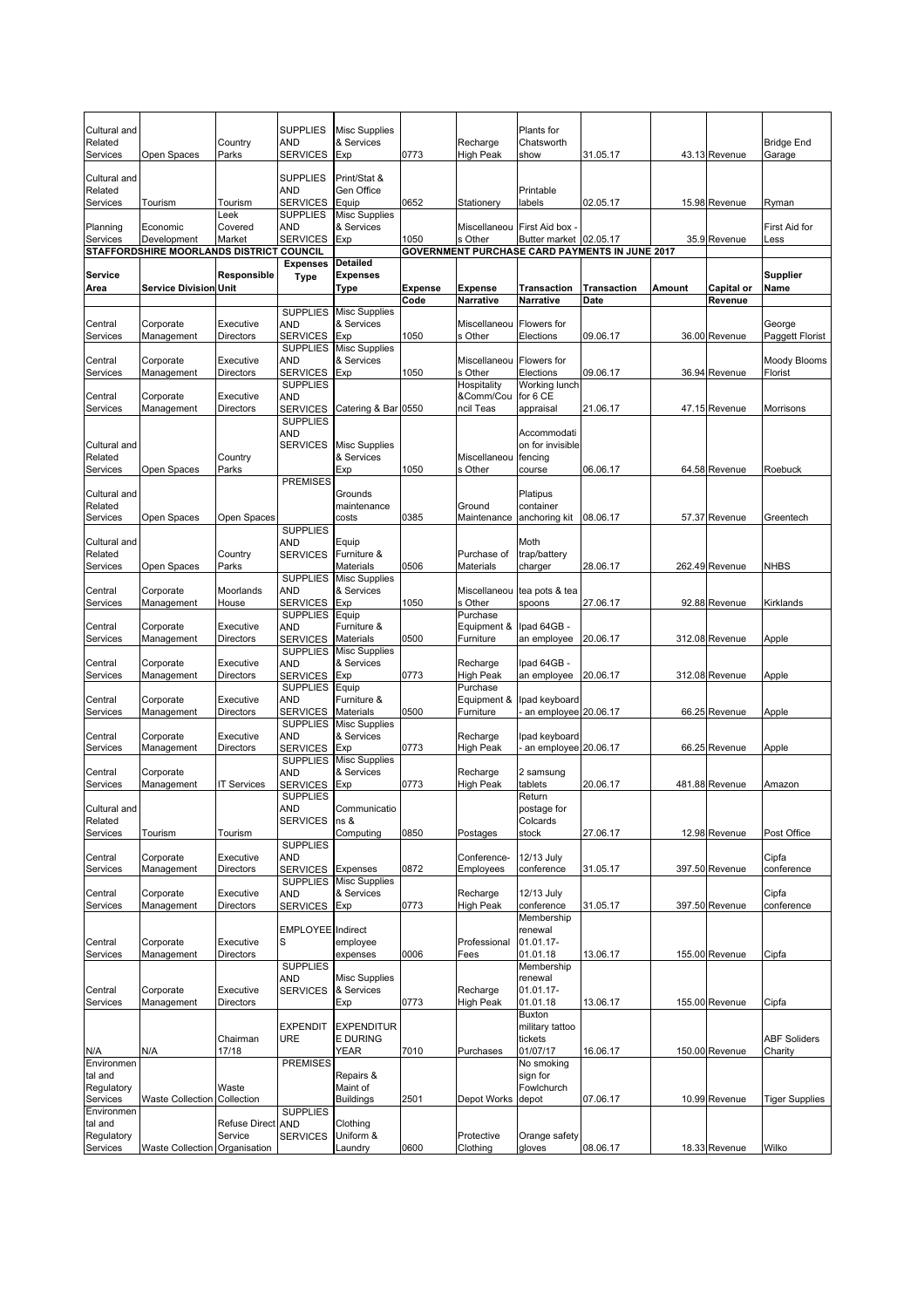|                         |                                |                       | <b>SUPPLIES</b>               |                                    |      |                              |                                     |          |                 |                          |
|-------------------------|--------------------------------|-----------------------|-------------------------------|------------------------------------|------|------------------------------|-------------------------------------|----------|-----------------|--------------------------|
| Cultural and<br>Related |                                | Country               | AND<br><b>SERVICES</b>        | Equip<br>Furniture &               |      | Purchase of                  |                                     |          |                 | Supplies for             |
| Services                | Open Spaces                    | Parks                 |                               | Materials                          | 0506 | <b>Materials</b>             | Ragwort forks 09.06.17              |          | 61.87 Revenue   | Smallholders             |
|                         |                                |                       |                               | <b>Direct</b>                      |      |                              |                                     |          |                 |                          |
| Planning<br>Services    | <b>Planning Policy</b>         | Pool Car              | <b>TRANSPO</b><br>RT          | Transport<br>Costs                 | 0497 | Licences                     | Road fund tax<br>EJ07UEY            | 09.06.17 | 22.50 Revenue   | <b>DVLA</b>              |
| Environmen              |                                |                       | <b>SUPPLIES</b>               |                                    |      |                              |                                     |          |                 |                          |
| tal and                 |                                | Refuse Direct AND     |                               | <b>Misc Supplies</b>               |      |                              | Lubetech                            |          |                 |                          |
| Regulatory<br>Services  | Waste Collection Organisation  | Service               | <b>SERVICES</b>               | & Services<br>Exp                  | 1050 | Miscellaneou<br>s Other      | industrial clay<br>granules         | 12.06.17 | 187.95 Revenue  | Safety supply<br>company |
|                         |                                | Operational           |                               |                                    |      |                              |                                     |          |                 |                          |
| Environmen              |                                | Services -            | <b>TRANSPO</b>                |                                    |      |                              |                                     |          |                 |                          |
| tal and                 |                                | <b>Direct</b>         | RT                            |                                    |      |                              |                                     |          |                 |                          |
| Regulatory<br>Services  | Waste Collection               | Management<br>Admin   |                               | Car<br>Allowances                  | 0483 | Other Travel<br>Allowances   | Rail ticket -<br>an employee        | 12.06.17 | 10.43 Revenue   | Trainline                |
|                         |                                | Operational           | <b>SUPPLIES</b>               |                                    |      |                              |                                     |          |                 |                          |
| Environmen              |                                | Services -            | <b>AND</b>                    |                                    |      |                              |                                     |          |                 |                          |
| tal and                 |                                | Direct                | <b>SERVICES</b>               | <b>Misc Supplies</b>               |      |                              |                                     |          |                 |                          |
| Regulatory<br>Services  | <b>Waste Collection</b>        | Management<br>Admin   |                               | & Services<br>Exp                  | 0773 | Recharge<br><b>High Peak</b> | Rail ticket -<br>an employee        | 12.06.17 | 2.61 Revenue    | Trainline                |
|                         |                                | Operational           | <b>SUPPLIES</b>               |                                    |      |                              |                                     |          |                 |                          |
| Environmen              |                                | Services -            | <b>AND</b>                    |                                    |      |                              |                                     |          |                 |                          |
| tal and                 |                                | Direct                | <b>SERVICES</b>               | <b>Misc Supplies</b><br>& Services |      |                              | Rail ticket -                       |          |                 |                          |
| Regulatory<br>Services  | <b>Waste Collection</b>        | Management<br>Admin   |                               | Exp                                | 0773 | Recharge<br>High Peak        | an employee                         | 12.06.17 | 4.35 Revenue    | Trainline                |
|                         |                                | <b>Street</b>         | <b>SUPPLIES</b>               |                                    |      |                              |                                     |          |                 |                          |
| Environmen              |                                | Sweeping              | <b>AND</b>                    |                                    |      |                              |                                     |          |                 |                          |
| tal and<br>Regulatory   |                                | Direct<br>Service     | <b>SERVICES</b>               | <b>Misc Supplies</b><br>& Services |      | Miscellaneou                 | Sharps<br>containers 0.6            |          |                 |                          |
| Services                | Street Cleansing Organisation  |                       |                               | Exp                                | 1050 | s Other                      | litre                               | 13.06.17 | 53.46 Revenue   | Medikit                  |
|                         |                                | <b>Street</b>         | <b>SUPPLIES</b>               |                                    |      |                              |                                     |          |                 |                          |
| Environmen              |                                | Sweeping              | AND                           |                                    |      |                              |                                     |          |                 |                          |
| tal and<br>Regulatory   |                                | Direct<br>Service     | <b>SERVICES</b>               | <b>Misc Supplies</b><br>& Services |      | Miscellaneou                 | Sharps<br>containers 4              |          |                 | <b>SP Services</b>       |
| Services                | <b>Street Cleansing</b>        | Organisation          |                               | Exp                                | 1050 | s Other                      | litre                               | 15.06.17 | 10.80 Revenue   | UK Ltd                   |
|                         |                                |                       | <b>SUPPLIES</b>               |                                    |      |                              | <b>B&amp;B</b>                      |          |                 |                          |
|                         |                                |                       | <b>AND</b>                    | <b>Misc Supplies</b>               |      |                              | Homeless                            |          |                 |                          |
| Housing<br>Services     | <b>Housing Benefits Advice</b> | Housing               | <b>SERVICES</b>               | & Services<br>Exp                  | 0773 | Recharge<br>High Peak        | accommodati<br>on                   | 01.06.17 | -111.67 Revenue | Travelodge               |
|                         |                                |                       | <b>SUPPLIES</b>               |                                    |      |                              | <b>B&amp;B</b>                      |          |                 |                          |
|                         |                                |                       | <b>AND</b>                    | <b>Misc Supplies</b>               |      | Temporary                    | Homeless                            |          |                 |                          |
| Housing                 |                                | Housing               | <b>SERVICES</b>               | & Services                         |      | Accommodati                  | accommodati                         |          |                 |                          |
| Services                | <b>Housing Benefits</b>        | Advice                | <b>SUPPLIES</b>               | Exp                                | 1163 | on-Costs                     | on<br>B & B                         | 09.06.17 | 107.50 Revenue  | Travelodge               |
|                         |                                |                       | <b>AND</b>                    | <b>Misc Supplies</b>               |      | Temporary                    | Homeless                            |          |                 |                          |
| Housing                 |                                | Housing               | <b>SERVICES</b>               | & Services                         |      | Accommodati                  | accommodati                         |          |                 |                          |
| Services                | <b>Housing Benefits</b>        | Advice                |                               | Exp                                | 1163 | on-Costs                     | on                                  | 12.06.17 | 34.17 Revenue   | Travelodge               |
|                         |                                |                       | <b>SUPPLIES</b><br><b>AND</b> | <b>Misc Supplies</b>               |      | Temporary                    | <b>B&amp;B</b><br>Homeless          |          |                 |                          |
| Housing                 |                                | Housing               | <b>SERVICES</b>               | & Services                         |      |                              | Accommodati accommodati             |          |                 |                          |
| Services                | <b>Housing Benefits Advice</b> |                       |                               | Exp                                | 1163 | on-Costs                     | on                                  | 13.06.17 | 42.50 Revenue   | Travelodge               |
|                         |                                |                       | <b>SUPPLIES</b>               | <b>Misc Supplies</b>               |      |                              | <b>B&amp;B</b><br>Homeless          |          |                 |                          |
| Housing                 |                                | Housing               | <b>AND</b><br><b>SERVICES</b> | & Services                         |      | Temporary<br>Accommodati     | accommodati                         |          |                 |                          |
| Services                | Housing Benefits               | Advice                |                               | Exp                                | 1163 | on-Costs                     | on                                  | 14.06.17 | 210.00 Revenue  | Travelodge               |
|                         |                                |                       | <b>SUPPLIES</b>               |                                    |      |                              | <b>B&amp;B</b>                      |          |                 |                          |
| Housing                 |                                | Housing               | AND<br><b>SERVICES</b>        | <b>Misc Supplies</b><br>& Services |      | Temporary                    | Homeless<br>Accommodati accommodati |          |                 |                          |
| Services                | <b>Housing Benefits Advice</b> |                       |                               | Exp                                | 1163 | on-Costs                     | on                                  | 19.06.17 | 36.66 Revenue   | Travelodge               |
|                         |                                |                       | <b>SUPPLIES</b>               |                                    |      |                              | <b>B&amp;B</b>                      |          |                 |                          |
|                         |                                |                       | <b>AND</b>                    | <b>Misc Supplies</b>               |      | Temporary                    | Homeless                            |          |                 |                          |
| Housing<br>Services     | <b>Housing Benefits</b>        | Housing<br>Advice     | <b>SERVICES</b>               | & Services<br>Exp                  | 1163 | Accommodati<br>on-Costs      | accommodati<br>on                   | 20.06.17 | 135.83 Revenue  | Travelodge               |
|                         |                                | Post Entry            |                               |                                    |      |                              |                                     |          |                 |                          |
|                         |                                | and                   | <b>SUPPLIES</b>               | <b>Misc Supplies</b>               |      |                              |                                     |          |                 |                          |
| Central                 | Corporate                      | Corporate<br>Training | <b>AND</b><br><b>SERVICES</b> | & Services                         |      | Recharge                     | Screen                              |          |                 | Amazon                   |
| Services                | Management                     | Post Entry            |                               | Exp                                | 0773 | <b>High Peak</b>             | protector                           | 11.06.17 | 32.4 Revenue    |                          |
|                         |                                | and                   |                               | Indirect                           |      |                              | Taxi in                             |          |                 |                          |
| Central                 | Corporate                      | Corporate             | EMPLOYEE employee             |                                    |      |                              | London to                           |          |                 |                          |
| Services                | Management                     | Training              | S                             | expenses                           | 0050 | <b>Staff Training</b>        | conference                          | 14.06.17 | 5.8 Revenue     | <b>CMT</b>               |
|                         |                                | Post Entry<br>and     |                               | Indirect                           |      |                              |                                     |          |                 |                          |
| Central                 | Corporate                      | Corporate             | EMPLOYEE employee             |                                    |      |                              | Car parking at                      |          |                 | <b>West Cost</b>         |
| Services                | Management                     | Training              | S                             | expenses                           | 0050 | <b>Staff Training</b>        | station                             | 15.06.17 | 24 Revenue      | Trains                   |
|                         |                                | Post Entry<br>and     | <b>SUPPLIES</b>               | <b>Misc Supplies</b>               |      |                              |                                     |          |                 |                          |
| Central                 | Corporate                      | Corporate             | AND                           | & Services                         |      | Recharge                     | Car parking at                      |          |                 | <b>West Cost</b>         |
| Services                | Management                     | Training              | <b>SERVICES</b>               | Exp                                | 0773 | <b>High Peak</b>             | station                             | 15.06.17 | 24 Revenue      | Trains                   |
|                         |                                | Post Entry            |                               |                                    |      |                              |                                     |          |                 |                          |
| Central                 | Corporate                      | and<br>Corporate      | EMPLOYEE employee             | Indirect                           |      |                              | Accommodati<br>on for               |          |                 | Carnarvon                |
| Services                | Management                     | Training              | S                             | expenses                           | 0050 | <b>Staff Training</b>        | Conference                          | 15.06.17 | 208.5 Revenue   | Hotels                   |
|                         |                                | Post Entry            |                               |                                    |      |                              |                                     |          |                 |                          |
|                         |                                | and                   | <b>SUPPLIES</b>               | <b>Misc Supplies</b>               |      |                              | Accommodati                         |          |                 |                          |
| Central<br>Services     | Corporate<br>Management        | Corporate<br>Training | <b>AND</b><br><b>SERVICES</b> | & Services<br>Exp                  | 0773 | Recharge<br><b>High Peak</b> | on for<br>Conference                | 15.06.17 | 208.5 Revenue   | Carnarvon<br>Hotels      |
|                         |                                |                       |                               |                                    |      |                              |                                     |          |                 |                          |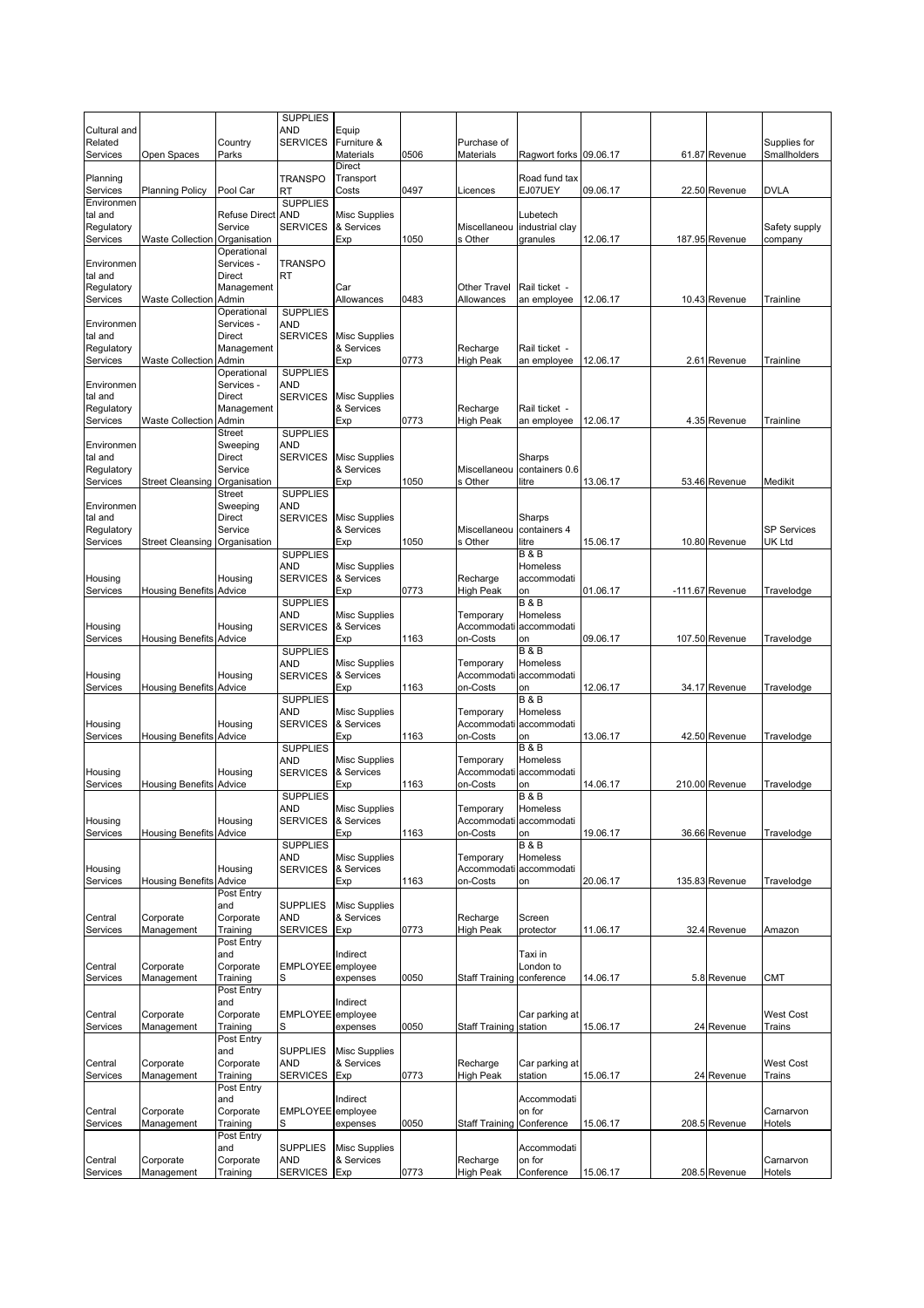|                     |                                          | Post Entry           |                                    |                                    |                |                          |                           |                                                |        |                |                  |
|---------------------|------------------------------------------|----------------------|------------------------------------|------------------------------------|----------------|--------------------------|---------------------------|------------------------------------------------|--------|----------------|------------------|
|                     |                                          | and                  | <b>SUPPLIES</b>                    | <b>Misc Supplies</b>               |                |                          | Training                  |                                                |        |                |                  |
| Central             | Corporate                                | Corporate            | AND                                | & Services                         |                | Recharge                 | course - an               |                                                |        |                |                  |
| Services            | Management                               | Training             | <b>SERVICES</b>                    | Exp                                | 0773           | <b>High Peak</b>         | employee                  | 21.06.17                                       |        | 140 Revenue    | <b>IIRSM</b>     |
| Central             | Corporate                                |                      | EMPLOYEE employee                  | Indirect                           |                | Professional             | Membership<br>fee - an    |                                                |        |                |                  |
| Services            | Management                               | Personnel            |                                    | expenses                           | 0006           | Fees                     | employee                  | 22.06.17                                       |        | 76.5 Revenue   | CIPD             |
|                     |                                          |                      | <b>SUPPLIES</b>                    | <b>Misc Supplies</b>               |                |                          | Membership                |                                                |        |                |                  |
| Central             | Corporate                                |                      | AND                                | & Services                         |                | Recharge                 | fee - an                  |                                                |        |                |                  |
| Services            | Management                               | Personnel            | <b>SERVICES</b>                    | Exp                                | 0773           | <b>High Peak</b>         | employee                  | 22.06.17                                       |        | 76.5 Revenue   | CIPD             |
|                     |                                          |                      |                                    |                                    |                |                          | <b>B&amp;B</b>            |                                                |        |                |                  |
|                     |                                          |                      |                                    |                                    |                |                          | Homelessnes               |                                                |        |                |                  |
| Housing             |                                          | Housing              | <b>SUPPLIES</b><br>AND             | <b>Misc Supplies</b><br>& Services |                | Temporary                | Accommodati accommodati   |                                                |        |                |                  |
| Services            | <b>Housing Benefits Advice</b>           |                      | SERVICES                           | Exp                                | 1163           | on-Costs                 | on                        | 26.06.17                                       |        | 85 Revenue     | Travelodge       |
|                     |                                          |                      |                                    |                                    |                |                          | <b>B&amp;B</b>            |                                                |        |                |                  |
|                     |                                          |                      |                                    |                                    |                |                          | Homelessnes               |                                                |        |                |                  |
|                     |                                          |                      | <b>SUPPLIES</b>                    | <b>Misc Supplies</b>               |                | Temporary                |                           |                                                |        |                |                  |
| Housing             |                                          | Housing              | AND                                | & Services                         |                |                          | Accommodati accommodati   |                                                |        |                |                  |
| Services            | <b>Housing Benefits Advice</b>           |                      | <b>SERVICES</b>                    | Exp                                | 1163           | on-Costs                 | on                        | 28.06.17                                       |        | 87.5 Revenue   | Travelodge       |
|                     |                                          |                      |                                    |                                    |                |                          | <b>B&amp;B</b>            |                                                |        |                |                  |
|                     |                                          |                      |                                    |                                    |                |                          | Homelessnes               |                                                |        |                |                  |
|                     |                                          |                      | <b>SUPPLIES</b>                    | <b>Misc Supplies</b>               |                | Temporary                |                           |                                                |        |                |                  |
| Housing<br>Services | <b>Housing Benefits Advice</b>           | Housing              | AND<br><b>SERVICES</b>             | & Services<br>Exp                  | 1163           | Accommodati<br>on-Costs  | accommodati<br>on         | 30.06.17                                       |        | 137.5 Revenue  | Travelodge       |
| Environmen          |                                          |                      |                                    |                                    |                |                          |                           |                                                |        |                |                  |
| tal and             |                                          | <b>Refuse Direct</b> | <b>SUPPLIES</b>                    | <b>Misc Supplies</b>               |                |                          |                           |                                                |        |                |                  |
| Regulatory          |                                          | Service              | AND                                | & Services                         |                | Miscellaneou Plastic key |                           |                                                |        |                |                  |
| Services            | Waste Collection Organisation            |                      | <b>SERVICES</b>                    | Exp                                | 1050           | s Other                  | fobs                      | 30.06.17                                       |        | 7.9 Revenue    | Firstaid         |
|                     | STAFFORDSHIRE MOORLANDS DISTRICT COUNCIL |                      |                                    |                                    |                |                          |                           | GOVERNMENT PURCHASE CARD PAYMENTS IN JULY 2017 |        |                |                  |
|                     |                                          |                      | <b>Expenses</b>                    | <b>Detailed</b>                    |                |                          |                           |                                                |        |                |                  |
| <b>Service</b>      |                                          | Responsible          | <b>Type</b>                        | Expenses                           |                |                          |                           |                                                |        |                | <b>Supplier</b>  |
| Area                | <b>Service Division Unit</b>             |                      |                                    | Type                               | <b>Expense</b> | <b>Expense</b>           | Transaction               | <b>Transaction</b>                             | Amount | Capital or     | Name             |
|                     |                                          | Member &             |                                    |                                    | Code           | Narrative<br>Members     | <b>Narrative</b><br>Hotel | Date                                           |        | Revenue        |                  |
| Central             | <b>Central Services</b>                  | Electoral            | <b>SUPPLIES</b><br>AND             |                                    |                | Attendance-              | conference - a            |                                                |        |                |                  |
| Services            | to the Public                            | Services             | <b>SERVICES</b>                    | Expenses                           | 0873           | Conferences              | councillor                | 06.07.17                                       |        | 267.00 Revenue | Jurys Inn        |
|                     |                                          | Member &             | <b>SUPPLIES</b>                    | <b>Misc Supplies</b>               |                |                          | Hotel                     |                                                |        |                |                  |
| Central             | <b>Central Services</b>                  | Electoral            | AND                                | & Services                         |                | Recharge                 | conference - a            |                                                |        |                |                  |
| Services            | to the Public                            | Services             | <b>SERVICES</b>                    | Exp                                | 0773           | <b>High Peak</b>         | councillor                | 06.07.17                                       |        | 237.00 Revenue | Jurys Inn        |
|                     |                                          |                      | <b>SUPPLIES</b>                    | Communicatio                       |                |                          |                           |                                                |        |                |                  |
| Central             | Corporate                                |                      | AND                                | ns &                               |                |                          | Server hard               |                                                |        |                |                  |
| Services            | Management                               | <b>IT Services</b>   | <b>SERVICES</b>                    | Computing                          | 0855           | Hardware                 | disk                      | 21.07.17                                       |        | 98.55 Revenue  | Labdatek         |
|                     |                                          |                      | <b>SUPPLIES</b>                    | <b>Misc Supplies</b>               |                |                          |                           |                                                |        |                |                  |
| Central             | Corporate                                |                      | AND                                | & Services                         |                | Recharge                 | Server hard               |                                                |        |                |                  |
| Services            | Management                               | <b>IT Services</b>   | <b>SERVICES</b><br><b>SUPPLIES</b> | Exp<br>Communicatio                | 0773           | High Peak                | disk                      | 21.07.17                                       |        | 98.55 Revenue  | Labdatek         |
| Central             | Corporate                                |                      | AND                                | ns &                               |                | Hardware-                | HP printers -             |                                                |        |                |                  |
| Services            | Management                               | <b>IT Services</b>   | <b>SERVICES</b>                    | Computing                          | 0845           | Misc                     | directors PA's 04.07.17   |                                                |        | 213.60 Revenue | Amazon           |
|                     |                                          |                      | <b>SUPPLIES</b>                    | <b>Misc Supplies</b>               |                |                          |                           |                                                |        |                |                  |
| Central             | Corporate                                |                      | AND                                | & Services                         |                | Recharge                 | HP printers -             |                                                |        |                |                  |
| Services            | Management                               | <b>IT Services</b>   | <b>SERVICES</b>                    | Exp                                | 0773           | <b>High Peak</b>         | directors PA's 04.07.17   |                                                |        | 213.60 Revenue | Amazon           |
|                     |                                          |                      | <b>SUPPLIES</b>                    | Communicatio                       |                |                          |                           |                                                |        |                |                  |
| Central             | Corporate                                |                      | AND                                | ns &                               |                | Hardware-                | 4 laptop                  |                                                |        |                |                  |
| Services            | Management                               | <b>IT Services</b>   | <b>SERVICES</b>                    | Computing                          | 0845           | Misc                     | batteries                 | 04.07.17                                       |        | 68.63 Revenue  | <b>HP Laptop</b> |
| Central             | Corporate                                |                      | <b>SUPPLIES</b><br>AND             | <b>Misc Supplies</b><br>& Services |                | Recharge                 | 4 laptop                  |                                                |        |                |                  |
| Services            | Management                               | <b>IT Services</b>   | SERVICES Exp                       |                                    | 0773           | <b>High Peak</b>         | batteries                 | 04.07.17                                       |        | 68.64 Revenue  | <b>HP Laptop</b> |
|                     |                                          |                      |                                    | SUPPLIES Misc Supplies             |                |                          |                           |                                                |        |                |                  |
| Central             | Corporate                                |                      | AND                                | & Services                         |                | Recharge                 | HP printer -              |                                                |        |                |                  |
| Services            | Management                               | <b>IT Services</b>   | <b>SERVICES</b>                    | Exp                                | 0773           | <b>High Peak</b>         | <b>TIC Buxton</b>         | 04.07.17                                       |        | 101.98 Revenue | Amazon           |
|                     |                                          |                      |                                    | Indirect                           |                |                          | Membership                |                                                |        |                |                  |
| Central             | Corporate                                | Financial            | EMPLOYEE employee                  |                                    |                | Professional             | fees - an                 |                                                |        |                |                  |
| Services            | Management                               | Services             | S                                  | expenses                           | 0006           | Fees                     | employee<br>Membership    | 05.07.17                                       |        | 155.00 Revenue | <b>CIPFA</b>     |
| Central             | Corporate                                | Financial            | <b>SUPPLIES</b><br>AND             | <b>Misc Supplies</b><br>& Services |                | Recharge                 | fees - an                 |                                                |        |                |                  |
| Services            | Management                               | Services             | <b>SERVICES</b>                    | Exp                                | 0773           | <b>High Peak</b>         | employee                  | 05.07.17                                       |        | 155.00 Revenue | <b>CIPFA</b>     |
|                     |                                          |                      |                                    | Indirect                           |                |                          | Membership                |                                                |        |                |                  |
| Central             | Corporate                                | Financial            | EMPLOYEE employee                  |                                    |                | Professional             | fees - an                 |                                                |        |                |                  |
| Services            | Management                               | Services             | S                                  | expenses                           | 0006           | Fees                     | employee                  | 05.07.17                                       |        | 155.00 Revenue | CIPFA            |
|                     |                                          |                      | <b>SUPPLIES</b>                    | <b>Misc Supplies</b>               |                |                          | Membership                |                                                |        |                |                  |
| Central             | Corporate                                | Financial            | AND                                | & Services                         |                | Recharge                 | fees - an                 |                                                |        |                |                  |
| Services            | Management                               | Services             | <b>SERVICES</b>                    | Exp                                | 0773           | High Peak                | employee                  | 05.07.17                                       |        | 155.00 Revenue | <b>CIPFA</b>     |
| Central             | Corporate                                |                      | <b>SUPPLIES</b>                    | Communicatio<br>ns &               |                | Hardware-                |                           |                                                |        |                |                  |
| Services            | Management                               | <b>IT Services</b>   | AND<br><b>SERVICES</b>             | Computing                          | 0845           | Misc                     | Mains charger 19.07.17    |                                                |        | 19.45 Revenue  | Amazon           |
|                     |                                          |                      | <b>SUPPLIES</b>                    | Communicatio                       |                |                          |                           |                                                |        |                |                  |
| Central             | Corporate                                |                      | AND                                | ns &                               |                | Hardware-                | Screwdriver               |                                                |        |                |                  |
| Services            | Management                               | <b>IT Services</b>   | <b>SERVICES</b>                    | Computing                          | 0845           | Misc                     | set                       | 19.07.17                                       |        | 12.99 Revenue  | Amazon           |
|                     |                                          |                      | <b>SUPPLIES</b>                    | Communicatio                       |                |                          |                           |                                                |        |                |                  |
| Central             | Corporate                                |                      | AND                                | ns &                               |                | Hardware-                | Sim card                  |                                                |        |                |                  |
| Services            | Management                               | <b>IT Services</b>   | <b>SERVICES</b>                    | Computing                          | 0845           | Misc                     | cutter                    | 19.07.17                                       |        | 7.99 Revenue   | Amazon           |
|                     |                                          |                      | <b>SUPPLIES</b>                    | Communicatio                       |                |                          | 17inch laptop             |                                                |        |                |                  |
| Central             | Corporate                                |                      | AND                                | ns &                               |                | Hardware-                | cooler pad                |                                                |        |                |                  |
| Services            | Management                               | <b>IT Services</b>   | <b>SERVICES</b>                    | Computing                          | 0845           | Misc                     | with fans                 | 19.07.17                                       |        | 15.58 Revenue  | Amazon           |
|                     |                                          | Post Entry<br>and    | <b>SUPPLIES</b><br>AND             | <b>Misc Supplies</b>               |                |                          | Handsfree                 |                                                |        |                |                  |
| Central             | Corporate                                | Corporate            | <b>SERVICES</b>                    | & Services                         |                | Recharge                 | earphone                  |                                                |        |                |                  |
| Services            | Management                               | Training             |                                    | Exp                                | 0773           | High Peak                | headset                   | 11.07.17                                       |        | 2.46 Revenue   | Amazon           |
|                     |                                          |                      |                                    |                                    |                |                          |                           |                                                |        |                |                  |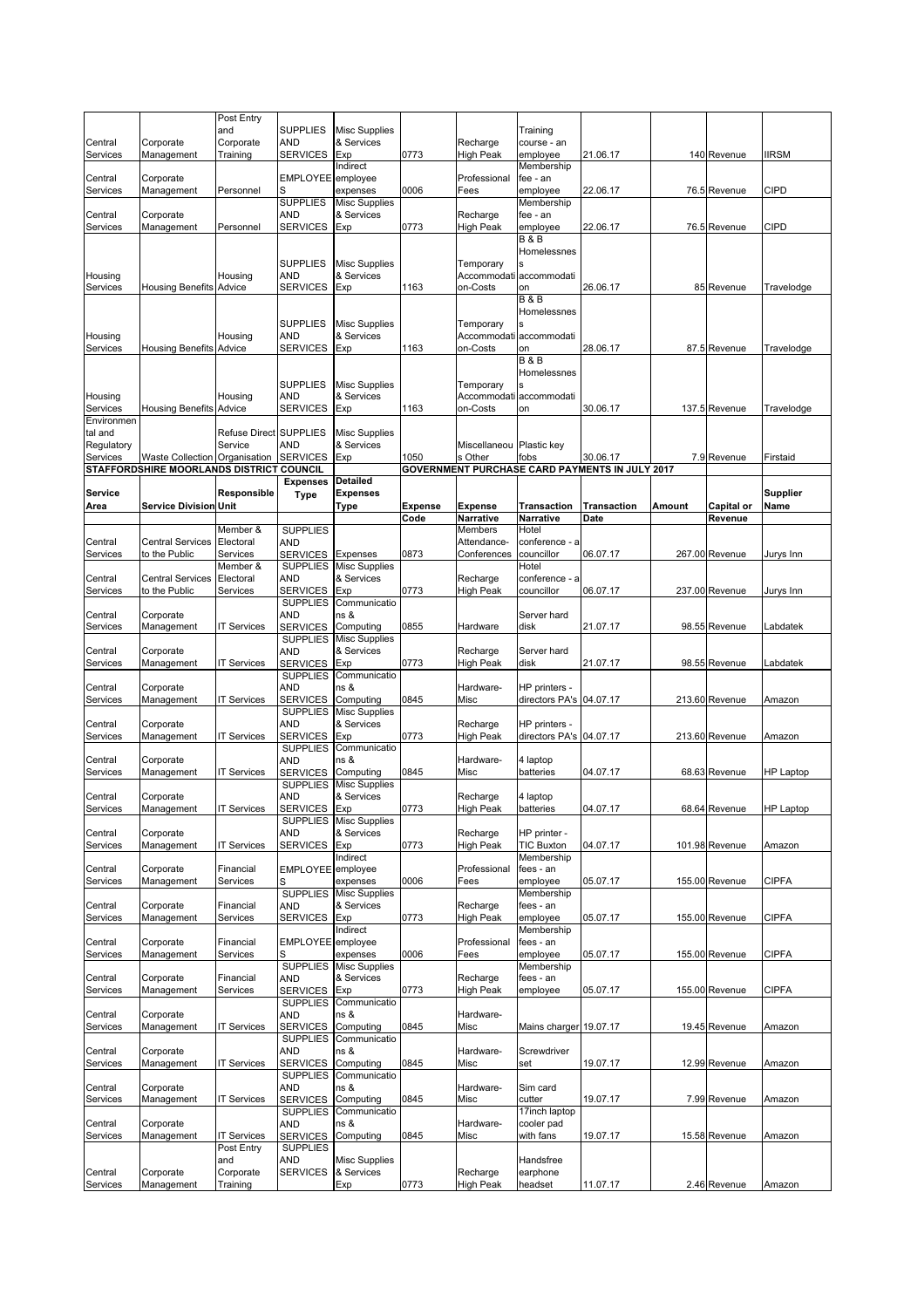|                        |                                | Post Entry                        | <b>SUPPLIES</b>                    |                                    |      |                              |                               |          |                |                      |
|------------------------|--------------------------------|-----------------------------------|------------------------------------|------------------------------------|------|------------------------------|-------------------------------|----------|----------------|----------------------|
| Central                | Corporate                      | and<br>Corporate                  | AND<br><b>SERVICES</b>             | <b>Misc Supplies</b><br>& Services |      | Recharge                     | Handsfree<br>earphone         |          |                |                      |
| Services               | Management                     | Training                          |                                    | Exp                                | 0773 | <b>High Peak</b>             | headset                       | 11.07.17 | 3.25 Revenue   | Amazon               |
|                        |                                | Post Entry                        | <b>SUPPLIES</b>                    |                                    |      |                              |                               |          |                |                      |
|                        | Corporate                      | and                               | AND<br><b>SERVICES</b>             | <b>Misc Supplies</b><br>& Services |      |                              | Screen<br>protector/case      |          |                |                      |
| Central<br>Services    | Management                     | Corporate<br>Training             |                                    | Exp                                | 0773 | Recharge<br><b>High Peak</b> | cover                         | 12.07.17 | 28.97 Revenue  | Amazon               |
|                        |                                |                                   | <b>SUPPLIES</b>                    |                                    |      |                              |                               |          |                |                      |
| Cultural and           |                                |                                   | AND                                | Equip                              |      |                              |                               |          |                |                      |
| Related<br>Services    | Open Spaces                    | Country<br>Parks                  | <b>SERVICES</b>                    | Furniture &<br>Materials           | 0506 | Purchase of<br>Materials     | Mink raft                     | 27.06.17 | 81.30 Revenue  | Perdix Wildlife      |
|                        |                                |                                   |                                    |                                    |      |                              |                               |          |                |                      |
| Central                | Corporate                      | Executive                         | <b>TRANSPO</b>                     | Car                                |      | Other Travel                 | Travel to                     |          |                |                      |
| Services               | Management                     | Directors                         | RT                                 | Allowances                         | 0483 | Allowances                   | London                        | 03.07.17 | 139.74 Revenue | Trainline            |
| Central                | Corporate                      | Executive                         | <b>SUPPLIES</b><br>AND             | <b>Misc Supplies</b><br>& Services |      | Recharge                     | Travel to                     |          |                |                      |
| Services               | Management                     | Directors                         | <b>SERVICES</b>                    | Exp                                | 0773 | <b>High Peak</b>             | London                        | 03.07.17 | 139.74 Revenue | Trainline            |
|                        |                                |                                   | <b>SUPPLIES</b>                    |                                    |      |                              |                               |          |                |                      |
| Central<br>Services    | Corporate<br>Management        | Executive<br>Directors            | AND<br><b>SERVICES</b>             | Expenses                           | 0872 | Conference-<br>Employees     | Accommodati<br>on             | 11.07.17 | 79.16 Revenue  | Hilton<br>Manchester |
|                        |                                |                                   | <b>SUPPLIES</b>                    | <b>Misc Supplies</b>               |      |                              |                               |          |                |                      |
| Central                | Corporate                      | Executive                         | AND                                | & Services                         |      | Recharge                     | Accommodati                   |          |                | Hilton               |
| Services               | Management                     | Directors                         | <b>SERVICES</b><br><b>SUPPLIES</b> | Exp                                | 0773 | <b>High Peak</b>             | on<br><b>B&amp;B</b>          | 11.07.17 | 79.16 Revenue  | Manchester           |
|                        |                                |                                   | AND                                |                                    |      |                              | Homelessnes                   |          |                |                      |
|                        |                                |                                   | <b>SERVICES</b>                    | <b>Misc Supplies</b>               |      | Temporary                    |                               |          |                |                      |
| Housing                |                                | Housing                           |                                    | & Services                         |      | Accommodati                  | accommodati                   |          |                |                      |
| Services               | <b>Housing Benefits Advice</b> |                                   | <b>SUPPLIES</b>                    | Exp                                | 1163 | on-Costs                     | on<br><b>B&amp;B</b>          | 04.07.17 | 198.33 Revenue | Travelodge           |
|                        |                                |                                   | AND                                |                                    |      |                              | Homelessnes                   |          |                |                      |
|                        |                                |                                   | <b>SERVICES</b>                    | <b>Misc Supplies</b>               |      | Temporary                    | s                             |          |                |                      |
| Housing<br>Services    | <b>Housing Benefits Advice</b> | Housing                           |                                    | & Services<br>Exp                  | 1163 | Accommodati<br>on-Costs      | accommodati<br>on             | 10.07.17 | 142.50 Revenue | Travelodge           |
|                        |                                |                                   | <b>SUPPLIES</b>                    |                                    |      |                              | Rent in                       |          |                |                      |
|                        |                                |                                   | AND                                | Misc Supplies                      |      |                              | advance-                      |          |                |                      |
| Housing<br>Services    |                                | Housing                           | <b>SERVICES</b>                    | & Services                         | 0773 | Recharge                     | homeless                      | 10.07.17 | 63.97 Revenue  |                      |
|                        | <b>Housing Benefits Advice</b> |                                   | <b>SUPPLIES</b>                    | Exp                                |      | <b>High Peak</b>             | applicant<br><b>B&amp;B</b>   |          |                | Allpay               |
|                        |                                |                                   | AND                                |                                    |      |                              | Homelessnes                   |          |                |                      |
|                        |                                |                                   | <b>SERVICES</b>                    | <b>Misc Supplies</b>               |      | Temporary                    |                               |          |                |                      |
| Housing<br>Services    | <b>Housing Benefits Advice</b> | Housing                           |                                    | & Services<br>Exp                  | 1163 | Accommodati<br>on-Costs      | accommodati<br>on             | 11.07.17 | 105.00 Revenue | Travelodge           |
|                        |                                |                                   | <b>SUPPLIES</b>                    |                                    |      |                              | <b>B&amp;B</b>                |          |                |                      |
|                        |                                |                                   | AND                                |                                    |      |                              | Homelessnes                   |          |                |                      |
| Housing                |                                | Housing                           | <b>SERVICES</b>                    | <b>Misc Supplies</b><br>& Services |      | Temporary<br>Accommodati     | s<br>accommodati              |          |                |                      |
| Services               | <b>Housing Benefits Advice</b> |                                   |                                    | Exp                                | 1163 | on-Costs                     | on                            | 13.07.17 | 56.67 Revenue  | Travelodge           |
|                        |                                |                                   | <b>SUPPLIES</b>                    |                                    |      |                              | <b>B&amp;B</b>                |          |                |                      |
|                        |                                |                                   | <b>AND</b><br><b>SERVICES</b>      | <b>Misc Supplies</b>               |      | Temporary                    | Homelessnes<br>Ś              |          |                |                      |
| Housing                |                                | Housing                           |                                    | & Services                         |      | Accommodati                  | accommodati                   |          |                |                      |
| Services               | <b>Housing Benefits Advice</b> |                                   |                                    | Exp                                | 1163 | on-Costs                     | on                            | 14.07.17 | 56.67 Revenue  | Travelodge           |
|                        |                                |                                   | <b>SUPPLIES</b><br>AND             |                                    |      |                              | <b>B&amp;B</b><br>Homelessnes |          |                |                      |
|                        |                                |                                   | <b>SERVICES</b>                    | <b>Misc Supplies</b>               |      | Temporary                    | S                             |          |                |                      |
| Housing                |                                | Housing                           |                                    | & Services                         |      |                              | Accommodati accommodati       |          |                |                      |
| Services               | <b>Housing Benefits Advice</b> |                                   | <b>SUPPLIES</b>                    | Exp                                | 1163 | on-Costs                     | on<br><b>B&amp;B</b>          | 17.07.17 | 123.33 Revenue | Travelodge           |
|                        |                                |                                   | AND                                |                                    |      |                              | Homelessnes                   |          |                |                      |
|                        |                                |                                   | <b>SERVICES</b>                    | <b>Misc Supplies</b>               |      | Temporary                    |                               |          |                |                      |
| Housing<br>Services    | <b>Housing Benefits Advice</b> | Housing                           |                                    | & Services<br>Exp                  | 1163 | Accommodati<br>on-Costs      | accommodati<br>on             | 18.07.17 | 94.17 Revenue  | Travelodge           |
|                        |                                |                                   | <b>SUPPLIES</b>                    |                                    |      |                              | <b>B&amp;B</b>                |          |                |                      |
|                        |                                |                                   | AND                                |                                    |      |                              | Homelessnes                   |          |                |                      |
| Housing                |                                | Housing                           | <b>SERVICES</b>                    | <b>Misc Supplies</b><br>& Services |      | Temporary<br>Accommodati     | S<br>accommodati              |          |                |                      |
| Services               | <b>Housing Benefits Advice</b> |                                   |                                    | Exp                                | 1163 | on-Costs                     | on                            | 19.07.17 | 56.67 Revenue  | Travelodge           |
| Highways               |                                |                                   | <b>SUPPLIES</b>                    |                                    |      |                              |                               |          |                |                      |
| and<br>Transport       |                                | <b>Street</b>                     | <b>AND</b><br><b>SERVICES</b>      | Equip<br>Furniture &               |      | Purchase of                  | Quick mac                     |          |                | Sealants and         |
| Services               | Public Transport Naming        |                                   |                                    | Materials                          | 0506 | Materials                    | instant tarmac 05.07.17       |          | 399.00 Revenue | <b>Tools</b>         |
| Environmen             |                                |                                   |                                    |                                    |      |                              |                               |          |                |                      |
| tal and<br>Regulatory  |                                | Waste                             |                                    | Repairs &<br>Maint of              |      |                              | Five keys cut<br>for          |          |                | Staffordshire        |
| Services               | <b>Waste Collection</b>        | Collection                        | <b>PREMISES</b>                    | <b>Buildings</b>                   | 2501 | Depot Works                  | Fowlchurch                    | 06.07.17 | 22.5 Revenue   | Cobler               |
| Environmen             |                                |                                   |                                    |                                    |      |                              |                               |          |                |                      |
| tal and                |                                |                                   |                                    | Repairs &<br>Maint of              |      |                              |                               |          |                |                      |
| Regulatory<br>Services | <b>Waste Collection</b>        | Waste<br>Collection               | PREMISES                           | <b>Buildings</b>                   | 2501 | Depot Works                  | Part for<br>standpipe         | 07.07.17 | 57.1 Revenue   | PAR Group            |
| Environmen             |                                |                                   |                                    |                                    |      |                              |                               |          |                |                      |
| tal and                |                                | <b>Refuse Direct</b>              | <b>SUPPLIES</b>                    | <b>Misc Supplies</b>               |      |                              |                               |          |                |                      |
| Regulatory<br>Services | <b>Waste Collection</b>        | Service<br>Organisation           | AND<br><b>SERVICES</b>             | & Services<br>Exp                  | 0773 | Recharge<br><b>High Peak</b> | Mortar mix                    | 17.07.17 | 4.5 Revenue    | Markovitz            |
| Environmen             |                                |                                   |                                    |                                    |      |                              |                               |          |                |                      |
| tal and<br>Regulatory  |                                | Refuse Direct SUPPLIES<br>Service | AND                                | Print/Stat &<br>Gen Office         |      |                              |                               |          |                |                      |
| Services               | Waste Collection Organisation  |                                   | <b>SERVICES</b>                    | Equip                              | 0652 | Stationery                   | Visitor badges 17.07.17       |          | 8.06 Revenue   | Amazon               |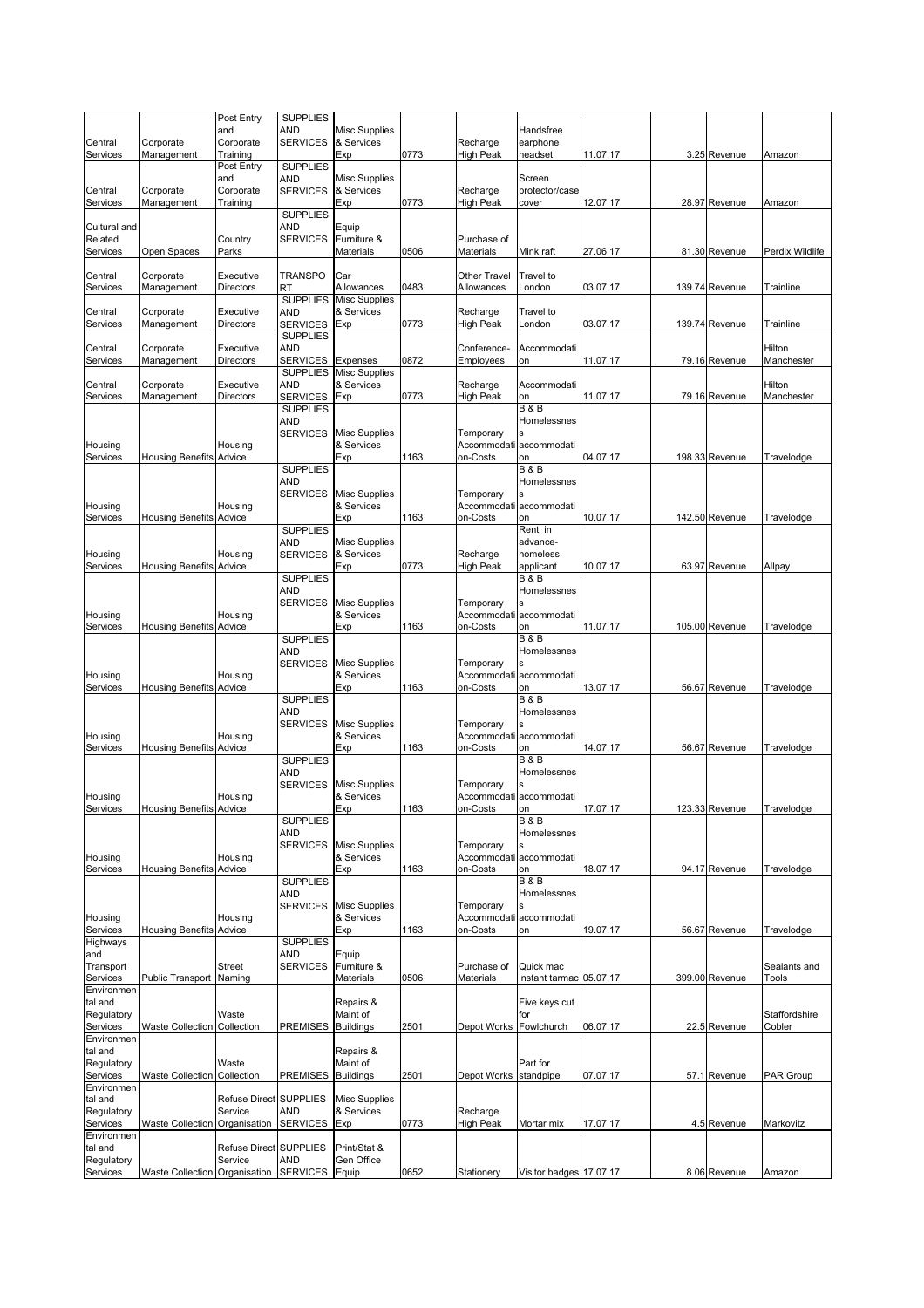|                        |                                          | <b>Street</b>            |                                    |                                    |                |                       |                  |                                                         |        |                |                      |
|------------------------|------------------------------------------|--------------------------|------------------------------------|------------------------------------|----------------|-----------------------|------------------|---------------------------------------------------------|--------|----------------|----------------------|
| Environmen             |                                          | Sweeping                 |                                    |                                    |                |                       |                  |                                                         |        |                |                      |
| tal and                |                                          | Direct                   | <b>SUPPLIES</b>                    | <b>Misc Supplies</b>               |                |                       | <b>Bulbs</b> for |                                                         |        |                |                      |
| Regulatory             |                                          | Service                  | <b>AND</b>                         | & Services                         |                | Recharge              | street           |                                                         |        |                |                      |
| Services<br>Environmen | <b>Street Cleansing</b>                  | Organisation             | <b>SERVICES</b>                    | Exp                                | 0773           | <b>High Peak</b>      | Sweepers         | 19.07.17                                                |        | 43.95 Revenue  | <b>Fleet Factors</b> |
| tal and                |                                          | Refuse Direct SUPPLIES   |                                    | <b>Misc Supplies</b>               |                |                       | Drill -          |                                                         |        |                |                      |
| Regulatory             |                                          | Service                  | AND                                | & Services                         |                | Miscellaneou          | disposed of in   |                                                         |        |                |                      |
| Services               | <b>Waste Collection</b>                  | Organisation             | <b>SERVICES</b>                    | Exp                                | 1050           | s Other               | error            | 27.07.17                                                |        | 208.29 Revenue | My tool Shed         |
| Environmen             |                                          |                          |                                    |                                    |                |                       |                  |                                                         |        |                |                      |
| tal and                |                                          |                          | <b>SUPPLIES</b>                    | <b>Misc Supplies</b>               |                |                       |                  |                                                         |        |                |                      |
| Regulatory             | Cemetery                                 | Cemeteries               | <b>AND</b>                         | & Services                         |                | Miscellaneou          | Chisels for      |                                                         |        |                |                      |
| Services               | Services                                 | Leek                     | <b>SERVICES</b>                    | Exp                                | 1050           | s Other               | cemetery         | 31.07.17                                                |        | 55.64 Revenue  | Sitebox Ltd          |
| Environmen             |                                          |                          |                                    |                                    |                |                       |                  |                                                         |        |                |                      |
| tal and                |                                          | Refuse Direct SUPPLIES   |                                    | Equip                              |                |                       |                  |                                                         |        |                |                      |
| Regulatory             |                                          | Service                  | <b>AND</b>                         | Furniture &                        |                | Purchase of           | Telescopic       |                                                         |        |                |                      |
| Services               | <b>Waste Collection</b>                  | Organisation             | <b>SERVICES</b>                    | <b>Materials</b>                   | 0506           | Materials             | brushes          | 02.08.17                                                |        | 60.25 Revenue  | Amazon               |
| Central                | Corporate                                | Executive                | TRANSPO                            | Car                                |                | Other Travel          | <b>Travel</b> to |                                                         |        |                |                      |
| Services               | Management                               | <b>Directors</b>         | RT                                 | Allowances                         | 0483           | Allowances            | Manchester       | 10.07.17                                                |        | 37.38 Revenue  | Trainline            |
| Central                |                                          | Executive                | <b>SUPPLIES</b><br><b>AND</b>      | <b>Misc Supplies</b><br>& Services |                |                       | Travel to        |                                                         |        |                |                      |
| Services               | Corporate<br>Management                  | <b>Directors</b>         | <b>SERVICES</b>                    | Exp                                | 0773           | Recharge<br>High Peak | Manchester       | 10.07.17                                                |        | 37.39 Revenue  | Trainline            |
|                        |                                          |                          |                                    | <b>EXPENDITUR</b>                  |                |                       |                  |                                                         |        |                |                      |
|                        |                                          | Chairman                 | <b>EXPENDIT</b>                    | <b>E DURING</b>                    |                |                       | Table            |                                                         |        |                |                      |
| N/A                    | N/A                                      | 17/18                    | URE                                | <b>YEAR</b>                        | 7010           | Purchases             | centrepiece      | 19.07.17                                                |        | 6.1 Revenue    | Home Bargains        |
|                        |                                          |                          | <b>SUPPLIES</b>                    | <b>Misc Supplies</b>               |                |                       |                  |                                                         |        |                |                      |
| Central                | Corporate                                | Moorlands                | <b>AND</b>                         | & Services                         |                | Miscellaneou          | Dry cleaning     |                                                         |        |                | Porters Leek         |
| Services               | Management                               | House                    | <b>SERVICES</b>                    | Exp                                | 1050           | s Other               | curtains         | 21.07.17                                                |        | 60 Revenue     | ∟td                  |
|                        |                                          |                          |                                    | <b>EXPENDITUR</b>                  |                |                       |                  |                                                         |        |                |                      |
|                        |                                          | Chairman                 | <b>EXPENDIT</b>                    | <b>E DURING</b>                    |                |                       | Wine for Civic   |                                                         |        |                |                      |
| N/A                    | N/A                                      | 17/18                    | URE                                | YEAR                               | 7010           | Purchases             | Service          | 31.07.17                                                |        | 210.9 Revenue  | Sainsburys           |
|                        |                                          |                          | <b>SUPPLIES</b>                    | Equip                              |                |                       | Fotodek          |                                                         |        |                |                      |
| Central                | Corporate                                | Moorlands                | AND                                | Furniture &                        |                | Crockery &            | premium          |                                                         |        |                | ID                   |
| Services               | Management                               | House                    | <b>SERVICES</b>                    | <b>Materials</b>                   | 0504           | Glassware             | gloss cards      | 19.07.17                                                |        | 22.9 Revenue   | Management           |
|                        |                                          |                          | <b>SUPPLIES</b>                    |                                    |                |                       |                  |                                                         |        |                |                      |
| Central<br>Services    | Corporate                                | Moorlands                | <b>AND</b>                         | Catering & Bar 0563                |                | Tea and               | Tea, coffee,     |                                                         |        |                | <b>Bidvest</b>       |
|                        | Management                               | House                    | <b>SERVICES</b><br><b>SUPPLIES</b> |                                    |                | Coffee                | sugar            | 21.07.17                                                |        | 324.11 Revenue |                      |
| Central                | Corporate                                | Moorlands                | AND                                |                                    |                | Catering              |                  |                                                         |        |                |                      |
| Services               | Management                               | House                    | <b>SERVICES</b>                    | Catering & Bar 0560                |                | Provisions            | <b>Biscuits</b>  | 21.07.17                                                |        | 77.02 Revenue  | <b>Bidvest</b>       |
|                        |                                          |                          | <b>SUPPLIES</b>                    | Equip                              |                |                       |                  |                                                         |        |                |                      |
| Central                | Corporate                                | Moorlands                | <b>AND</b>                         | Furniture &                        |                | Crockery &            |                  |                                                         |        |                |                      |
| Services               | Management                               | House                    | <b>SERVICES</b>                    | <b>Materials</b>                   | 0504           | Glassware             | Milton           | 21.07.17                                                |        | 73.32 Revenue  | <b>Bidvest</b>       |
|                        |                                          |                          |                                    |                                    |                |                       |                  | <b>GOVERNMENT PURCHASE CARD PAYMENTS IN AUGUST 2017</b> |        |                |                      |
|                        | STAFFORDSHIRE MOORLANDS DISTRICT COUNCIL |                          |                                    |                                    |                |                       |                  |                                                         |        |                |                      |
|                        |                                          |                          | <b>Expenses</b>                    | <b>Detailed</b>                    |                |                       |                  |                                                         |        |                |                      |
| Service                |                                          | Responsible              | <b>Type</b>                        | Expenses                           |                |                       |                  |                                                         |        |                | <b>Supplier</b>      |
| Area                   | <b>Service Division Unit</b>             |                          |                                    | Type                               | <b>Expense</b> | <b>Expense</b>        | Transaction      | <b>Transaction</b>                                      | Amount | Capital or     | Name                 |
|                        |                                          |                          |                                    |                                    | Code           | Narrative             | Narrative        | Date                                                    |        | Revenue        |                      |
|                        |                                          |                          | <b>SUPPLIES</b>                    |                                    |                |                       |                  |                                                         |        |                |                      |
| Cultural and           |                                          |                          | AND                                | Equip                              |                |                       |                  |                                                         |        |                |                      |
| Related                |                                          | Country                  | <b>SERVICES</b>                    | Furniture &                        |                | Purchase of           | Permanent        |                                                         |        |                | Harvey map           |
| Services               | Open Spaces                              | Parks                    |                                    | Materials                          | 0506           | Materials             | markers          | 07.08.17                                                |        | 18.14 Revenue  | Services             |
| Environmen             |                                          |                          | <b>SUPPLIES</b>                    |                                    |                |                       |                  |                                                         |        |                |                      |
| tal and                |                                          | Waste                    | <b>AND</b>                         | <b>Misc Supplies</b><br>& Services |                |                       | Cutlery and      |                                                         |        |                |                      |
| Regulatory<br>Services | <b>Waste Collection</b>                  | Collection               | <b>SERVICES</b>                    | Exp                                | 2051           | Village<br>Agents     | batteries        | 07.08.17                                                |        | 13.13 Revenue  | Wilkinson            |
| Environmen             |                                          |                          | <b>SUPPLIES</b>                    |                                    |                |                       | Delivery bags    |                                                         |        |                |                      |
| tal and                |                                          | <b>Refuse Direct</b>     | AND                                | Misc Supplies                      |                |                       | for waste        |                                                         |        |                |                      |
| Regulatory             |                                          | Service                  | <b>SERVICES</b>                    | & Services                         |                | Recharge              | collection       |                                                         |        |                |                      |
| Services               | <b>Waste Collection</b>                  | Organisation             |                                    | Exp                                | 0773           | <b>High Peak</b>      | leaflets         | 08.08.17                                                |        | 26.80 Revenue  | Amazon               |
| Environmen             |                                          |                          | <b>SUPPLIES</b>                    |                                    |                |                       |                  |                                                         |        |                |                      |
| tal and                |                                          | <b>Refuse Direct</b>     | <b>AND</b>                         | <b>Misc Supplies</b>               |                |                       | Fuel when        |                                                         |        |                |                      |
| Regulatory             |                                          | Service                  | <b>SERVICES</b>                    | & Services                         |                | Recharge              | Fuelgenie        |                                                         |        |                | Daniel               |
| Services               | <b>Waste Collection</b>                  | Organisation             |                                    | Exp                                | 0773           | <b>High Peak</b>      | card expiired    | 09.08.17                                                |        | 94.14 Revenue  | Silverman            |
| Environmen             |                                          |                          | <b>SUPPLIES</b>                    |                                    |                |                       |                  |                                                         |        |                |                      |
| tal and                |                                          | Refuse Direct AND        |                                    | Clothing                           |                |                       |                  |                                                         |        |                |                      |
| Regulatory<br>Services |                                          | Service                  | <b>SERVICES</b>                    | Uniform &                          |                | Protective            | Bottle green     |                                                         |        |                | Essential            |
| Environmen             | <b>Waste Collection</b>                  | Organisation             | <b>SUPPLIES</b>                    | Laundry                            | 0600           | Clothing              | trousers         | 11.08.17                                                |        | 226.87 Revenue | Safety Wear          |
| tal and                |                                          | Refuse Direct AND        |                                    | <b>Misc Supplies</b>               |                |                       | Benches for      |                                                         |        |                |                      |
| Regulatory             |                                          | Service                  | <b>SERVICES</b>                    | & Services                         |                | Recharge              | <b>HPBC</b>      |                                                         |        |                |                      |
| Services               | <b>Waste Collection</b>                  | Organisation             |                                    | Exp                                | 0773           | High Peak             | cemeteries       | 15.08.17                                                |        | 299.98 Revenue | Ebay                 |
| Environmen             |                                          |                          | <b>SUPPLIES</b>                    |                                    |                |                       |                  |                                                         |        |                |                      |
| tal and                |                                          | <b>Refuse Direct AND</b> |                                    | Equip                              |                |                       | Hoe with         |                                                         |        |                | World of             |
| Regulatory             |                                          | Service                  | SERVICES                           | Furniture &                        |                | Purchase of           | telescopic       |                                                         |        |                | garden               |
| Services               | <b>Waste Collection</b>                  | Organisation             |                                    | Materials                          | 0506           | Materials             | handle           | 21.08.17                                                |        | 35.48 Revenue  | Products             |
|                        |                                          |                          | <b>SUPPLIES</b>                    | Print/Stat &                       |                |                       |                  |                                                         |        |                |                      |
| Central                | Corporate                                | Executive                | AND                                | Gen Office                         |                |                       | <b>HP Black</b>  |                                                         |        |                |                      |
| Services               | Management                               | Directors                | <b>SERVICES</b>                    | Equip                              | 0652           | Stationery            | cartridge        | 10.08.17                                                |        | 71.44 Revenue  | Amazon               |
|                        |                                          |                          |                                    | <b>EXPENDITUR</b>                  |                |                       | 2 tickets for    |                                                         |        |                |                      |
|                        |                                          | Chairman                 | <b>EXPENDIT</b>                    | <b>E DURING</b>                    |                |                       | chair and        |                                                         |        |                | Nantwich town        |
| N/A                    | N/A                                      | 17/18                    | URE                                | YEAR                               | 7010           | Purchases             | consort          | 25.08.17                                                |        | 20.00 Revenue  | council              |
|                        |                                          |                          | <b>SUPPLIES</b><br>AND             |                                    |                |                       | Sanyo            |                                                         |        |                |                      |
|                        |                                          |                          | <b>SERVICES</b>                    | Communicatio                       |                |                       | projector lamp   |                                                         |        |                |                      |
| Central                | Corporate                                |                          |                                    | ns &                               |                | Hardware-             | for Council      | 02.08.17                                                |        |                |                      |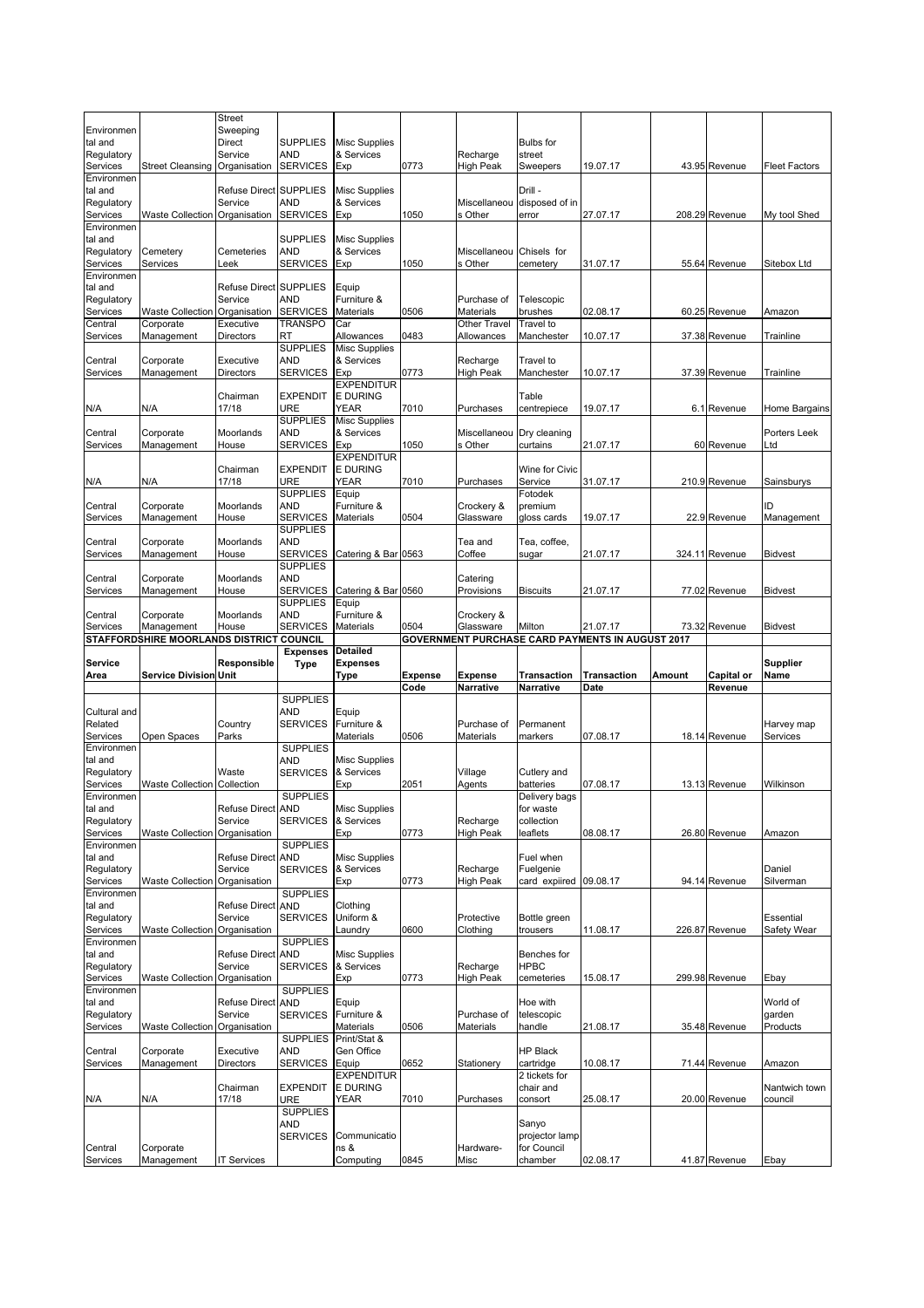|                        |                                                           |                       | <b>SUPPLIES</b>                    |                                    |                        |                              |                                      |                                                                        |        |                       |                       |
|------------------------|-----------------------------------------------------------|-----------------------|------------------------------------|------------------------------------|------------------------|------------------------------|--------------------------------------|------------------------------------------------------------------------|--------|-----------------------|-----------------------|
| Central                | Corporate                                                 |                       | AND<br><b>SERVICES</b>             | <b>Misc Supplies</b><br>& Services |                        | Recharge                     | Netgear dual<br>band wireless        |                                                                        |        |                       |                       |
| Services               | Management                                                | IT Services           |                                    | Exp                                | 0773                   | <b>High Peak</b>             | access point                         | 02.08.17                                                               |        | 53.31 Revenue         | Amazon                |
|                        |                                                           |                       | <b>SUPPLIES</b>                    | Communicatio                       |                        |                              |                                      |                                                                        |        |                       |                       |
| Central                | Corporate                                                 |                       | AND<br><b>SERVICES</b>             | ns &                               | 0845                   | Hardware-                    | Ergonomic                            |                                                                        |        |                       |                       |
| Services               | Management                                                | <b>IT Services</b>    | <b>SUPPLIES</b>                    | Computing<br>Communicatio          |                        | Misc                         | USB mouse                            | 02.08.17                                                               |        | 10.00 Revenue         | Amazon                |
| Central                | Corporate                                                 |                       | AND                                | ns &                               |                        | Hardware-                    | In car                               |                                                                        |        |                       |                       |
| Services               | Management                                                | IT Services           | <b>SERVICES</b>                    | Computing                          | 0845                   | Misc                         | chargers x5                          | 02.08.17                                                               |        | 12.05 Revenue         | Amazon                |
| Central                | Corporate                                                 |                       | <b>SUPPLIES</b><br>AND             | Communicatio<br>ns &               |                        | Hardware-                    | Adapter                              |                                                                        |        |                       |                       |
| Services               | Management                                                | <b>IT Services</b>    | <b>SERVICES</b>                    | Computing                          | 0845                   | Misc                         | chargers x 2                         | 09.08.17                                                               |        | 37.94 Revenue         | Amazon                |
|                        |                                                           | Post Entry            | <b>SUPPLIES</b>                    |                                    |                        |                              |                                      |                                                                        |        |                       |                       |
| Central                | Corporate                                                 | and<br>Corporate      | AND<br><b>SERVICES</b>             | <b>Misc Supplies</b><br>& Services |                        | Recharge                     | Books for                            |                                                                        |        |                       |                       |
| Services               | Management                                                | Training              |                                    | Exp                                | 0773                   | <b>High Peak</b>             | course                               | 15.08.17                                                               |        | 167.79 Revenue        | <b>CIPS</b>           |
|                        |                                                           |                       | <b>SUPPLIES</b>                    | <b>Misc Supplies</b>               |                        |                              |                                      |                                                                        |        |                       |                       |
| Central                | Corporate<br>Management                                   | Financial<br>Services | AND<br><b>SERVICES</b>             | & Services<br>Exp                  | 0773                   | Recharge<br>High Peak        | Membership<br>an employee            | 14.08.17                                                               |        | 91.80 Revenue         | <b>CIPS</b>           |
| Services               |                                                           |                       |                                    | Indirect                           |                        |                              |                                      |                                                                        |        |                       |                       |
| Central                | Corporate                                                 | Financial             | EMPLOYEE employee                  |                                    |                        | Professional                 | Membership                           |                                                                        |        |                       |                       |
| Services               | Management                                                | Services              | S                                  | expenses                           | 0006                   | Fees                         | an employee                          | 14.08.17                                                               |        | 91.80 Revenue         | <b>CIPS</b>           |
|                        |                                                           |                       | <b>SUPPLIES</b><br>AND             | Communicatio                       |                        |                              | Wireless<br>display                  |                                                                        |        |                       |                       |
| Central                | Corporate                                                 |                       | <b>SERVICES</b>                    | ns &                               |                        | Hardware-                    | adaptor -                            |                                                                        |        |                       |                       |
| Services               | Management                                                | <b>IT Services</b>    |                                    | Computing                          | 0845                   | Misc                         | Dove Room                            | 30.08.17                                                               |        | 43.55 Revenue         | Amazon                |
| Central                | Corporate                                                 |                       | <b>SUPPLIES</b><br>AND             | Communicatio<br>ns &               |                        | Hardware-                    |                                      |                                                                        |        |                       |                       |
| Services               | Management                                                | IT Services           | SERVICES                           | Computing                          | 0845                   | Misc                         | Monitor                              | 30.08.17                                                               |        | 121.26 Revenue        | Misco                 |
|                        |                                                           |                       | <b>SUPPLIES</b>                    |                                    |                        |                              |                                      |                                                                        |        |                       |                       |
| Central                | Corporate                                                 |                       | AND<br><b>SERVICES</b>             | Communicatio<br>ns &               |                        | Hardware-                    | Cisco camera<br>video                |                                                                        |        |                       |                       |
| Services               | Management                                                | <b>IT Services</b>    |                                    | Computing                          | 0845                   | Misc                         | conferencing                         | 30.08.17                                                               |        | 295.00 Revenue        | Ebay                  |
|                        |                                                           |                       | <b>SUPPLIES</b>                    | Communicatio                       |                        |                              |                                      |                                                                        |        |                       |                       |
| Central                | Corporate                                                 |                       | AND                                | ns &                               |                        |                              | software for 8                       |                                                                        |        |                       |                       |
| Services               | Management                                                | <b>IT Services</b>    | <b>SERVICES</b><br><b>SUPPLIES</b> | Computing<br><b>Misc Supplies</b>  | 0840                   | Security                     | servers                              | 30.08.17                                                               |        | 488.55 Revenue        | Visual click          |
| Central                | Corporate                                                 |                       | AND                                | & Services                         |                        | Recharge                     | software for 8                       |                                                                        |        |                       |                       |
| Services               | Management                                                | <b>IT Services</b>    | <b>SERVICES</b>                    | Exp                                | 0773                   | High Peak                    | servers                              | 30.08.17                                                               |        | 488.55 Revenue        | Visual click          |
| Central                | Corporate                                                 |                       | <b>SUPPLIES</b><br>AND             | <b>Misc Supplies</b><br>& Services |                        | Recharge                     | Hard drive                           |                                                                        |        |                       |                       |
| Services               | Management                                                | <b>IT Services</b>    | <b>SERVICES</b>                    | Exp                                | 0773                   | High Peak                    | HPBC                                 | 30.08.17                                                               |        | 218.50 Revenue        | IT in Stock           |
|                        |                                                           |                       |                                    | <b>Misc Supplies</b>               |                        |                              |                                      |                                                                        |        |                       |                       |
|                        |                                                           |                       | <b>SUPPLIES</b>                    |                                    |                        |                              |                                      |                                                                        |        |                       |                       |
| Central                | <b>Central Services</b>                                   | Register of           | AND                                | & Services                         |                        | Recharge                     | Train travel -                       |                                                                        |        |                       |                       |
| Services               | to the Public<br>STAFFORDSHIRE MOORLANDS DISTRICT COUNCIL | Electors              | <b>SERVICES</b>                    | Exp                                | 0773                   | <b>High Peak</b>             | an employee                          | 30.08.17<br><b>GOVERNMENT PURCHASE CARD PAYMENTS IN SEPTEMBER 2017</b> |        | 45.29 Revenue         | Trainline             |
|                        |                                                           |                       | <b>Expenses</b>                    | <b>Detailed</b>                    |                        |                              |                                      |                                                                        |        |                       |                       |
| Service                |                                                           | Responsible           | <b>Type</b>                        | <b>Expenses</b>                    |                        |                              |                                      |                                                                        |        |                       | <b>Supplier</b>       |
| Area                   | <b>Service Division Unit</b>                              |                       |                                    | Type                               | <b>Expense</b><br>Code | <b>Expense</b><br>Narrative  | <b>Transaction</b><br>Narrative      | <b>Transaction</b><br>Date                                             | Amount | Capital or<br>Revenue | Name                  |
|                        |                                                           |                       | <b>SUPPLIES</b>                    |                                    |                        |                              |                                      |                                                                        |        |                       |                       |
|                        |                                                           |                       | AND                                | Communicatio                       |                        |                              | Series 7 lamp                        |                                                                        |        |                       | AV                    |
| Central<br>Services    | Corporate<br>Management                                   | <b>IT Services</b>    | <b>SERVICES</b>                    | ns &<br>Computing                  | 0845                   | Hardware-<br>Misc            | for toshiba<br>projector             | 05.09.17                                                               |        | 73.50 Revenue         | Partsmaster<br>_td    |
| Environmen             |                                                           |                       | <b>SUPPLIES</b>                    |                                    |                        |                              |                                      |                                                                        |        |                       |                       |
| tal and                |                                                           |                       | AND                                | <b>Misc Supplies</b>               |                        |                              |                                      |                                                                        |        |                       |                       |
| Regulatory             | Housing<br><b>Standards</b>                               | Housing               | <b>SERVICES</b>                    | & Services                         |                        | Miscellaneou Env Health      | smoke pellets 11.09.17               |                                                                        |        |                       |                       |
| Services<br>Environmen |                                                           | Standards             | <b>SUPPLIES</b>                    | Exp                                | 1050                   | s Other                      |                                      |                                                                        |        | 33.16 Revenue         | UK Tool Centre        |
| tal and                |                                                           |                       | AND                                | <b>Misc Supplies</b>               |                        |                              |                                      |                                                                        |        |                       |                       |
| Regulatory<br>Services | Environmental<br>Health                                   | Pest Control          | <b>SERVICES</b>                    | & Services<br>Exp                  | 0773                   | Recharge<br><b>High Peak</b> | Env Health<br>smoke pellets 11.09.17 |                                                                        |        | 33.17 Revenue         | <b>UK Tool Centre</b> |
|                        |                                                           |                       | <b>SUPPLIES</b>                    | <b>Misc Supplies</b>               |                        |                              |                                      |                                                                        |        |                       |                       |
| Central                | Corporate                                                 | Financial             | AND                                | & Services                         |                        | Miscellaneou                 | Labels for                           |                                                                        |        |                       |                       |
| Services               | Management                                                | Services              | <b>SERVICES</b>                    | Exp                                | 1050                   | s Other                      | creditors                            | 11.09.17                                                               |        | 91.10 Revenue         | Amazon                |
| Central                | Corporate                                                 | Financial             | <b>SUPPLIES</b><br>AND             | <b>Misc Supplies</b><br>& Services |                        | Recharge                     | Labels for                           |                                                                        |        |                       |                       |
| Services               | Management                                                | Services              | <b>SERVICES</b>                    | Exp                                | 0773                   | High Peak                    | creditors                            | 11.09.17                                                               |        | 91.10 Revenue         | Amazon                |
| Environmen             |                                                           |                       | <b>SUPPLIES</b>                    |                                    |                        |                              |                                      |                                                                        |        |                       |                       |
| tal and<br>Regulatory  | Environmental                                             | Env Health -          | AND<br><b>SERVICES</b>             | Clothing<br>Uniform &              |                        | Protective                   | Ergonomic<br>split keyboard          |                                                                        |        |                       |                       |
| Services               | Health                                                    | Admin                 |                                    | Laundry                            | 0600                   | Clothing                     | Env Health                           | 11.09.17                                                               |        | 24.99 Revenue         | Amazon                |
| Environmen             |                                                           |                       | <b>SUPPLIES</b>                    |                                    |                        |                              | Ergonomic                            |                                                                        |        |                       |                       |
| tal and<br>Regulatory  | Environmental                                             | Env Health -          | AND<br><b>SERVICES</b>             | Clothing<br>Uniform &              |                        | Protective                   | vertical<br>mouse Env                |                                                                        |        |                       |                       |
| Services               | Health                                                    | Admin                 |                                    | Laundry                            | 0600                   | Clothing                     | Health                               | 11.09.17                                                               |        | 18.99 Revenue         | Amazon                |
| Environmen             |                                                           |                       | <b>SUPPLIES</b>                    |                                    |                        |                              |                                      |                                                                        |        |                       |                       |
| tal and                |                                                           |                       | AND                                | Clothing                           |                        |                              | Allsop wrist                         |                                                                        |        |                       |                       |
| Regulatory<br>Services | Environmental<br>Health                                   | Env Health -<br>Admin | <b>SERVICES</b>                    | Uniform &<br>Laundry               | 0600                   | Protective<br>Clothing       | asist Env<br>Health                  | 11.09.17                                                               |        | 5.83 Revenue          | Amazon                |
|                        |                                                           |                       | <b>SUPPLIES</b>                    | Communicatio                       |                        |                              |                                      |                                                                        |        |                       |                       |
| Central                | Corporate                                                 |                       | AND                                | ns &                               |                        | Hardware-                    | <b>APS Smart</b>                     |                                                                        |        |                       |                       |
| Services               | Management                                                | <b>IT Services</b>    | <b>SERVICES</b><br><b>SUPPLIES</b> | Computing<br><b>Misc Supplies</b>  | 0845                   | Misc                         | Ups                                  | 18.09.17                                                               |        | 125.72 Revenue        | Misco                 |
| Central<br>Services    | Corporate<br>Management                                   | <b>IT Services</b>    | and<br><b>SERVICES</b>             | & Services<br>Exp                  | 0773                   | Recharge<br><b>High Peak</b> | APS Smart<br>Ups                     | 18.09.17                                                               |        | 125.75 Revenue        | Misco                 |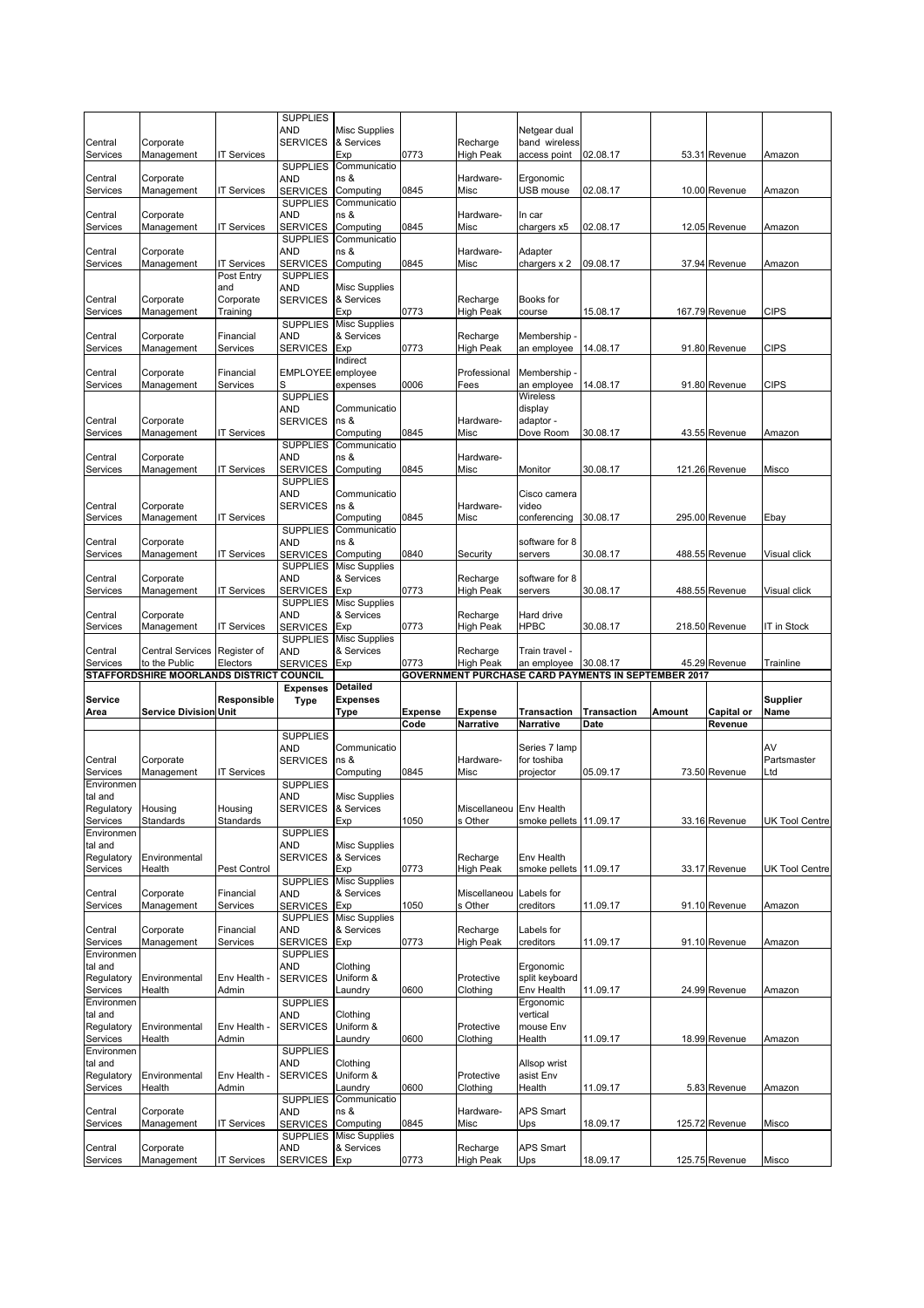|                         |                                |                                   |                                    | SUPPLIES Misc Supplies             |      |                           |                               |          |                |                      |
|-------------------------|--------------------------------|-----------------------------------|------------------------------------|------------------------------------|------|---------------------------|-------------------------------|----------|----------------|----------------------|
| Central                 | Corporate                      |                                   | AND                                | & Services                         |      | Recharge                  | Battery plus                  |          |                |                      |
| Services                | Management                     | <b>IT Services</b>                | <b>SERVICES</b><br><b>SUPPLIES</b> | Exp                                | 0773 | <b>High Peak</b>          | carriage<br>TV stand -        | 27.09.17 | 43.98 Revenue  | Battery store        |
| Central                 | Corporate                      | Corporate                         | AND                                | <b>Misc Supplies</b><br>& Services |      | Spend on                  | Leek                          |          |                |                      |
| Services                | Management                     | Finance                           | <b>SERVICES</b>                    | Exp                                | 3076 | efficiencies              | reception                     | 11.09.17 | 30.98 Revenue  | Amazon               |
|                         |                                |                                   | <b>SUPPLIES</b>                    |                                    |      |                           | Tea, coffee,                  |          |                |                      |
| Central                 | Corporate                      | Moorlands                         | AND                                |                                    |      | Tea and                   | milk portions,                |          |                |                      |
| Services                | Management                     | House                             | <b>SERVICES</b>                    | Catering & Bar 0563                |      | Coffee                    | sugar                         | 05.09.17 | 317.13 Revenue | <b>Bidvest</b>       |
|                         |                                |                                   | <b>SUPPLIES</b>                    | Equip                              |      |                           | Washing up                    |          |                |                      |
| Central<br>Services     | Corporate<br>Management        | Moorlands<br>House                | AND<br><b>SERVICES</b>             | Furniture &<br>Materials           | 0504 | Crockery &<br>Glassware   | liquid, daz,<br>carex         | 05.09.17 | 35.78 Revenue  | <b>Bidvest</b>       |
|                         |                                |                                   | <b>SUPPLIES</b>                    |                                    |      |                           |                               |          |                |                      |
| Central                 | Corporate                      | Moorlands                         | AND                                |                                    |      | Catering                  |                               |          |                |                      |
| Services                | Management                     | House                             | <b>SERVICES</b>                    | Catering & Bar 0560                |      | Provisions                | <b>Biscuits</b>               | 05.09.17 | 45.78 Revenue  | <b>Bidvest</b>       |
|                         |                                |                                   | <b>SUPPLIES</b>                    |                                    |      |                           |                               |          |                |                      |
|                         |                                | South                             | <b>AND</b>                         |                                    |      |                           | 10 JCT minor                  |          |                |                      |
| Cultural and<br>Related | Recreation and                 | Moorlands<br>Leisure              | <b>SERVICES</b>                    |                                    |      |                           | works Building<br>control     |          |                |                      |
| Services                | Sport                          | Centre                            |                                    | Services                           | 2273 | Surveys                   | booklet                       | 11.09.17 | 278.42 Revenue | <b>RICS</b>          |
|                         |                                |                                   | <b>SUPPLIES</b>                    | Equip                              |      |                           | Badge                         |          |                |                      |
| Central                 | Corporate                      | Moorlands                         | AND                                | Furniture &                        |      | Crockery &                | holders/lanyar                |          |                | ID                   |
| Services                | Management                     | House                             | <b>SERVICES</b>                    | <b>Materials</b>                   | 0504 | Glassware                 | ds                            | 26.09.17 | 64.95 Revenue  | Management           |
|                         |                                |                                   | <b>SUPPLIES</b>                    |                                    |      |                           |                               |          |                |                      |
| Cultural and            |                                |                                   | AND                                | <b>Misc Supplies</b>               |      |                           |                               |          |                |                      |
| Related<br>Services     | Culture and<br>Heritage        | Museum &<br>Arts                  | <b>SERVICES</b>                    | & Services<br>Exp                  | 1072 | NI Exhibitions museum     | 2018 diary for                | 31.08.17 | 9.98 Revenue   | Ryman                |
|                         |                                |                                   | <b>SUPPLIES</b>                    |                                    |      |                           | <b>B&amp;B</b>                |          |                |                      |
|                         |                                |                                   | AND                                |                                    |      |                           | Homelessnes                   |          |                |                      |
|                         |                                |                                   | <b>SERVICES</b>                    | <b>Misc Supplies</b>               |      |                           | s                             |          |                |                      |
| Housing                 |                                | Housing                           |                                    | & Services                         |      | Recharge                  | accommodati                   |          |                |                      |
| Services                | <b>Housing Benefits Advice</b> |                                   |                                    | Exp                                | 0773 | High Peak                 | on                            | 15.09.17 | 158.75 Revenue | Premier Inn          |
|                         |                                |                                   | <b>SUPPLIES</b><br>AND             |                                    |      |                           | <b>B&amp;B</b><br>Homelessnes |          |                |                      |
|                         |                                |                                   | <b>SERVICES</b>                    | <b>Misc Supplies</b>               |      |                           |                               |          |                |                      |
| Housing                 |                                | Housing                           |                                    | & Services                         |      | Recharge                  | accommodati                   |          |                |                      |
| Services                | <b>Housing Benefits Advice</b> |                                   |                                    | Exp                                | 0773 | High Peak                 | on                            | 18.09.17 | 138.33 Revenue | Travelodge           |
|                         |                                |                                   | <b>SUPPLIES</b>                    |                                    |      |                           | <b>B&amp;B</b>                |          |                |                      |
|                         |                                |                                   | <b>AND</b>                         |                                    |      |                           | Homelessnes                   |          |                |                      |
|                         |                                |                                   | <b>SERVICES</b>                    | <b>Misc Supplies</b><br>& Services |      |                           |                               |          |                |                      |
| Housing<br>Services     | <b>Housing Benefits Advice</b> | Housing                           |                                    | Exp                                | 0773 | Recharge<br>High Peak     | accommodati<br>on             | 18.09.17 | 121.67 Revenue | Travelodge           |
|                         |                                |                                   | <b>SUPPLIES</b>                    |                                    |      |                           | <b>B&amp;B</b>                |          |                |                      |
|                         |                                |                                   | AND                                |                                    |      |                           | Homelessnes                   |          |                |                      |
|                         |                                |                                   | <b>SERVICES</b>                    | <b>Misc Supplies</b>               |      |                           | s                             |          |                |                      |
| Housing                 |                                | Housing                           |                                    | & Services                         |      | Recharge                  | accommodati                   |          |                |                      |
| Services                | <b>Housing Benefits Advice</b> |                                   |                                    | Exp                                | 0773 | <b>High Peak</b>          | on                            | 20.09.17 | 59.17 Revenue  | Travelodge           |
|                         |                                |                                   | <b>SUPPLIES</b><br>AND             |                                    |      |                           | <b>B&amp;B</b><br>Homelessnes |          |                |                      |
|                         |                                |                                   | <b>SERVICES</b>                    | <b>Misc Supplies</b>               |      | Temporary                 |                               |          |                |                      |
| Housing                 |                                | Housing                           |                                    | & Services                         |      | Accommodati               | accommodati                   |          |                |                      |
| Services                | <b>Housing Benefits Advice</b> |                                   |                                    | Exp                                | 1163 | on-Costs                  | on                            | 28.09.17 | 35.83 Revenue  | Travelodge           |
| Environmen              |                                |                                   | <b>SUPPLIES</b>                    |                                    |      |                           |                               |          |                |                      |
| tal and                 |                                |                                   | AND                                |                                    |      |                           |                               |          |                |                      |
| Regulatory<br>Services  | Environmental<br>Health        | Env Health -<br>Admin             | <b>SERVICES</b>                    | Expenses                           | 0870 | Subsistence-<br>Employees | 1st class<br>stamps           | 13.09.17 | 32.50 Revenue  | Post Office          |
|                         |                                |                                   |                                    | <b>EXPENDITUR</b>                  |      |                           |                               |          |                |                      |
|                         |                                | naırman.                          | <b>EXPENDIT</b>                    | <b>E DURING</b>                    |      |                           | Gift card - 100               |          |                |                      |
| N/A                     | N/A                            | 17/18                             | URE                                | <b>YEAR</b>                        | 7010 | Purchases                 | birthday                      | 13.09.17 | 1.89 Revenue   | Post Office          |
|                         |                                |                                   |                                    | <b>EXPENDITUR</b>                  |      |                           |                               |          |                |                      |
|                         |                                | Chairman                          | <b>EXPENDIT</b>                    | <b>E DURING</b>                    |      |                           | Malt whisky -                 |          |                |                      |
| N/A                     | N/A                            | 17/18                             | URE                                | YEAR<br><b>EXPENDITUR</b>          | 7010 | Purchases                 | 100th birthday                | 14.09.17 | 18.99 Revenue  | Bargain Booze        |
|                         |                                | Chairman                          | <b>EXPENDIT</b>                    | <b>E DURING</b>                    |      |                           | 2 tickets -<br>Lord Mayors    |          |                |                      |
| N/A                     | N/A                            | 17/18                             | URE                                | YEAR                               | 7010 | Purchases                 | ball                          | 20.09.17 | 90 Revenue     | <b>SOT Council</b>   |
|                         |                                |                                   | <b>SUPPLIES</b>                    | Print/Stat &                       |      |                           |                               |          |                |                      |
| Central                 | Corporate                      | Executive                         | AND                                | Gen Office                         |      |                           |                               |          |                |                      |
| Services                | Management                     | Directors                         | <b>SERVICES</b>                    | Equip                              | 0652 | Stationery                | Headphones                    | 13.09.17 | 31.4 Revenue   | Amazon               |
|                         |                                |                                   |                                    | Indirect                           |      |                           | Annual                        |          |                |                      |
| Central<br>Services     | Corporate<br>Management        | Executive<br>Directors            | EMPLOYEE employee                  | expenses                           | 0006 | Professional<br>Fees      | membershp                     | 19.09.17 | 101.5 Revenue  | SOLACE               |
|                         |                                |                                   | <b>SUPPLIES</b>                    | Misc Supplies                      |      |                           |                               |          |                |                      |
| Central                 | Corporate                      | Executive                         | <b>AND</b>                         | & Services                         |      | Recharge                  | Annual                        |          |                |                      |
| Services                | Management                     | Directors                         | <b>SERVICES</b>                    | Exp                                | 0773 | <b>High Peak</b>          | membershp                     | 19.09.17 | 101.5 Revenue  | SOLACE               |
|                         |                                | Street                            |                                    |                                    |      |                           |                               |          |                |                      |
| Environmen              |                                | Sweeping                          |                                    |                                    |      |                           | Heavy duty                    |          |                |                      |
| tal and                 |                                | Direct<br>Service                 | <b>SUPPLIES</b>                    | Equip<br>Furniture &               |      | Purchase of               | bags for                      |          |                |                      |
| Regulatory<br>Services  | <b>Street Cleansing</b>        | Organisation                      | <b>AND</b><br><b>SERVICES</b>      | Materials                          | 0506 | Materials                 | asbestos<br>removal           | 05.09.17 | 226.69 Revenue | Polystar<br>plastics |
| Environmen              |                                |                                   |                                    |                                    |      |                           |                               |          |                |                      |
| tal and                 |                                | Refuse Direct SUPPLIES            |                                    | <b>Misc Supplies</b>               |      |                           | Cordless                      |          |                |                      |
| Regulatory              |                                | Service                           | AND                                | & Services                         |      | Recharge                  | kettle for                    |          |                |                      |
| Services                | <b>Waste Collection</b>        | Organisation                      | <b>SERVICES</b>                    | Exp                                | 0773 | <b>High Peak</b>          | Howard depot 07.09.17         |          | 11.24 Revenue  | Tesco                |
| Environmen              |                                |                                   |                                    |                                    |      |                           |                               |          |                |                      |
| tal and<br>Regulatory   |                                | Refuse Direct SUPPLIES<br>Service | AND                                | <b>Misc Supplies</b><br>& Services |      | Recharge                  | Microwave for                 |          |                |                      |
| Services                | Waste Collection Organisation  |                                   | <b>SERVICES</b>                    | Exp                                | 0773 | <b>High Peak</b>          | Howard Park 07.09.17          |          | 35 Revenue     | Tesco                |
|                         |                                |                                   |                                    |                                    |      |                           |                               |          |                |                      |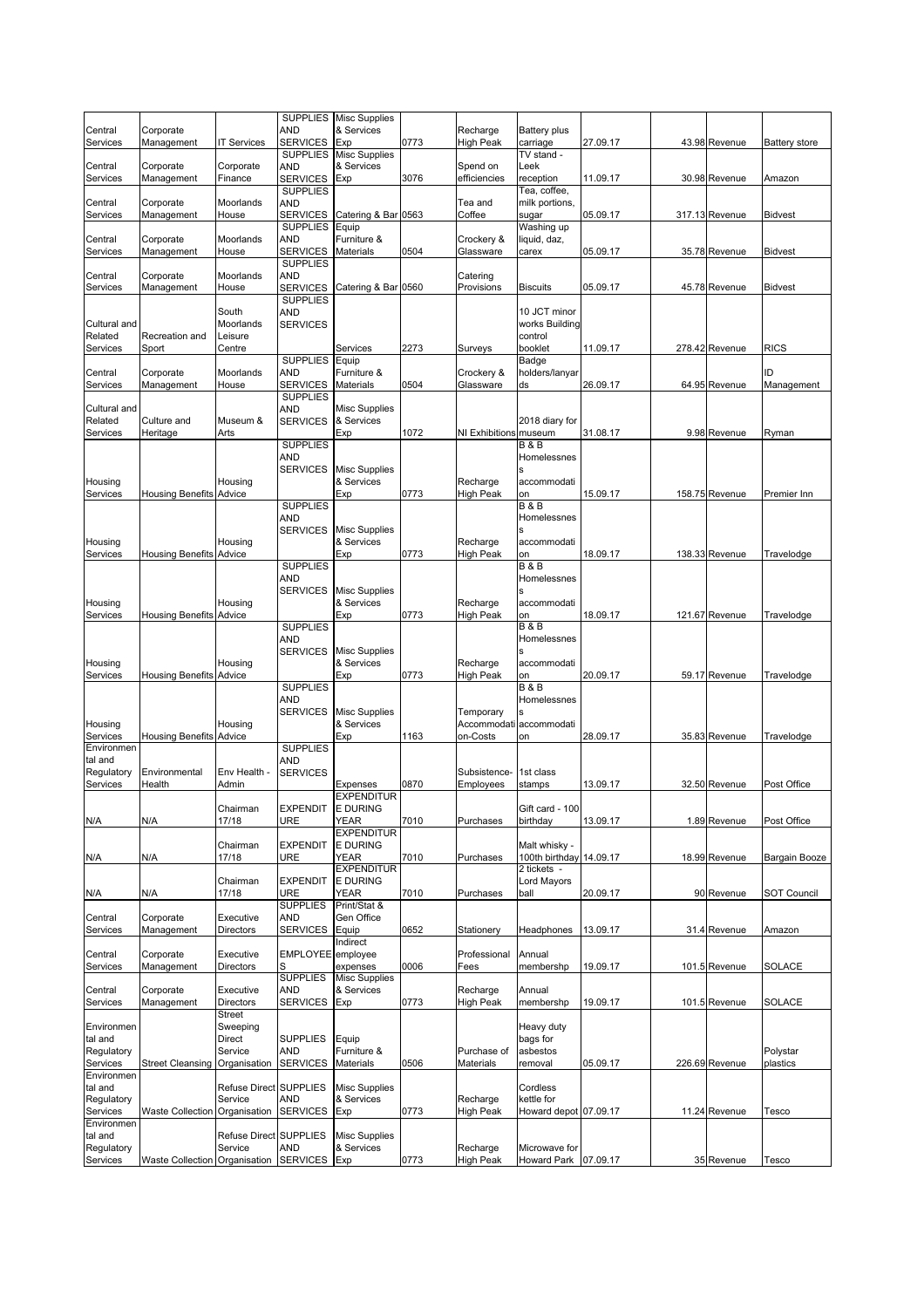| Environmen<br>tal and  |                                                                                | Refuse Direct SUPPLIES                   |                                    | <b>Misc Supplies</b>               |                |                                      |                               |                                                                      |        |                |                         |
|------------------------|--------------------------------------------------------------------------------|------------------------------------------|------------------------------------|------------------------------------|----------------|--------------------------------------|-------------------------------|----------------------------------------------------------------------|--------|----------------|-------------------------|
| Regulatory<br>Services | Waste Collection                                                               | Service<br>Organisation                  | AND<br><b>SERVICES</b>             | & Services<br>Exp                  | 0773           | Recharge<br><b>High Peak</b>         | Hardcore and<br>membrane      | 11.09.17                                                             |        | 53.5 Revenue   | Markovitz               |
| Environmen             |                                                                                |                                          |                                    |                                    |                |                                      |                               |                                                                      |        |                |                         |
| tal and<br>Regulatory  |                                                                                | Refuse Direct SUPPLIES<br>Service        | AND                                | <b>Misc Supplies</b><br>& Services |                | Miscellaneou                         |                               |                                                                      |        |                |                         |
| Services<br>Environmen | Waste Collection Organisation                                                  |                                          | <b>SERVICES</b>                    | Exp                                | 1050           | s Other                              | key fobs                      | 11.09.17                                                             |        | 7.49 Revenue   | Amazon                  |
| tal and                |                                                                                |                                          |                                    | Grounds                            |                |                                      | Seeds for                     |                                                                      |        |                | <b>Wild Flower</b>      |
| Regulatory             | Cemetery                                                                       | Cemeteries                               |                                    | maintenance                        |                | Ground                               | <b>Buxton Rd</b>              |                                                                      |        |                | Lawns &                 |
| Services<br>Environmen | Services                                                                       | _eek                                     | PREMISES                           | costs                              | 0385           | Maintenance                          | Cemetery                      | 12.09.17                                                             |        | 390 Revenue    | Meadows                 |
| tal and                |                                                                                | <b>Refuse Direct</b>                     | <b>SUPPLIES</b>                    | Clothing                           |                |                                      | Small                         |                                                                      |        |                |                         |
| Regulatory<br>Services | Waste Collection                                                               | Service<br>Organisation                  | AND<br><b>SERVICES</b>             | Uniform &<br>Laundry               | 0600           | Protective<br>Clothing               | protective<br>gloves          | 14.09.17                                                             |        | 23.93 Revenue  | <b>Briers Ltd</b>       |
| Environmen             |                                                                                |                                          |                                    |                                    |                |                                      |                               |                                                                      |        |                |                         |
| tal and<br>Regulatory  |                                                                                | Refuse Direct SUPPLIES<br>Service        | AND                                | Clothina<br>Uniform &              |                | Protective                           |                               |                                                                      |        |                |                         |
| Services               | Waste Collection                                                               | Organisation                             | <b>SERVICES</b>                    | Laundry                            | 0600           | Clothing                             | Carriage                      | 14.09.17                                                             |        | 4.12 Revenue   | <b>Briers Ltd</b>       |
| Environmen<br>tal and  |                                                                                | <b>Refuse Direct SUPPLIES</b>            |                                    | <b>Misc Supplies</b>               |                |                                      |                               |                                                                      |        |                |                         |
| Regulatory             |                                                                                | Service                                  | AND                                | & Services                         |                | Recharge                             | Hardwood                      |                                                                      |        |                | <b>Your Price</b>       |
| Services               | Waste Collection                                                               | Organisation<br><b>Street</b>            | <b>SERVICES</b>                    | Exp                                | 0773           | <b>High Peak</b>                     | benches                       | 15.09.17                                                             |        | 224.98 Revenue | furniture Co Ltd        |
| Environmen             |                                                                                | Sweeping                                 |                                    |                                    |                |                                      | Desktop                       |                                                                      |        |                |                         |
| tal and<br>Regulatory  |                                                                                | Direct<br>Service                        | <b>SUPPLIES</b><br><b>AND</b>      | <b>Misc Supplies</b><br>& Services |                | Recharge                             | sorter for<br><b>Street</b>   |                                                                      |        |                |                         |
| Services               | Street Cleansing                                                               | Organisation                             | <b>SERVICES</b>                    | Exp                                | 0773           | <b>High Peak</b>                     | cleansing                     | 19.09.17                                                             |        | 24.13 Revenue  | Euroffice               |
| Environmen             |                                                                                |                                          |                                    |                                    |                |                                      |                               |                                                                      |        |                |                         |
| tal and<br>Regulatory  |                                                                                | <b>Refuse Direct SUPPLIES</b><br>Service | AND                                | <b>Misc Supplies</b><br>& Services |                | Miscellaneou                         | Solar lamp                    |                                                                      |        |                | Harrys                  |
| Services               | Waste Collection                                                               | Organisation                             | <b>SERVICES</b>                    | Exp                                | 1050           | s Other                              | post light                    | 22.09.17                                                             |        | 12.32 Revenue  | Bargains                |
| Environmen<br>tal and  |                                                                                |                                          |                                    | Repairs &                          |                |                                      |                               |                                                                      |        |                |                         |
| Regulatory             |                                                                                | Waste                                    |                                    | Maint of                           |                |                                      | Microwave for                 |                                                                      |        |                |                         |
| Services               | <b>Waste Collection Collection</b><br>STAFFORDSHIRE MOORLANDS DISTRICT COUNCIL |                                          | <b>PREMISES</b>                    | <b>Buildings</b>                   | 2501           | Depot Works Fowlchurch               |                               | 02.10.17<br><b>GOVERNMENT PURCHASE CARD PAYMENTS IN OCTOBER 2017</b> |        | 48.33 Revenue  | Tesco                   |
|                        |                                                                                |                                          | <b>Expenses</b>                    | <b>Detailed</b>                    |                |                                      |                               |                                                                      |        |                |                         |
| Service<br>Area        | <b>Service Division Unit</b>                                                   | Responsible                              | <b>Type</b>                        | <b>Expenses</b><br>Type            | <b>Expense</b> | Expense                              | Transaction                   | <b>Transaction</b>                                                   | Amount | Capital or     | <b>Supplier</b><br>Name |
|                        |                                                                                |                                          |                                    |                                    | Code           | Narrative                            | Narrative                     | Date                                                                 |        | Revenue        |                         |
|                        | Corporate                                                                      | Legal                                    | EMPLOYEE employee                  | Indirect                           |                | Professional                         | Practising<br>Certificate     |                                                                      |        |                |                         |
|                        |                                                                                |                                          |                                    |                                    |                |                                      |                               |                                                                      |        |                |                         |
| Central<br>Services    | Management                                                                     | Services                                 | S                                  | expenses                           | 0006           | Fees                                 | renewal                       | 12.10.17                                                             |        | 159.00 Revenue | Law Society             |
|                        |                                                                                |                                          | <b>SUPPLIES</b>                    | <b>Misc Supplies</b>               |                |                                      | Practising                    |                                                                      |        |                |                         |
| Central                | Corporate                                                                      | Legal<br>Services                        | AND                                | & Services                         |                | Recharge                             | Certificate                   |                                                                      |        |                |                         |
| Services               | Management                                                                     |                                          | <b>SERVICES</b>                    | Exp<br>Indirect                    | 0773           | <b>High Peak</b>                     | renewal<br>Practising         | 12.10.17                                                             |        | 159.00 Revenue | Law Society             |
| Central                | Corporate                                                                      | Executive                                | EMPLOYEE employee                  |                                    |                | Professional                         | Certificate                   |                                                                      |        |                |                         |
| Services               | Management                                                                     | Directors                                | S<br><b>SUPPLIES</b>               | expenses<br><b>Misc Supplies</b>   | 0006           | Fees                                 | renewal<br>Practising         | 12.10.17                                                             |        | 159.00 Revenue | Law Society             |
| Central                | Corporate                                                                      | Executive                                | AND                                | & Services                         |                | Recharge                             | Certificate                   |                                                                      |        |                |                         |
| Services               | Management                                                                     | <b>Directors</b>                         | <b>SERVICES</b><br><b>SUPPLIES</b> | Exp<br><b>Misc Supplies</b>        | 0773           | <b>High Peak</b>                     | renewal                       | 12.10.17                                                             |        | 159.00 Revenue | Law Society             |
| Central                | Corporate                                                                      | Executive                                | AND                                | & Services                         |                | Miscellaneou                         |                               |                                                                      |        |                |                         |
| Services               | Management                                                                     | Directors                                | SERVICES                           | Exp<br>SUPPLIES Misc Supplies      | 1050           | s Other                              | <b>Flowers</b>                | 26.10.17                                                             |        | 18.00 Revenue  | Possibilites            |
| Central                | Corporate                                                                      | Executive                                | <b>AND</b>                         | & Services                         |                | Recharge                             |                               |                                                                      |        |                |                         |
| Services               | Management                                                                     | Directors                                | <b>SERVICES</b>                    | Exp                                | 0773           | <b>High Peak</b>                     | Flowers                       | 26.10.17                                                             |        | 18.00 Revenue  | Possibilites            |
| Central                | Corporate                                                                      | Executive                                | <b>TRANSPO</b>                     | Car                                |                | Other Travel                         | Travel to                     |                                                                      |        |                |                         |
| Services               | Management                                                                     | Directors                                | RT<br><b>SUPPLIES</b>              | Allowances<br><b>Misc Supplies</b> | 0483           | Allowances                           | Birmingham                    | 30.10.17                                                             |        | 12.31 Revenue  | Trainline               |
| Central                | Corporate                                                                      | Executive                                | <b>AND</b>                         | & Services                         |                | Recharge                             | Travel to                     |                                                                      |        |                |                         |
| Services               | Management                                                                     | Directors                                | <b>SERVICES</b><br><b>SUPPLIES</b> | Exp                                | 0773           | <b>High Peak</b>                     | Birmingham                    | 30.10.17                                                             |        | 12.32 Revenue  | Trainline               |
| Cultural and           |                                                                                |                                          | AND                                | Equip                              |                |                                      |                               |                                                                      |        |                |                         |
| Related                |                                                                                | Country                                  | <b>SERVICES</b>                    | Furniture &                        |                | Purchase of<br>Materials             | <b>Bypass</b>                 |                                                                      |        |                |                         |
| Services               | Open Spaces                                                                    | Parks                                    |                                    | Materials<br><b>EXPENDITUR</b>     | 0506           |                                      | loppers<br>Bags, oven         | 24.10.17                                                             |        | 149.95 Revenue | Screwfix                |
|                        |                                                                                | Stock                                    | <b>EXPENDIT</b>                    | <b>E DURING</b>                    |                |                                      | mitts etc for                 |                                                                      |        |                | Le Chateau              |
| N/A                    | N/A                                                                            | Accounts                                 | <b>URE</b><br><b>SUPPLIES</b>      | YEAR                               | 7010           | Purchases                            | resale<br><b>B&amp;B</b>      | 09.10.17                                                             |        | 150.60 Revenue | <b>Textiles</b>         |
|                        |                                                                                |                                          | AND                                |                                    |                |                                      | Homelessnes                   |                                                                      |        |                |                         |
| Housing                |                                                                                | Housing                                  | <b>SERVICES</b>                    | <b>Misc Supplies</b><br>& Services |                | Temporary<br>Accommodati             | accommodati                   |                                                                      |        |                |                         |
| Services               | <b>Housing Benefits Advice</b>                                                 |                                          |                                    | Exp                                | 1163           | on-Costs                             | on                            | 06.10.17                                                             |        | 137.50 Revenue | Travelodge              |
|                        |                                                                                |                                          | <b>SUPPLIES</b><br>AND             |                                    |                |                                      | <b>B&amp;B</b><br>Homelessnes |                                                                      |        |                |                         |
|                        |                                                                                |                                          | <b>SERVICES</b>                    | <b>Misc Supplies</b>               |                | Temporary                            |                               |                                                                      |        |                |                         |
| Housing<br>Services    | <b>Housing Benefits</b>                                                        | Housing<br>Advice                        |                                    | & Services                         | 1163           | Accommodati<br>on-Costs              | accommodati<br>on             | 09.10.17                                                             |        | 105.00 Revenue | Travelodge              |
|                        |                                                                                |                                          | <b>SUPPLIES</b>                    | Exp                                |                |                                      | <b>B&amp;B</b>                |                                                                      |        |                |                         |
|                        |                                                                                |                                          | AND                                |                                    |                |                                      | Homelessnes                   |                                                                      |        |                |                         |
| Housing<br>Services    | <b>Housing Benefits Advice</b>                                                 | Housing                                  | <b>SERVICES</b>                    | Misc Supplies<br>& Services<br>Exp | 1163           | Temporary<br>Accommodati<br>on-Costs | accommodati<br>on             | 11.10.17                                                             |        | 85.00 Revenue  | Travelodge              |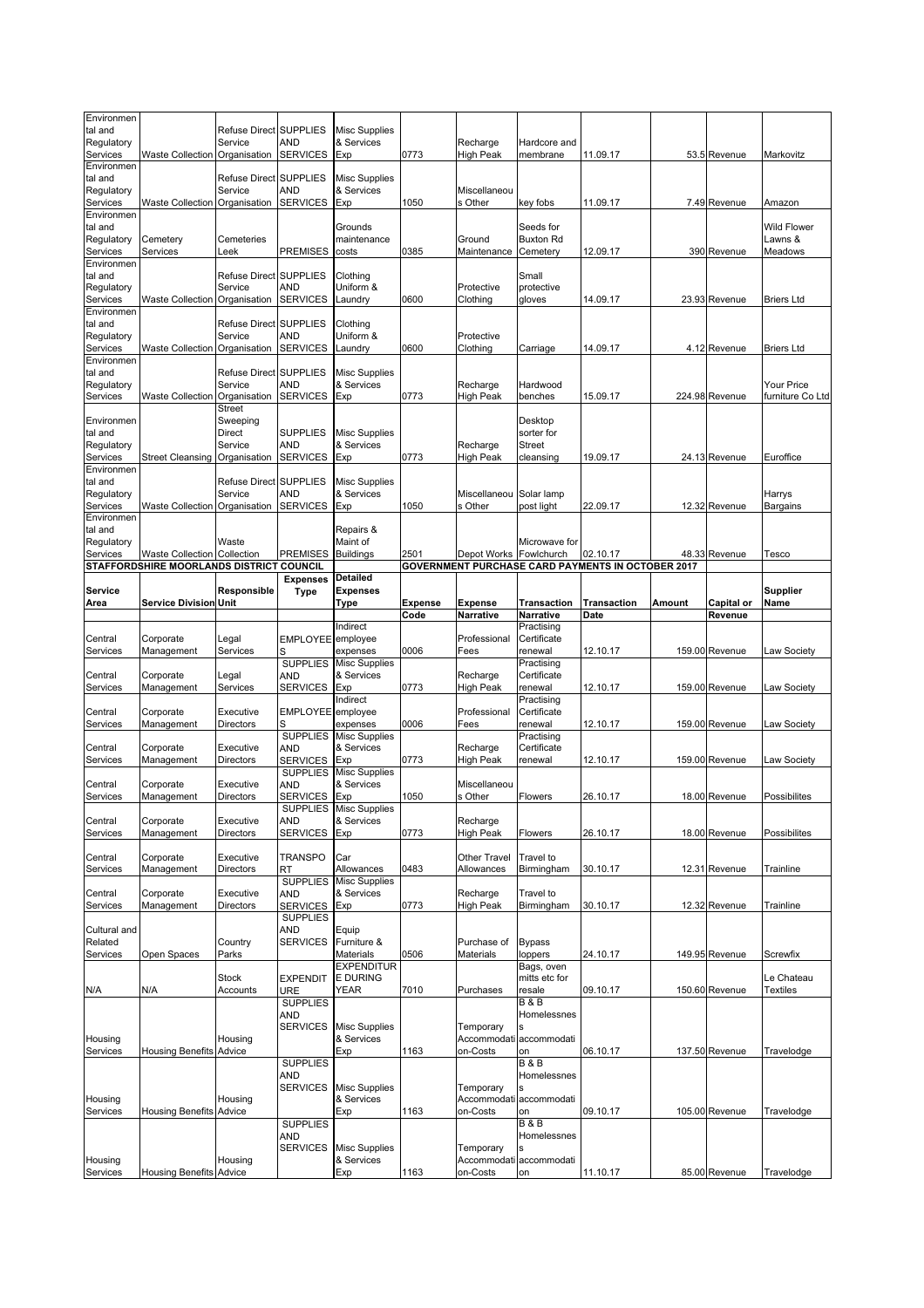|                     |                                |                    | <b>SUPPLIES</b>                    |                                             |      |                   | <b>B&amp;B</b>                |          |                |                    |
|---------------------|--------------------------------|--------------------|------------------------------------|---------------------------------------------|------|-------------------|-------------------------------|----------|----------------|--------------------|
|                     |                                |                    | AND<br><b>SERVICES</b>             | <b>Misc Supplies</b>                        |      | Temporary         | Homelessnes                   |          |                |                    |
| Housing             |                                | Housing            |                                    | & Services                                  |      |                   | Accommodati accommodati       |          |                |                    |
| Services            | <b>Housing Benefits Advice</b> |                    |                                    | Exp                                         | 1163 | on-Costs          | on                            | 13.10.17 | 144.17 Revenue | Travelodge         |
|                     |                                |                    | <b>SUPPLIES</b>                    |                                             |      |                   | <b>B&amp;B</b>                |          |                |                    |
|                     |                                |                    | <b>AND</b>                         |                                             |      |                   | Homelessnes                   |          |                |                    |
| Housing             |                                |                    | <b>SERVICES</b>                    | <b>Misc Supplies</b><br>& Services          |      | Temporary         |                               |          |                |                    |
| Services            | <b>Housing Benefits Advice</b> | Housing            |                                    | Exp                                         | 1163 | on-Costs          | Accommodati accommodati<br>on | 16.10.17 | 85.00 Revenue  | Travelodge         |
|                     |                                |                    | <b>SUPPLIES</b>                    |                                             |      |                   | <b>B&amp;B</b>                |          |                |                    |
|                     |                                |                    | AND                                |                                             |      |                   | Homelessnes                   |          |                |                    |
|                     |                                |                    | <b>SERVICES</b>                    | <b>Misc Supplies</b>                        |      | Temporary         |                               |          |                |                    |
| Housing             |                                | Housing            |                                    | & Services                                  |      |                   | Accommodati accommodati       |          |                |                    |
| Services            | <b>Housing Benefits Advice</b> |                    | <b>SUPPLIES</b>                    | Exp                                         | 1163 | on-Costs          | on<br><b>B&amp;B</b>          | 18.10.17 | 80.00 Revenue  | Travelodge         |
|                     |                                |                    | AND                                |                                             |      |                   | Homelessnes                   |          |                |                    |
|                     |                                |                    | <b>SERVICES</b>                    | <b>Misc Supplies</b>                        |      | Temporary         |                               |          |                |                    |
| Housing             |                                | Housing            |                                    | & Services                                  |      |                   | Accommodati accommodati       |          |                |                    |
| Services            | <b>Housing Benefits Advice</b> |                    |                                    | Exp                                         | 1163 | on-Costs          | on                            | 25.10.17 | 64.17 Revenue  | Travelodge         |
|                     |                                |                    | <b>SUPPLIES</b>                    |                                             |      |                   | <b>B&amp;B</b>                |          |                |                    |
|                     |                                |                    | AND<br><b>SERVICES</b>             | <b>Misc Supplies</b>                        |      |                   | Homelessnes                   |          |                |                    |
| Housing             |                                | Housing            |                                    | & Services                                  |      | Temporary         | Accommodati accommodati       |          |                |                    |
| Services            | <b>Housing Benefits Advice</b> |                    |                                    | Exp                                         | 1163 | on-Costs          | on                            | 26.10.17 | 40.00 Revenue  | Travelodge         |
|                     |                                |                    | <b>SUPPLIES</b>                    |                                             |      |                   | <b>B&amp;B</b>                |          |                |                    |
|                     |                                |                    | <b>AND</b>                         |                                             |      |                   | Homelessnes                   |          |                |                    |
|                     |                                |                    | <b>SERVICES</b>                    | <b>Misc Supplies</b>                        |      | Temporary         |                               |          |                |                    |
| Housing             |                                | Housing            |                                    | & Services                                  |      |                   | Accommodati accommodati       |          |                |                    |
| Services            | <b>Housing Benefits Advice</b> |                    | <b>SUPPLIES</b>                    | Exp                                         | 1163 | on-Costs          | on<br><b>B&amp;B</b>          | 26.10.17 | 50.00 Revenue  | Travelodge         |
|                     |                                |                    | AND                                |                                             |      |                   | Homelessnes                   |          |                |                    |
|                     |                                |                    | <b>SERVICES</b>                    | <b>Misc Supplies</b>                        |      | Temporary         |                               |          |                |                    |
| Housing             |                                | Housing            |                                    | & Services                                  |      |                   | Accommodati accommodati       |          |                |                    |
| Services            | <b>Housing Benefits Advice</b> |                    |                                    | Exp                                         | 1163 | on-Costs          | on                            | 27.10.17 | 135.00 Revenue | Travelodge         |
|                     |                                |                    | <b>SUPPLIES</b>                    |                                             |      |                   | <b>B&amp;B</b>                |          |                |                    |
|                     |                                |                    | AND<br><b>SERVICES</b>             | <b>Misc Supplies</b>                        |      | Temporary         | Homelessnes                   |          |                |                    |
| Housing             |                                | Housing            |                                    | & Services                                  |      |                   | Accommodati accommodati       |          |                |                    |
| Services            | <b>Housing Benefits Advice</b> |                    |                                    | Exp                                         | 1163 | on-Costs          | on                            | 27.10.17 | 135.00 Revenue | Travelodge         |
|                     |                                |                    | <b>SUPPLIES</b>                    |                                             |      |                   | <b>B&amp;B</b>                |          |                |                    |
|                     |                                |                    | AND                                |                                             |      |                   | Homelessnes                   |          |                |                    |
|                     |                                |                    | <b>SERVICES</b>                    | <b>Misc Supplies</b>                        |      | Temporary         |                               |          |                |                    |
| Housing<br>Services | <b>Housing Benefits Advice</b> | Housing            |                                    | & Services<br>Exp                           | 1163 | on-Costs          | Accommodati accommodati<br>on | 31.10.17 | 118.33 Revenue | Travelodge         |
|                     |                                |                    | <b>SUPPLIES</b>                    | <b>Misc Supplies</b>                        |      |                   | Gas safe                      |          |                |                    |
| Central             | Corporate                      |                    | <b>AND</b>                         | & Services                                  |      | Recharge          | registration                  |          |                |                    |
| Services            | Management                     | <b>IT Services</b> | <b>SERVICES</b>                    | Exp                                         | 0773 | <b>High Peak</b>  | renewal                       | 12.10.17 | 246.00 Revenue | Capita Gas         |
|                     |                                |                    | <b>SUPPLIES</b>                    | Communicatio                                |      |                   | HP elite pad                  |          |                |                    |
| Central             | Corporate<br>Management        | <b>IT Services</b> | AND                                | ns &                                        | 0845 | Hardware-<br>Misc | jackets x 7<br>SMDC           | 03.10.17 | 712.25 Revenue | <b>HP UK Store</b> |
| Services            |                                |                    | <b>SERVICES</b><br><b>SUPPLIES</b> | Computing<br><b>Misc Supplies</b>           |      |                   | HP elite pad                  |          |                |                    |
| Central             | Corporate                      |                    | <b>AND</b>                         | & Services                                  |      |                   |                               |          |                |                    |
| Services            | Management                     |                    |                                    |                                             |      | Recharge          | jackets x 7                   |          |                |                    |
|                     |                                | IT Services        | <b>SERVICES</b>                    | Exp                                         | 0773 | <b>High Peak</b>  | <b>HPBC</b>                   | 03.10.17 | 712.25 Revenue | <b>HP UK Store</b> |
| Central             |                                |                    | <b>SUPPLIES</b>                    | Communicatio                                |      |                   | HP elite 10w                  |          |                |                    |
| Services            | Corporate                      |                    | AND                                | ns &                                        |      | Hardware-         | adapters x 6                  |          |                |                    |
|                     | Management                     | IT Services        | SERVICES                           | Computing                                   | 0845 | Misc              | SMDC                          | 03.10.17 | 105.6 Revenue  | <b>HP UK Store</b> |
| Central             | Corporate                      |                    | <b>AND</b>                         | <b>SUPPLIES</b> Misc Supplies<br>& Services |      | Recharge          | HP elite 10w<br>adapters x 6  |          |                |                    |
| Services            | Management                     | <b>IT Services</b> | <b>SERVICES</b>                    | Exp                                         | 0773 | <b>High Peak</b>  | <b>HPBC</b>                   | 03.10.17 | 105.6 Revenue  | <b>HP UK Store</b> |
|                     |                                |                    |                                    |                                             |      |                   | Repairs to                    |          |                |                    |
|                     |                                |                    | <b>SUPPLIES</b>                    | Communicatio                                |      |                   | ipad/iphone                   |          |                |                    |
| Central             | Corporate                      |                    | AND                                | ns &                                        |      | Hardware-         | screens                       |          |                |                    |
| Services            | Management                     | <b>IT Services</b> | <b>SERVICES</b>                    | Computing                                   | 0845 | Misc              | <b>SMDC</b><br>Repairs to     | 03.10.17 | 157.5 Revenue  | <b>MBSIT Ltd</b>   |
|                     |                                |                    | <b>SUPPLIES</b>                    | <b>Misc Supplies</b>                        |      |                   | ipad/iphone                   |          |                |                    |
| Central             | Corporate                      |                    | <b>AND</b>                         | & Services                                  |      | Recharge          | screens                       |          |                |                    |
| Services            | Management                     | <b>IT Services</b> | <b>SERVICES</b>                    | Exp                                         | 0773 | <b>High Peak</b>  | <b>HPBC</b>                   | 03.10.17 | 157.5 Revenue  | <b>MBSIT Ltd</b>   |
|                     |                                |                    | <b>SUPPLIES</b>                    | <b>Misc Supplies</b>                        |      |                   |                               |          |                |                    |
| Central             | Corporate                      |                    | AND                                | & Services                                  |      | Recharge          | Credit card                   |          |                |                    |
| Services            | Management                     | <b>IT Services</b> | <b>SERVICES</b>                    | Exp                                         | 0773 | <b>High Peak</b>  | fee<br>SSL                    | 03.10.17 | 8.31 Revenue   | MBSIT Ltd          |
|                     |                                |                    | <b>SUPPLIES</b>                    | <b>Misc Supplies</b>                        |      |                   | Certificate                   |          |                |                    |
| Central             | Corporate                      |                    | <b>AND</b>                         | & Services                                  |      | Recharge          | Pavilion                      |          |                |                    |
| Services            | Management                     | <b>IT Services</b> | <b>SERVICES</b>                    | Exp                                         | 0773 | <b>High Peak</b>  | gardens                       | 17.10.17 | 82.8 Revenue   | Trust Sign         |
|                     |                                |                    | <b>SUPPLIES</b>                    | Communicatio                                |      |                   | Screen                        |          |                |                    |
| Central             | Corporate                      |                    | <b>AND</b>                         | ns &                                        |      |                   | protectors x                  |          |                |                    |
| Services            | Management                     | Telephones         | <b>SERVICES</b><br><b>SUPPLIES</b> | Computing<br><b>Misc Supplies</b>           | 0855 | Hardware          | 25 SMDC<br>Screen             | 06.10.17 | 23 Revenue     | Ebay               |
| Central             | Corporate                      |                    | AND                                | & Services                                  |      | Recharge          | protectors x                  |          |                |                    |
| Services            | Management                     | Telephones         | <b>SERVICES</b>                    | Exp                                         | 0773 | <b>High Peak</b>  | 25 HPBC                       | 06.10.17 | 23 Revenue     | Ebay               |
|                     |                                |                    | SUPPLIES                           | <b>Misc Supplies</b>                        |      |                   |                               |          |                |                    |
| Central             | Corporate                      |                    | <b>AND</b>                         | & Services                                  |      | Recharge          | Gel case                      |          |                |                    |
| Services            | Management                     | Telephones         | <b>SERVICES</b>                    | Exp                                         | 0773 | <b>High Peak</b>  | cover                         | 27.10.17 | 1.95 Revenue   | Ebay               |
| Central             | Corporate                      |                    | SUPPLIES<br>AND                    | <b>Misc Supplies</b><br>& Services          |      | Recharge          | Shock proof                   |          |                |                    |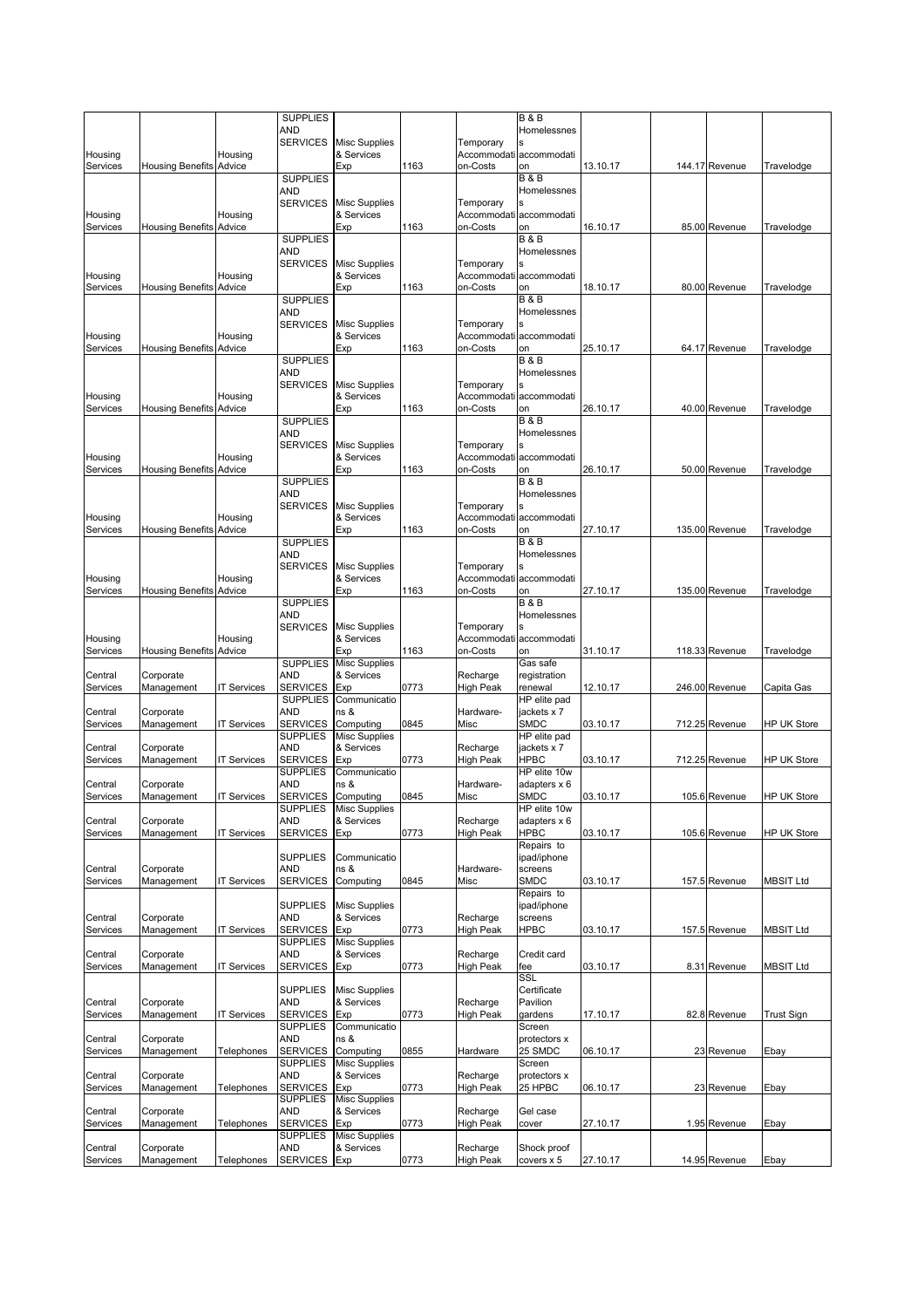| Environmen<br>tal and                           |                                          |                                                                                        | <b>SUPPLIES</b>                                  | Misc Supplies                                  |         |                              |                                      |                                                    |        |                |                                   |
|-------------------------------------------------|------------------------------------------|----------------------------------------------------------------------------------------|--------------------------------------------------|------------------------------------------------|---------|------------------------------|--------------------------------------|----------------------------------------------------|--------|----------------|-----------------------------------|
| Regulatory<br>Services                          | Environmental<br>Health                  | Pest Control                                                                           | AND<br><b>SERVICES</b>                           | & Services<br>Exp                              | 0773    | Recharge<br>High Peak        | 5m fly lead<br>Env Health            | 23.10.17                                           |        | 27 Revenue     | UK Systems                        |
| Environmen<br>tal and<br>Regulatory<br>Services | <b>Street Cleansing</b>                  | <b>Street</b><br>Sweeping<br><b>Direct</b><br>Service<br>Organisation<br><b>Street</b> | <b>SUPPLIES</b><br><b>AND</b><br><b>SERVICES</b> | Equip<br>Furniture &<br><b>Materials</b>       | 0506    | Purchase of<br>Materials     | Sharps<br>containers                 | 06.10.17                                           |        | 34.45 Revenue  | First Aid 4<br>Less               |
| Environmen<br>tal and<br>Regulatory             |                                          | Sweeping<br><b>Direct</b><br>Service                                                   | <b>SUPPLIES</b><br><b>AND</b>                    | <b>Misc Supplies</b><br>& Services             |         | Recharge                     | Sharps                               |                                                    |        |                | First Aid 4                       |
| Services                                        | <b>Street Cleansing</b>                  | Organisation<br><b>Street</b>                                                          | <b>SERVICES</b>                                  | Exp                                            | 0773    | High Peak                    | containers                           | 06.10.17                                           |        | 28.5 Revenue   | Less                              |
| Environmen<br>tal and<br>Regulatory<br>Services | Street Cleansing                         | Sweeping<br><b>Direct</b><br>Service<br>Organisation<br>Street                         | <b>SUPPLIES</b><br><b>AND</b><br><b>SERVICES</b> | Equip<br>Furniture &<br>Materials              | 0506    | Purchase of<br>Materials     | Hazard tape                          | 06.10.17                                           |        | 18.75 Revenue  | Safety supplies                   |
| Environmen<br>tal and<br>Regulatory<br>Services | <b>Street Cleansing</b>                  | Sweeping<br><b>Direct</b><br>Service<br>Organisation                                   | <b>SUPPLIES</b><br><b>AND</b><br><b>SERVICES</b> | Misc Supplies<br>& Services<br>Exp             | 0773    | Recharge<br>High Peak        | Hazard tape                          | 06.10.17                                           |        | 24.4 Revenue   | Safety supplies                   |
| Environmen<br>tal and<br>Regulatory<br>Services | <b>Street Cleansing</b>                  | <b>Street</b><br>Sweeping<br><b>Direct</b><br>Service<br>Organisation<br><b>Street</b> | <b>SUPPLIES</b><br><b>AND</b><br><b>SERVICES</b> | Equip<br>Furniture &<br><b>Materials</b>       | 0506    | Purchase of<br>Materials     | Road cones                           | 06.10.17                                           |        | 99 Revenue     | Manchester<br>safety              |
| Environmen<br>tal and<br>Regulatory<br>Services | <b>Street Cleansing</b>                  | Sweeping<br><b>Direct</b><br>Service<br>Organisation                                   | <b>SUPPLIES</b><br><b>AND</b><br><b>SERVICES</b> | <b>Misc Supplies</b><br>& Services<br>Exp      | 0773    | Recharge<br>High Peak        | Road cones                           | 06.10.17                                           |        | 99 Revenue     | Manchester<br>safety              |
| Highways<br>and<br>Transport<br>Services        | Public Transport                         | <b>Street</b><br>Naming                                                                | <b>SUPPLIES</b><br><b>AND</b><br><b>SERVICES</b> | Equip<br>Furniture &<br>Materials              | 0506    | Purchase of<br>Materials     | Postmix                              | 10.10.17                                           |        | 137.7 Revenue  | <b>Wickes</b><br><b>Building</b>  |
| Environmen<br>tal and<br>Regulatory<br>Services | <b>Waste Collection</b>                  | Refuse Direct SUPPLIES<br>Service<br>Organisation                                      | AND<br><b>SERVICES</b>                           | <b>Misc Supplies</b><br>& Services<br>Exp      | 0773    | Recharge<br>High Peak        | Fuel                                 | 13.10.17                                           |        | 81 Revenue     | Daniels<br>Silverman              |
| Environmen<br>tal and<br>Regulatory<br>Services | <b>Waste Collection</b>                  | Refuse Direct SUPPLIES<br>Service<br>Organisation<br><b>Street</b>                     | AND<br><b>SERVICES</b>                           | <b>Misc Supplies</b><br>& Services<br>Exp      | 1050    | Miscellaneou<br>s Other      | Donation to<br>Poppy Appeal 18.10.17 |                                                    |        | 50 Revenue     | Royal British<br>Legion           |
| Environmen<br>tal and<br>Regulatory<br>Services | <b>Street Cleansing</b>                  | Sweeping<br><b>Direct</b><br>Service<br>Organisation                                   | <b>SUPPLIES</b><br><b>AND</b><br><b>SERVICES</b> | Equip<br>Furniture &<br>Materials              | 0506    | Purchase of<br>Materials     | Tarpaulin                            | 31.10.17                                           |        | 157.2 Revenue  | UK Tarps Ltd                      |
| Central<br>Services                             | Corporate<br>Management                  | Post Entry<br>and<br>Corporate<br>Training                                             | <b>EMPLOYEE</b><br>S                             | Indirect<br>employee<br>expenses               | 0050    | Staff Training course        | Training                             | 17.10.17                                           |        | 90 Revenue     | <b>Public Health</b><br>England   |
| Central<br>Services                             | Corporate<br>Management                  | Post Entry<br>and<br>Corporate<br>Training                                             | EMPLOYEE employee<br>S<br><b>SUPPLIES</b>        | Indirect<br>expenses<br><b>Misc Supplies</b>   | 0050    | Staff Training CPD day       |                                      | 18.10.17                                           |        | 155 Revenue    | <b>RICS</b>                       |
| Central<br>Services                             | Corporate<br>Management                  | Corporate<br>Finance                                                                   | <b>AND</b><br><b>SERVICES</b><br><b>SUPPLIES</b> | & Services<br>Exp<br><b>Misc Supplies</b>      | 3076    | Spend on<br>efficiencies     | Lenovo tablet 24.10.17               |                                                    |        | 119.99 Revenue | Argos                             |
| Central<br>Services                             | Corporate<br>Management                  | Corporate<br>Finance                                                                   | <b>AND</b><br><b>SERVICES</b>                    | & Services<br>Exp                              | 0773    | Recharge<br>High Peak        | Lenovo tablet 24.10.17               |                                                    |        | 119.99 Revenue | Argos                             |
| Central<br>Services                             | <b>Central Services</b><br>to the Public | Member &<br>Electoral<br>Services                                                      | <b>SUPPLIES</b><br><b>AND</b><br><b>SERVICES</b> | <b>Misc Supplies</b><br>& Services<br>Exp      | 1050    | Miscellaneou<br>s Other      | Repair to civic<br>chain             | 10.10.17                                           |        | 78 Revenue     | Gunia & Sons                      |
|                                                 | STAFFORDSHIRE MOORLANDS DISTRICT COUNCIL |                                                                                        | <b>Expenses</b>                                  | <b>Detailed</b>                                |         |                              |                                      | GOVERNMENT PURCHASE CARD PAYMENTS IN NOVEMBER 2017 |        |                |                                   |
| Service<br>Area                                 | <b>Service Division Unit</b>             | Responsible                                                                            | <b>Type</b>                                      | <b>Expenses</b><br>Type                        | Expense | <b>Expense</b>               | Transaction                          | <b>Transaction</b>                                 | Amount | Capital or     | <b>Supplier</b><br>Name           |
| Central                                         | Corporate                                | Executive                                                                              | <b>SUPPLIES</b><br><b>AND</b>                    |                                                | Code    | Narrative<br>Conference-     | Narrative                            | Date                                               |        | Revenue        | Partnership<br>media Group        |
| Services                                        | Management<br>Corporate                  | <b>Directors</b><br>Executive                                                          | <b>SERVICES</b><br><b>SUPPLIES</b><br>AND        | Expenses<br><b>Misc Supplies</b><br>& Services | 0872    | Employees                    | GDPR Course 03.11.17                 |                                                    |        | 222.50 Revenue | Ltd<br>Partnership<br>media Group |
| Central<br>Services                             | Management                               | <b>Directors</b>                                                                       | <b>SERVICES</b><br><b>SUPPLIES</b>               | Exp                                            | 0773    | Recharge<br><b>High Peak</b> | GDPR Course 03.11.17<br>Membership   |                                                    |        | 222.50 Revenue | Ltd                               |
| Central<br>Services                             | Corporate<br>Management                  | Executive<br>Directors                                                                 | AND<br><b>SERVICES</b>                           | Grants &<br>Subscriptions                      | 0920    | Subscriptions                | renewal<br>01.10.17-<br>30.09.18     | 06.11.17                                           |        | 65.60 Revenue  | CIMSPA                            |
| Central                                         | Corporate                                | Executive                                                                              | <b>SUPPLIES</b><br>AND<br><b>SERVICES</b>        | <b>Misc Supplies</b><br>& Services             |         | Recharge                     | Membership<br>renewal<br>01.10.17-   |                                                    |        |                |                                   |
| Services                                        | Management                               | <b>Directors</b>                                                                       |                                                  | Exp                                            | 0773    | <b>High Peak</b>             | 30.09.18                             | 06.11.17                                           |        | 65.60 Revenue  | <b>CIMSPA</b>                     |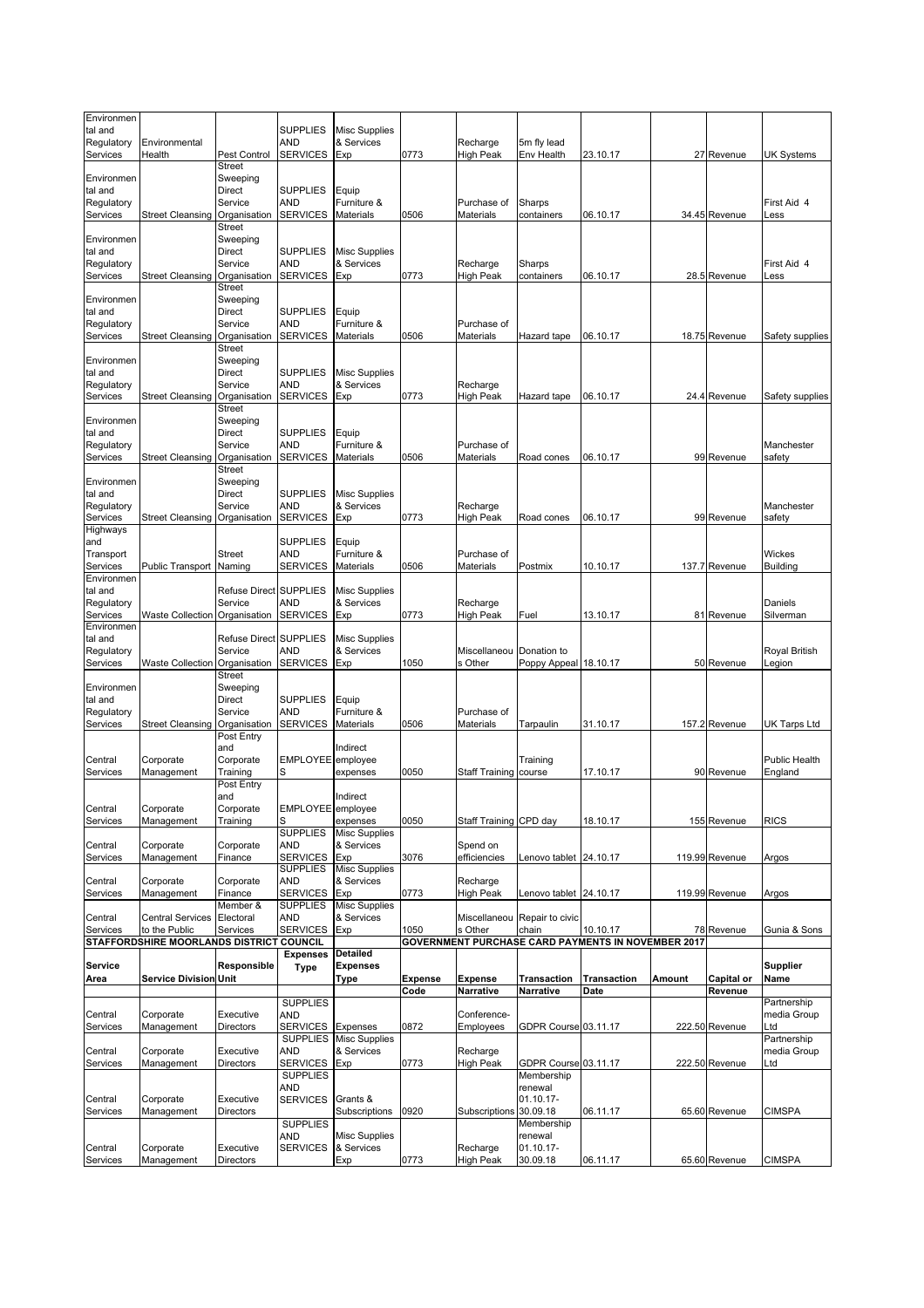| Central<br>Services    | Corporate<br>Management  | Executive<br>Directors        | TRANSPO<br>RT                      | Car<br>Allowances                  | 0483 | Other Travel<br>Allowances   | Travel to<br>Manchester     | 15.11.17 | 9.51 Revenue   | Trainline             |
|------------------------|--------------------------|-------------------------------|------------------------------------|------------------------------------|------|------------------------------|-----------------------------|----------|----------------|-----------------------|
|                        |                          |                               | <b>SUPPLIES</b>                    | <b>Misc Supplies</b>               |      |                              |                             |          |                |                       |
| Central<br>Services    | Corporate<br>Management  | Executive<br>Directors        | AND<br><b>SERVICES</b>             | & Services<br>Exp                  | 0773 | Recharge<br>High Peak        | Travel to<br>Manchester     | 15.11.17 | 9.51 Revenue   | Trainline             |
| Central                | Corporate                | Executive                     | <b>TRANSPO</b>                     | Car                                |      | Other Travel                 | Travel to                   |          |                |                       |
| Services               | Management               | Directors                     | RT                                 | Allowances                         | 0483 | Allowances                   | London                      | 17.11.17 | 310.84 Revenue | Trainline             |
|                        |                          |                               | <b>SUPPLIES</b>                    | <b>Misc Supplies</b>               |      |                              |                             |          |                |                       |
| Central<br>Services    | Corporate<br>Management  | Executive<br>Directors        | AND<br><b>SERVICES</b>             | & Services<br>Exp                  | 0773 | Recharge<br><b>High Peak</b> | Travel to<br>London         | 17.11.17 | 310.85 Revenue | Trainline             |
|                        |                          |                               | <b>SUPPLIES</b>                    | Communicatio                       |      |                              |                             |          |                |                       |
| Central                | Corporate                |                               | AND                                | ns &                               |      | Hardware-                    | Mitel phones                |          |                |                       |
| Services               | Management               | <b>IT Services</b>            | <b>SERVICES</b><br><b>SUPPLIES</b> | Computing<br><b>Misc Supplies</b>  | 0845 | Misc                         | x 3                         | 15.11.17 | 129.00 Revenue | Ebay                  |
| Central                | Corporate                |                               | AND                                | & Services                         |      | Recharge                     | Mitel phones                |          |                |                       |
| Services               | Management               | <b>IT Services</b>            | <b>SERVICES</b>                    | Exp                                | 0773 | <b>High Peak</b>             | x 3                         | 15.11.17 | 129.00 Revenue | Ebay                  |
|                        |                          | Post Entry<br>and             | <b>SUPPLIES</b>                    |                                    |      |                              |                             |          |                |                       |
| Central                | Corporate                | Corporate                     | AND<br><b>SERVICES</b>             | Misc Supplies<br>& Services        |      | Recharge                     | CIPS Exam                   |          |                |                       |
| Services               | Management               | Training                      |                                    | Exp                                | 0773 | High Peak                    | booking                     | 20.11.17 | 103.02 Revenue | <b>CIPS</b>           |
|                        |                          |                               | <b>SUPPLIES</b>                    | Communicatio                       |      |                              |                             |          |                |                       |
| Central<br>Services    | Corporate<br>Management  | <b>IT Services</b>            | AND<br><b>SERVICES</b>             | ns &<br>Computing                  | 0845 | Hardware-<br>Misc            | Media<br>converters         | 21.11.17 | 38.87 Revenue  | Comms<br>express      |
|                        |                          |                               | <b>SUPPLIES</b>                    | <b>Misc Supplies</b>               |      |                              |                             |          |                |                       |
| Central                | Corporate                |                               | AND                                | & Services                         |      | Recharge                     | Media                       |          |                | Comms                 |
| Services               | Management               | <b>IT Services</b>            | <b>SERVICES</b>                    | Exp                                | 0773 | <b>High Peak</b>             | converters                  | 21.11.17 | 38.87 Revenue  | express               |
|                        |                          |                               | <b>TRANSPO</b>                     |                                    |      |                              |                             |          |                |                       |
|                        |                          | <b>Staffs County</b>          | <b>RT</b>                          |                                    |      |                              |                             |          |                |                       |
|                        |                          | Council                       |                                    | Car                                |      | Other Travel                 | Rail tickets -              |          |                |                       |
| N/A                    | N/A                      | Election 2017                 | <b>SUPPLIES</b>                    | Allowances<br>Communicatio         | 0483 | Allowances                   | an employee                 | 29.11.17 | 49.27 Revenue  | Trainline             |
| Central                | Corporate                |                               | and                                | ns &                               |      | Hardware-                    | Mitel phones                |          |                |                       |
| Services               | Management               | <b>IT Services</b>            | <b>SERVICES</b>                    | Computing                          | 0845 | Misc                         | x 2                         | 29.11.17 | 66.58 Revenue  | Ebay                  |
| Central                | Corporate                |                               | <b>SUPPLIES</b><br>AND             | <b>Misc Supplies</b><br>& Services |      | Recharge                     | Mitel phones                |          |                |                       |
| Services               | Management               | <b>IT Services</b>            | <b>SERVICES</b>                    | Exp                                | 0773 | High Peak                    | x 3                         | 29.11.17 | 99.87 Revenue  | Ebay                  |
| Environmen             |                          |                               | <b>SUPPLIES</b>                    |                                    |      |                              |                             |          |                |                       |
| tal and<br>Regulatory  | Community                | Clean and                     | AND<br><b>SERVICES</b>             | Communicatio<br>ns &               |      |                              | 100 First                   |          |                |                       |
| Services               | Development              | Green Team                    |                                    | Computing                          | 0850 | Postages                     | class stamps                | 06.11.17 | 67.49 Revenue  | Post Office           |
| Environmen             |                          |                               | <b>SUPPLIES</b>                    |                                    |      |                              |                             |          |                |                       |
| tal and<br>Regulatory  | Community                | Clean and                     | AND<br><b>SERVICES</b>             | Equip<br>Furniture &               |      | Purchase<br>Equipment &      | Powerex<br>battery          |          |                | Maplin                |
| Services               | Development              | Green Team                    |                                    | Materials                          | 0500 | Furniture                    | charger                     | 14.11.17 | 30.00 Revenue  | Electronics           |
| Environmen             |                          |                               | <b>SUPPLIES</b>                    |                                    |      |                              |                             |          |                |                       |
| tal and<br>Regulatory  | Community                | Clean and                     | AND                                | Misc Supplies<br>& Services        |      | Recharge                     | Powerex<br>battery          |          |                | Maplin                |
| Services               | Development              | Green Team                    | <b>SERVICES</b>                    | Exp                                | 0773 | High Peak                    | charger                     | 14.11.17 | 29.99 Revenue  | Electronics           |
| Environmen             |                          |                               | <b>SUPPLIES</b>                    |                                    |      |                              |                             |          |                |                       |
| tal and                |                          | Clean and                     | AND                                | Equip                              |      | Purchase                     | <b>PACE</b>                 |          |                |                       |
| Regulatory<br>Services | Community<br>Development | Green Team                    | <b>SERVICES</b>                    | Furniture &<br>Materials           | 0500 | Equipment &<br>Furniture     | Notebooks                   | 14.11.17 | 26.26 Revenue  | Food safety<br>Direct |
| Environmen             |                          |                               | <b>SUPPLIES</b>                    |                                    |      |                              |                             |          |                |                       |
| tal and                |                          |                               | <b>AND</b>                         | <b>Misc Supplies</b>               |      |                              |                             |          |                |                       |
| Regulatory<br>Services | Community<br>Development | Clean and<br>Green Team       | <b>SERVICES</b>                    | & Services<br>Exp                  | 0773 | Recharge<br><b>High Peak</b> | <b>PACE</b><br>Notebooks    | 14.11.17 | 26.24 Revenue  | Food safety<br>Direct |
|                        |                          |                               | <b>SUPPLIES</b>                    | <b>Misc Supplies</b>               |      |                              |                             |          |                |                       |
| Central                | Corporate                | Corporate                     | AND                                | & Services                         |      | Spend on                     | TV for                      |          |                |                       |
| Services               | Management               | Finance<br>Regeneration       | <b>SERVICES</b>                    | Exp<br>Indirect                    | 3076 | efficiencies                 | reception                   | 10.11.17 | 137.50 Revenue | Debenhams             |
| Planning               | Economic                 | Adminsitratio                 | <b>EMPLOYEE</b>                    | employee                           |      | Professional                 | Membership -                |          |                |                       |
| Services               | Development              |                               |                                    | expenses                           | 0006 | Fees                         | an employee                 | 15.11.17 | 300.00 Revenue | <b>RTPI</b>           |
| Planning               | Economic                 | Regeneration<br>Adminsitratio | <b>EMPLOYEE</b>                    | Indirect<br>employee               |      | Professional                 | Membership -                |          |                |                       |
| Services               | Development              |                               |                                    | expenses                           | 0006 | Fees                         | an employee                 | 15.11.17 | 300.00 Revenue | <b>RTPI</b>           |
|                        |                          | Regeneration                  |                                    | Indirect                           |      |                              |                             |          |                |                       |
| Planning<br>Services   | Economic<br>Development  | Adminsitratio<br>n            | EMPLOYEE employee<br>S             | expenses                           | 0006 | Professional<br>Fees         | Membership -<br>an employee | 15.11.17 | 300 Revenue    | <b>RTPI</b>           |
|                        |                          | Regeneration                  | <b>SUPPLIES</b>                    | <b>Misc Supplies</b>               |      |                              |                             |          |                |                       |
| Planning               | Economic                 | Adminsitratio                 | <b>AND</b>                         | & Services                         |      | Recharge                     | Membership -                |          |                |                       |
| Services               | Development              | n<br><b>High Peak</b>         | <b>SERVICES</b>                    | Exp<br>Indirect                    | 0773 | <b>High Peak</b>             | an employee                 | 15.11.17 | 300 Revenue    | <b>RTPI</b>           |
| Central                | Corporate                | Property                      | EMPLOYEE employee                  |                                    |      | Professional                 | Membership -                |          |                |                       |
| Services               | Management               | Services                      | S                                  | expenses                           | 0006 | Fees                         | an employee                 | 17.11.17 | 239 Revenue    | <b>CIOB</b>           |
|                        |                          | Post Entry                    | <b>SUPPLIES</b>                    |                                    |      |                              |                             |          |                |                       |
| Central                | Corporate                | and<br>Corporate              | AND                                | <b>Misc Supplies</b><br>& Services |      | Recharge                     | Training                    |          |                |                       |
| Services               | Management               | Training                      | <b>SERVICES</b>                    | Exp                                | 0773 | <b>High Peak</b>             | course                      | 22.11.17 | 186 Revenue    | Activia               |
|                        |                          |                               |                                    | Indirect                           |      |                              |                             |          |                |                       |
| Planning<br>Services   | Development<br>Control   | Development<br>Control        | EMPLOYEE employee<br>S             | expenses                           | 0006 | Professional<br>Fees         | Membership -<br>an employee | 24.11.17 | 300 Revenue    | <b>RTPI</b>           |
|                        |                          |                               |                                    | Indirect                           |      |                              |                             |          |                |                       |
| Planning               | Development              | Development                   | EMPLOYEE employee                  |                                    |      | Professional                 | Membership -                |          |                |                       |
| Services               | Control                  | Control                       | S                                  | expenses                           | 0006 | Fees                         | an employee                 | 24.11.17 | 150 Revenue    | <b>RTPI</b>           |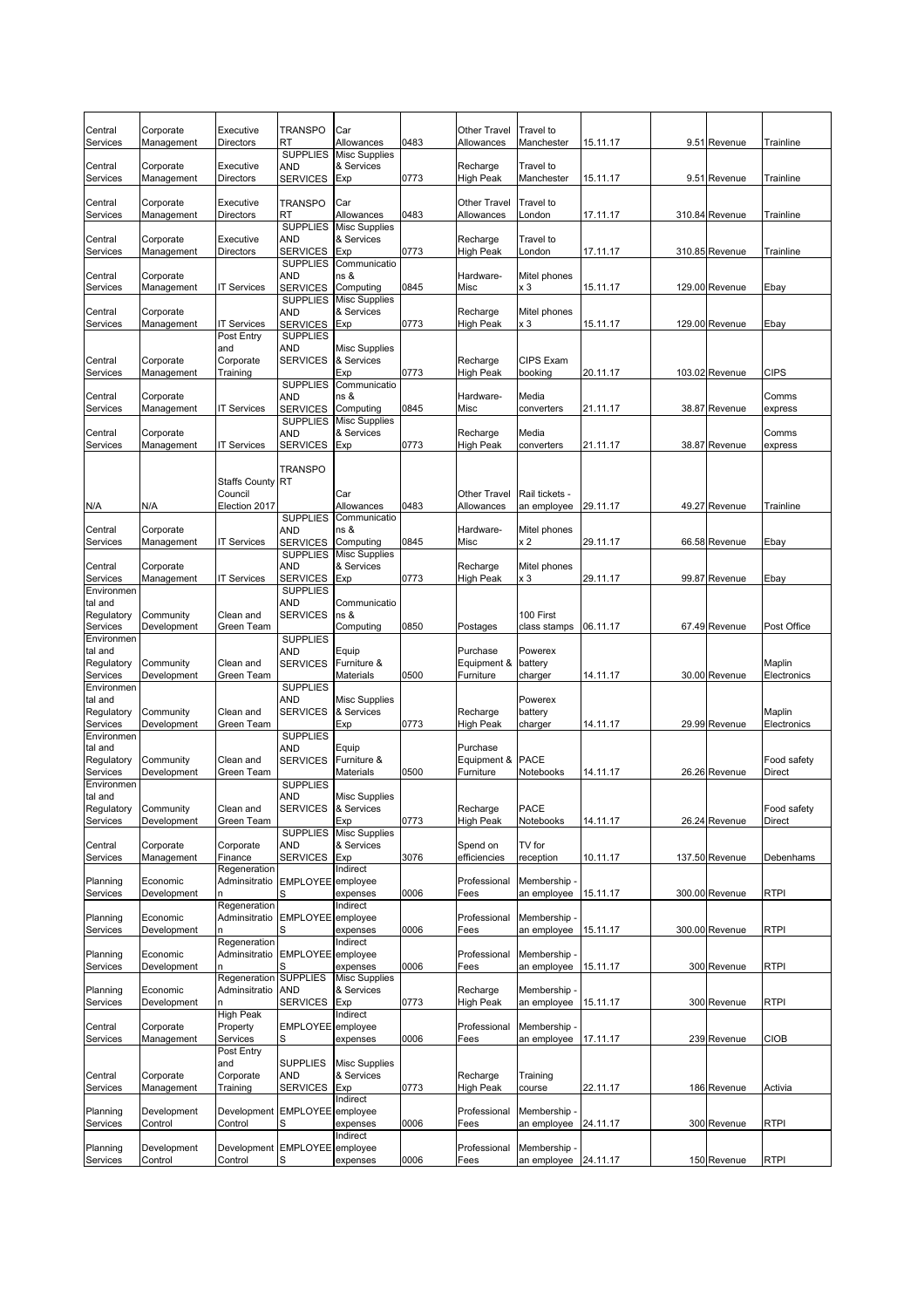|                        |                                |                        |                               | Indirect                           |      |                        | Long service                  |          |                |                       |
|------------------------|--------------------------------|------------------------|-------------------------------|------------------------------------|------|------------------------|-------------------------------|----------|----------------|-----------------------|
| Central<br>Services    | Corporate<br>Management        | Personnel              | EMPLOYEE employee<br>S        | expenses                           | 0097 | Long Service<br>Awards | award - an<br>employee        | 27.11.17 | 100 Revenue    | Amazon                |
|                        |                                | <b>Street</b>          |                               |                                    |      |                        |                               |          |                |                       |
| Environmen             |                                | Sweeping               |                               |                                    |      |                        |                               |          |                |                       |
| tal and                |                                | Direct                 | <b>SUPPLIES</b>               | Equip                              |      |                        |                               |          |                |                       |
| Regulatory             |                                | Service                | <b>AND</b>                    | Furniture &                        |      | Purchase of            |                               |          |                |                       |
| Services<br>Environmen | <b>Street Cleansing</b>        | Organisation           | <b>SERVICES</b>               | <b>Materials</b>                   | 0506 | Materials              | Tarpaulin                     | 06.11.17 | 95.18 Revenue  | <b>UK Tarps Ltd</b>   |
| tal and                |                                | <b>Refuse Direct</b>   |                               | <b>Direct</b>                      |      | Veh'Repairs            |                               |          |                |                       |
| Regulatory             |                                | Service                | <b>TRANSPO</b>                | Transport                          |      | &                      |                               |          |                |                       |
| Services               | Waste Collection               | Organisation           | RT                            | Costs                              | 0496 | Maintenance De-icer    |                               | 09.11.17 | 347.82 Revenue | JMS Janitorial        |
|                        |                                | Street                 |                               |                                    |      |                        |                               |          |                |                       |
| Environmen             |                                | Sweeping               |                               |                                    |      |                        |                               |          |                |                       |
| tal and                |                                | Direct                 | <b>SUPPLIES</b>               | <b>Misc Supplies</b>               |      |                        |                               |          |                |                       |
| Regulatory             |                                | Service                | <b>AND</b>                    | & Services                         |      | Recharge               |                               |          |                |                       |
| Services               | Street Cleansing Organisation  | Street                 | <b>SERVICES</b>               | Exp                                | 0773 | <b>High Peak</b>       | Circular saw                  | 10.11.17 | 95.83 Revenue  | Screwfix              |
| Environmen             |                                | Sweeping               |                               |                                    |      |                        |                               |          |                |                       |
| tal and                |                                | Direct                 | <b>SUPPLIES</b>               | Equip                              |      |                        |                               |          |                | Manchester            |
| Regulatory             |                                | Service                | <b>AND</b>                    | Furniture &                        |      | Purchase of            | Road closure                  |          |                | Safety                |
| Services               | Street Cleansing               | Organisation           | <b>SERVICES</b>               | Materials                          | 0506 | Materials              | sign                          | 10.11.17 | 559 Revenue    | Services Ltd          |
|                        |                                | Post Entry             |                               |                                    |      |                        |                               |          |                |                       |
| Central                |                                | and<br>Corporate       | <b>TRANSPO</b>                | Car                                |      | Other Travel           | Rail travel -                 |          |                |                       |
| Services               | Corporate<br>Management        | Training               | RT                            | Allowances                         | 0483 | Allowances             | an employee                   | 13.11.17 | 9.51 Revenue   | Trainline             |
|                        |                                | Post Entry             |                               |                                    |      |                        |                               |          |                |                       |
|                        |                                | and                    | <b>SUPPLIES</b>               | <b>Misc Supplies</b>               |      |                        |                               |          |                |                       |
| Central                | Corporate                      | Corporate              | AND                           | & Services                         |      | Recharge               | Rail travel -                 |          |                |                       |
| Services               | Management                     | Training               | <b>SERVICES</b>               | Exp                                | 0773 | <b>High Peak</b>       | an employee                   | 13.11.17 | 9.51 Revenue   | Trainline             |
| Environmen             |                                |                        |                               |                                    |      |                        |                               |          |                |                       |
| tal and<br>Regulatory  |                                | Waste<br>Collection -  | <b>SUPPLIES</b><br><b>AND</b> | <b>Misc Supplies</b><br>& Services |      | Recharge               | Road fund tax                 |          |                |                       |
| Services               | <b>Waste Collection Admin</b>  |                        | <b>SERVICES</b>               | Exp                                | 0773 | High Peak              | DX52BKE                       | 13.11.17 | 242.5 Revenue  | <b>DVLA</b>           |
| Environmen             |                                |                        |                               |                                    |      |                        |                               |          |                |                       |
| tal and                |                                | Refuse Direct SUPPLIES |                               | <b>Misc Supplies</b>               |      |                        |                               |          |                |                       |
| Regulatory             |                                | Service                | <b>AND</b>                    | & Services                         |      | Miscellaneou           | <b>DVSA Theory</b>            |          |                |                       |
| Services               | <b>Waste Collection</b>        | Organisation           | <b>SERVICES</b>               | Exp                                | 1050 | s Other                | test for LGV's                | 13.11.17 | 56.27 Revenue  | Amazon                |
|                        |                                | Street                 |                               |                                    |      |                        |                               |          |                |                       |
| Environmen<br>tal and  |                                | Sweeping<br>Direct     | <b>SUPPLIES</b>               |                                    |      |                        | Lutetech                      |          |                |                       |
| Regulatory             |                                | Service                | <b>AND</b>                    | Equip<br>Furniture &               |      | Purchase of            | industrial clay               |          |                | Kingfisher            |
| Services               | <b>Street Cleansing</b>        | Organisation           | <b>SERVICES</b>               | <b>Materials</b>                   | 0506 | Materials              | granules                      | 16.11.17 | 293.75 Revenue | <b>Direct</b>         |
| Environmen             |                                |                        |                               |                                    |      |                        |                               |          |                |                       |
| tal and                |                                | Refuse Direct SUPPLIES |                               | <b>Misc Supplies</b>               |      |                        |                               |          |                |                       |
| Regulatory             |                                | Service                | AND                           | & Services                         |      | Recharge               | Benches for                   |          |                | Yout price            |
| Services               | Waste Collection Organisation  |                        | <b>SERVICES</b>               | Exp                                | 0773 | High Peak              | cemetry                       | 30.11.17 | 370.81 Revenue | furniture             |
|                        |                                | Street                 |                               |                                    |      |                        |                               |          |                |                       |
| Environmen<br>tal and  |                                | Sweeping<br>Direct     | <b>SUPPLIES</b>               | Equip                              |      |                        |                               |          |                |                       |
| Regulatory             |                                | Service                | <b>AND</b>                    | Furniture &                        |      | Purchase of            | Graffiti gel                  |          |                |                       |
| Services               | <b>Street Cleansing</b>        | Organisation           | <b>SERVICES</b>               | Materials                          | 0506 | Materials              | remover                       | 30.11.17 | 319.2 Revenue  | Graffiti hotline      |
|                        |                                |                        | <b>SUPPLIES</b>               |                                    |      |                        |                               |          |                |                       |
| Central                | Corporate                      | Moorlands              | <b>AND</b>                    |                                    |      | Tea and                |                               |          |                |                       |
| Services               | Management                     | House                  | <b>SERVICES</b>               | Catering & Bar                     | 0563 | Coffee                 | Coffee, Tea                   | 06.11.17 | 239.46 Revenue | <b>Bidvest</b>        |
|                        |                                | Moorlands              | <b>SUPPLIES</b>               |                                    |      |                        |                               |          |                |                       |
| Central<br>Services    | Corporate<br>Management        | House                  | <b>AND</b>                    | SERVICES Catering & Bar 0560       |      | Catering<br>Provisions | <b>Biscuits</b>               | 06.11.17 | 31.24 Revenue  | <b>Bidvest</b>        |
|                        |                                |                        | <b>SUPPLIES</b>               |                                    |      |                        |                               |          |                |                       |
| Central                | Corporate                      | Moorlands              | <b>AND</b>                    |                                    |      | Catering               | Tea towels,                   |          |                |                       |
| Services               | Management                     | House                  | <b>SERVICES</b>               | Catering & Bar 0560                |      | Provisions             | tea cloths                    | 06.11.17 | 33.68 Revenue  | <b>Bidvest</b>        |
| Environmen             |                                |                        |                               |                                    |      |                        |                               |          |                |                       |
| tal and                |                                |                        |                               | Repairs &                          |      | Buildings-             |                               |          |                | Sangwin               |
| Regulatory<br>Services | Cemetery<br>Services           | Cemeteries<br>.eek     | <b>PREMISES</b>               | Maint of<br><b>Buildings</b>       | 0325 | General<br>Repairs     | Excess - Leek<br>Cemetery     | 20.11.17 | 100 Revenue    | (Zurich<br>Insurance) |
|                        |                                | Land &                 | <b>SUPPLIES</b>               | <b>Misc Supplies</b>               |      |                        |                               |          |                |                       |
| Central                | Corporate                      | Property               | <b>AND</b>                    | & Services                         |      | Miscellaneou           |                               |          |                |                       |
| Services               | Management                     | Admin                  | <b>SERVICES</b>               | Exp                                | 1050 | s Other                | 2 blouses                     | 21.11.17 | 61.14 Revenue  | Meltemi               |
|                        |                                |                        | <b>SUPPLIES</b>               | <b>Misc Supplies</b>               |      |                        | Mugs,                         |          |                |                       |
| Central                | Corporate                      | Moorlands              | AND                           | & Services                         |      | Miscellaneou           | teaspoons,                    |          |                |                       |
| Services               | Management                     | House                  | <b>SERVICES</b>               | Exp                                | 1050 | s Other                | dispenser                     | 21.11.17 | 281.8 Revenue  | Kirklands             |
| Central                | Corporate                      | Moorlands              | <b>SUPPLIES</b><br>AND        | Equip<br>Furniture &               |      | Crockery &             | Detergent,                    |          |                |                       |
| Services               | Management                     | House                  | SERVICES                      | Materials                          | 0504 | Glassware              | milton                        | 28.11.17 | 88.68 Revenue  | Cutlers               |
|                        |                                |                        |                               |                                    |      |                        | <b>B&amp;B</b>                |          |                |                       |
|                        |                                |                        |                               |                                    |      |                        | Homelessnes                   |          |                |                       |
|                        |                                |                        | <b>SUPPLIES</b>               | <b>Misc Supplies</b>               |      | Temporary              |                               |          |                |                       |
| Housing                |                                | Housing                | AND                           | & Services                         |      |                        | Accommodati accommodati       |          |                |                       |
| Services               | <b>Housing Benefits Advice</b> |                        | <b>SERVICES</b>               | Exp                                | 1163 | on-Costs               | on                            | 08.11.17 | 42.5 Revenue   | Travelodge            |
|                        |                                |                        |                               |                                    |      |                        | <b>B&amp;B</b><br>Homelessnes |          |                |                       |
|                        |                                |                        | <b>SUPPLIES</b>               | <b>Misc Supplies</b>               |      | Temporary              |                               |          |                |                       |
| Housing                |                                | Housing                | AND                           | & Services                         |      |                        | Accommodati accommodati       |          |                |                       |
| Services               | <b>Housing Benefits</b>        | Advice                 | <b>SERVICES</b>               | Exp                                | 1163 | on-Costs               | on                            | 09.11.17 | 36.67 Revenue  | Travelodge            |
|                        |                                |                        |                               |                                    |      |                        | B & B                         |          |                |                       |
|                        |                                |                        |                               |                                    |      |                        | Homelessnes                   |          |                |                       |
|                        |                                |                        | <b>SUPPLIES</b>               | <b>Misc Supplies</b>               |      | Temporary              |                               |          |                |                       |
| Housing                |                                | Housing                | <b>AND</b>                    | & Services                         |      |                        | Accommodati accommodati       |          |                |                       |
| Services               | <b>Housing Benefits Advice</b> |                        | <b>SERVICES</b>               | Exp                                | 1163 | on-Costs               | on                            | 10.11.17 | 107.5 Revenue  | Travelodge            |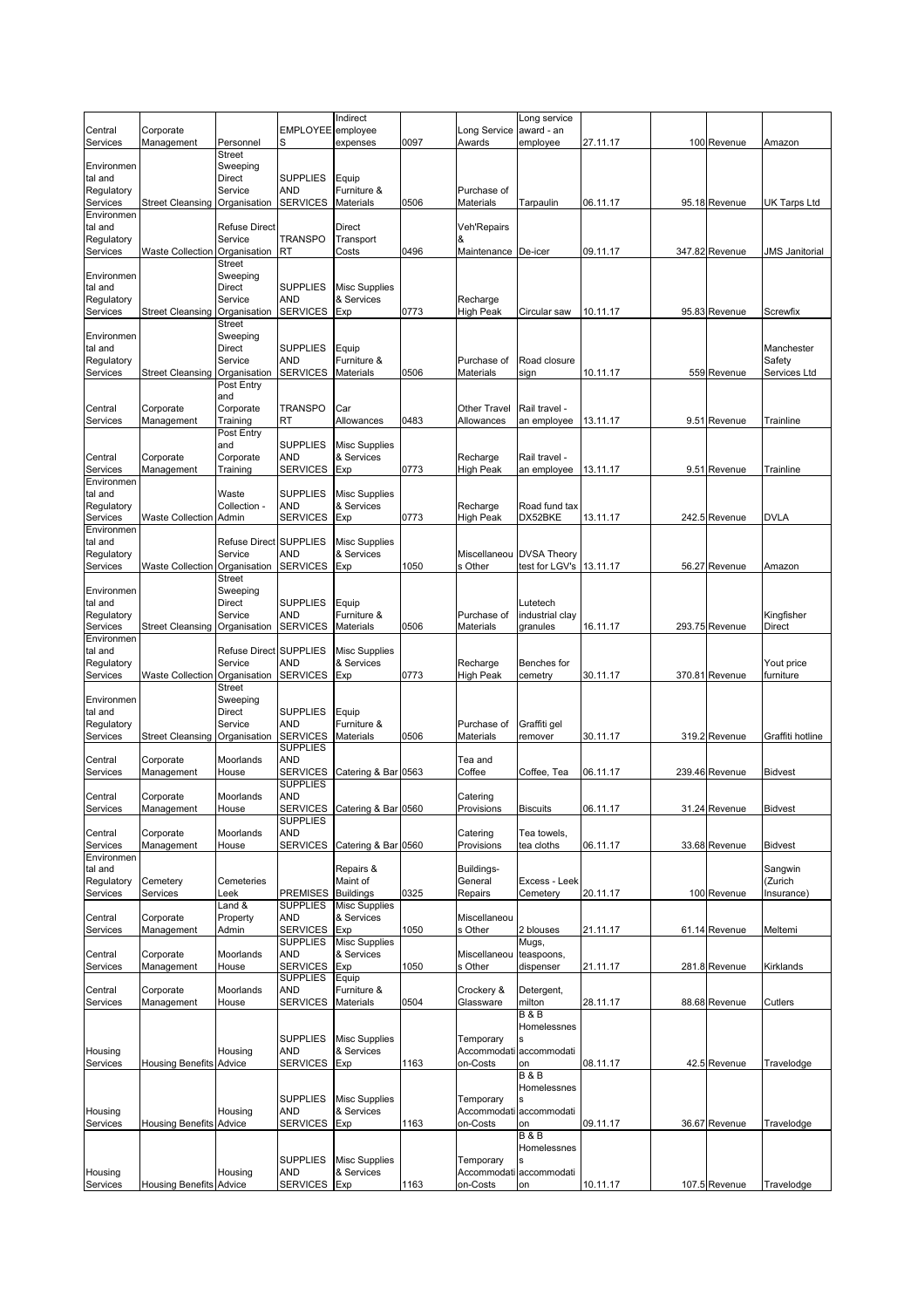| Service<br>Area                     | Service Division Unit                              | Responsible       | <b>Expenses</b><br><b>Type</b>                                      | Detailed<br><b>Expenses</b><br>Type              | <b>Expense</b> | <b>Expense</b>                                   | Transaction                                                    | <b>Transaction</b>                                        | Amount | Capital or                    | <b>Supplier</b><br>Name  |
|-------------------------------------|----------------------------------------------------|-------------------|---------------------------------------------------------------------|--------------------------------------------------|----------------|--------------------------------------------------|----------------------------------------------------------------|-----------------------------------------------------------|--------|-------------------------------|--------------------------|
|                                     | STAFFORDSHIRE MOORLANDS DISTRICT COUNCIL           |                   |                                                                     |                                                  |                |                                                  |                                                                | <b>GOVERNMENT PURCHASE CARD PAYMENTS IN DECEMBER 2017</b> |        |                               |                          |
| Cultural and<br>Related<br>Services | Open Spaces                                        | Country<br>Parks  | <b>SUPPLIES</b><br><b>AND</b><br><b>SERVICES</b>                    | Equip<br>Furniture &<br>Materials                | 0500           | Purchase<br>Equipment &<br>Furniture             | Combi drill bit<br>set                                         | 13.11.17                                                  |        | 37.73 Revenue                 | Amazon                   |
| Cultural and<br>Related<br>Services | Open Spaces                                        | Country<br>Parks  | <b>SUPPLIES</b><br><b>AND</b><br><b>SERVICES</b>                    | Equip<br>Furniture &<br>Materials                | 0500           | Purchase<br>Equipment &<br>Furniture             | Combi drill                                                    | 10.11.17                                                  |        | 167.87 Revenue                | Amazon                   |
| Cultural and<br>Related<br>Services | Open Spaces                                        | Country<br>Parks  | <b>SUPPLIES</b><br><b>AND</b><br>SERVICES                           | Equip<br>Furniture &<br>Materials                | 0500           | Purchase<br>Equipment &<br>Furniture             | 32 piece<br>screwdriver<br>set                                 | 10.11.17                                                  |        | 12 Revenue                    | Amazon                   |
| Cultural and<br>Related<br>Services | Tourism                                            | Tourism           | <b>SUPPLIES</b><br>AND<br><b>SERVICES</b>                           | Equip<br>Furniture &<br>Materials                | 0500           | Purchase<br>Equipment &<br>Furniture             | Battery<br>Christmas<br>lights                                 | 30.11.17                                                  |        | 19.98 Revenue                 | Argos                    |
| Cultural and<br>Related<br>Services | Tourism                                            | Tourism           | <b>SUPPLIES</b><br><b>AND</b><br>SERVICES                           | Equip<br>Furniture &<br>Materials                | 0500           | Purchase<br>Equipment &<br>Furniture             | CD Player for<br>Nicholson gift<br>bazaar                      | 29.11.17                                                  |        | 35.49 Revenue                 | Argos                    |
| Housing<br>Services                 | <b>Housing Benefits</b>                            | Housing<br>Advice | <b>SUPPLIES</b><br><b>AND</b><br><b>SERVICES</b>                    | <b>Misc Supplies</b><br>& Services<br>Exp        | 1163           | Temporary<br>Accommodati<br>on-Costs             | <b>B&amp;B</b><br>Homelessnes<br>accommodati<br>on             | 29.11.17                                                  |        | -77.5 Revenue                 | Travelodge               |
| Housing<br>Services                 | <b>Housing Benefits</b>                            | Housing<br>Advice | <b>AND</b><br><b>SERVICES</b>                                       | SUPPLIES Misc Supplies<br>& Services<br>Exp      | 1163           | Temporary<br>on-Costs                            | <b>B&amp;B</b><br>Homelessnes<br>Accommodati accommodati<br>on | 07.11.17                                                  |        | -75.83 Revenue                | Travelodge               |
| Housing<br>Services                 | <b>Housing Benefits</b>                            | Housing<br>Advice | <b>SUPPLIES</b><br><b>AND</b><br><b>SERVICES</b>                    | <b>Misc Supplies</b><br>& Services<br>Exp        | 1163           | Temporary<br>Accommodati<br>on-Costs             | <b>B&amp;B</b><br>Homelessnes<br>Ś.<br>accommodati<br>on       | 30.11.17                                                  |        | 166.67 Revenue                | Travelodge               |
| Housing<br>Services                 | <b>Housing Benefits</b>                            | Housing<br>Advice | <b>SUPPLIES</b><br><b>AND</b><br><b>SERVICES</b>                    | <b>Misc Supplies</b><br>& Services<br>Exp        | 1163           | Temporary<br>Accommodati<br>on-Costs             | <b>B&amp;B</b><br>Homelessnes<br>accommodati<br>on             | 29.11.17                                                  |        | 79.17 Revenue                 | Travelodge               |
| Housing<br>Services                 | <b>Housing Benefits</b>                            | Housing<br>Advice | <b>SUPPLIES</b><br><b>AND</b><br><b>SERVICES</b>                    | <b>Misc Supplies</b><br>& Services<br>Exp        | 1163           | Temporary<br>Accommodati<br>on-Costs             | <b>B&amp;B</b><br>Homelessnes<br>accommodati<br>on             | 23.11.17                                                  |        | 175 Revenue                   | Travelodge               |
| Housing<br>Services                 | <b>Housing Benefits</b>                            | Housing<br>Advice | <b>SUPPLIES</b><br><b>AND</b><br><b>SERVICES</b>                    | <b>Misc Supplies</b><br>& Services<br>Exp        | 1163           | Temporary<br>Accommodati<br>on-Costs             | <b>B&amp;B</b><br>Homelessnes<br>accommodati<br>on             | 22.11.17                                                  |        | 38.33 Revenue                 | Travelodge               |
| Housing<br>Services                 | <b>Housing Benefits Advice</b>                     | Housing           | <b>SUPPLIES</b><br><b>AND</b><br><b>SERVICES</b>                    | <b>Misc Supplies</b><br>& Services<br>Exp        | 1163           | Temporary<br>Accommodati<br>on-Costs             | <b>B&amp;B</b><br>Homelessnes<br>Ś<br>accommodati<br>on        | 21.11.17                                                  |        | 38.33 Revenue                 | Travelodge               |
| Housing<br>Services                 | Housing Benefits                                   | Housing<br>Advice | <b>SUPPLIES</b><br><b>AND</b><br><b>SERVICES</b>                    | <b>Misc Supplies</b><br>& Services<br>Exp        | 1163           | Temporary<br>on-Costs                            | <b>B&amp;B</b><br>Homelessnes<br>Accommodati accommodati<br>on | 20.11.17                                                  |        | 34.17 Revenue                 | Travelodge               |
| Housing<br>Services                 | <b>Housing Benefits</b>                            | Housing<br>Advice | <b>SUPPLIES</b><br><b>AND</b><br><b>SERVICES</b>                    | <b>Misc Supplies</b><br>& Services<br>Exp        | 1163           | Temporary<br>Accommodati<br>on-Costs             | <b>B&amp;B</b><br>Homelessnes<br>accommodati<br>on             | 17.11.17                                                  |        | 123 Revenue                   | Travelodge               |
| Housing<br>Services                 | <b>Housing Benefits</b>                            | Housing<br>Advice | <b>SUPPLIES</b><br><b>AND</b><br><b>SERVICES</b>                    | <b>Misc Supplies</b><br>& Services<br>Exp        | 1163           | Temporary<br>Accommodati<br>on-Costs             | <b>B&amp;B</b><br>Homelessnes<br>accommodati<br>on             | 17.11.17                                                  |        | 119.17 Revenue                | Travelodge               |
| Housing<br>Services                 | <b>Housing Benefits Advice</b>                     | Housing           | <b>SUPPLIES</b><br><b>AND</b><br><b>SERVICES</b>                    | <b>Misc Supplies</b><br>& Services<br>Exp        | 1163           | Temporary<br>Accommodati<br>on-Costs             | <b>B&amp;B</b><br>Homelessnes<br>Ś.<br>accommodati<br>on       | 16.11.17                                                  |        | 31.67 Revenue                 | Travelodge               |
| Services<br>Housing<br>Services     | <b>Housing Benefits Advice</b><br>Housing Benefits | Housing<br>Advice | <b>SERVICES</b><br><b>SUPPLIES</b><br><b>AND</b><br><b>SERVICES</b> | Exp<br><b>Misc Supplies</b><br>& Services<br>Exp | 1163<br>1163   | on-Costs<br>Temporary<br>Accommodati<br>on-Costs | on<br><b>B&amp;B</b><br>Homelessnes<br>accommodati<br>on       | 13.11.17<br>15.11.17                                      |        | 77.5 Revenue<br>31.67 Revenue | Travelodge<br>Travelodge |
| Housing                             |                                                    | Housing           | <b>SUPPLIES</b><br><b>AND</b>                                       | <b>Misc Supplies</b><br>& Services               |                | Temporary<br>Accommodati                         | <b>B&amp;B</b><br>Homelessnes<br>accommodati                   |                                                           |        |                               |                          |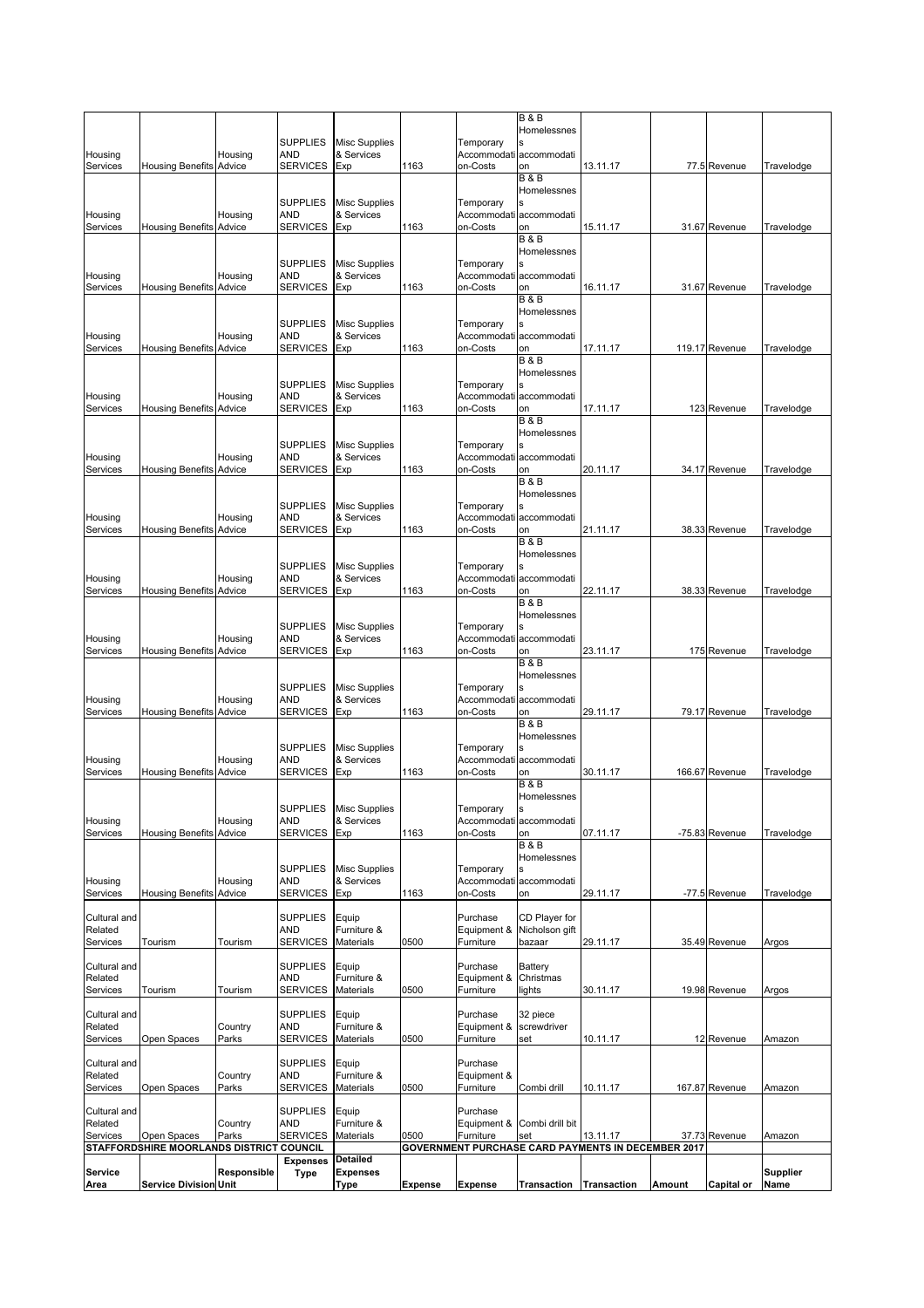|            |                                  |                      |                                    |                      | Code | Narrative        | Narrative               | Date     | Revenue        |                   |
|------------|----------------------------------|----------------------|------------------------------------|----------------------|------|------------------|-------------------------|----------|----------------|-------------------|
|            |                                  | Land &               | <b>SUPPLIES</b>                    | <b>Misc Supplies</b> |      |                  |                         |          |                |                   |
| Central    | Corporate                        | Property             | AND                                | & Services           |      | Recharge         | Safety boots            |          |                |                   |
| Services   | Management                       | Admin                | <b>SERVICES</b>                    | Exp                  | 0773 | <b>High Peak</b> | an employee             | 04.12.17 | 43.30 Revenue  | Arden Winch       |
|            |                                  |                      | <b>SUPPLIES</b>                    |                      |      |                  | Kettle for              |          |                |                   |
|            |                                  |                      | AND                                | <b>Misc Supplies</b> |      |                  | Glossop                 |          |                |                   |
| Central    | Corporate                        | Cheadle One          | <b>SERVICES</b>                    | & Services           |      | Recharge         | Municipal               |          |                |                   |
| Services   | Management                       | Stop Shop            |                                    | Exp                  | 0773 | High Peak        | building                | 11.12.17 | 38.61 Revenue  | Kirklands         |
|            |                                  |                      | <b>SUPPLIES</b>                    |                      |      |                  |                         |          |                |                   |
| Central    | Corporate                        | Moorlands            | AND                                |                      |      | Tea and          | Tea/coffee/su           |          |                |                   |
| Services   | Management                       | House                | <b>SERVICES</b>                    | Catering & Bar 0563  |      | Coffee           | qar                     | 18.12.17 | 404.17 Revenue | <b>Bidvest</b>    |
|            |                                  |                      | <b>SUPPLIES</b>                    |                      |      |                  |                         |          |                |                   |
| Central    | Corporate                        | Moorlands            | AND                                |                      |      | Catering         |                         |          |                |                   |
| Services   | Management                       | House                | <b>SERVICES</b>                    | Catering & Bar 0560  |      | Provisions       | <b>Biscuits</b>         | 18.12.17 | 69.75 Revenue  | <b>Bidvest</b>    |
|            |                                  |                      | <b>SUPPLIES</b>                    |                      |      |                  | Revision                |          |                |                   |
|            |                                  |                      | AND                                |                      |      |                  | guides for              |          |                |                   |
|            |                                  |                      | <b>SERVICES</b>                    | <b>Misc Supplies</b> |      |                  | WAMITAB                 |          |                |                   |
| Housing    |                                  | Housing              |                                    | & Services           |      | Recharge         | exam - an               |          |                |                   |
| Services   | <b>Housing Benefits</b>          | <b>Benefits</b>      |                                    | Exp                  | 0773 | High Peak        | employee                | 04.12.17 | 84.60 Revenue  | Wamitab           |
| Environmen |                                  |                      | <b>SUPPLIES</b>                    |                      |      |                  |                         |          |                |                   |
| tal and    |                                  | <b>Refuse Direct</b> | <b>AND</b>                         | Clothing             |      |                  |                         |          |                |                   |
| Regulatory |                                  | Service              | <b>SERVICES</b>                    | Uniform &            |      | Protective       | Extra small             |          |                | Bartram           |
| Services   | Waste Collection Organisation    |                      |                                    | Laundry              | 0600 | Clothing         | safety gloves           | 05.12.17 | 33.19 Revenue  | <b>Mowers Ltd</b> |
| Environmen |                                  |                      | <b>SUPPLIES</b>                    |                      |      |                  | Trees for               |          |                |                   |
| tal and    |                                  |                      | AND                                | <b>Misc Supplies</b> |      |                  | woodland                |          |                |                   |
| Regulatory | Cemetery                         | Leek                 | <b>SERVICES</b>                    | & Services           |      | Recharge         | burial areas at         |          |                | Ashridge          |
| Services   | Services                         | Cemetery             |                                    | Exp                  | 0773 | <b>High Peak</b> | High Peak               | 06.12.17 | 90.70 Revenue  | Nurseries Ltd     |
|            |                                  | <b>Street</b>        | <b>SUPPLIES</b>                    |                      |      |                  |                         |          |                |                   |
| Environmen |                                  | Sweeping             | AND                                |                      |      |                  |                         |          |                |                   |
| tal and    |                                  | <b>Direct</b>        | <b>SERVICES</b>                    | Clothing             |      |                  |                         |          |                |                   |
| Regulatory |                                  | Service              |                                    | Uniform &            |      | Protective       | Extra large             |          |                |                   |
| Services   | <b>Street Cleansing</b>          | Organisation         |                                    | Laundry              | 0600 | Clothing         | safety gloves           | 07.12.17 | 10.50 Revenue  | Amazon            |
|            |                                  | Central              | <b>SUPPLIES</b>                    | Print/Stat &         |      |                  |                         |          |                |                   |
| Central    | Corporate                        | administratio        | AND                                | Gen Office           |      |                  | Signing in              |          |                |                   |
| Services   | Management                       | n                    | SERVICES                           | Equip                | 0652 | Stationery       | books                   | 08.12.17 | 7.53 Revenue   | Amazon            |
| Environmen |                                  |                      | <b>PREMISES</b>                    |                      |      |                  |                         |          |                |                   |
| tal and    |                                  |                      |                                    | Repairs &            |      |                  |                         |          |                |                   |
| Regulatory |                                  | Waste                |                                    | Maint of             |      |                  | Fire air horn           |          |                |                   |
| Services   | <b>Waste Collection</b>          | Collection           |                                    | <b>Buildings</b>     | 2501 | Depot Works      | and sign                | 08.12.17 | 33.25 Revenue  | Amazon            |
|            |                                  | Central              | <b>SUPPLIES</b>                    | Print/Stat &         |      |                  |                         |          |                |                   |
| Central    | Corporate                        | administratio        | <b>AND</b>                         | Gen Office           |      |                  | Signing in              |          |                |                   |
| Services   | Management                       | n                    | <b>SERVICES</b>                    | Equip                | 0652 | Stationery       | books                   | 11.12.17 | 6.96 Revenue   | Amazon            |
|            |                                  | Central              | <b>SUPPLIES</b>                    | Print/Stat &         |      |                  |                         |          |                |                   |
| Central    | Corporate                        | administratio        | AND                                | Gen Office           | 0652 |                  | Signing in              |          |                |                   |
| Services   | Management                       | n<br><b>Street</b>   | <b>SERVICES</b><br><b>SUPPLIES</b> | Equip                |      | Stationery       | books                   | 11.12.17 | 5.92 Revenue   | Amazon            |
| Environmen |                                  | Sweeping             | AND                                |                      |      |                  |                         |          |                |                   |
| tal and    |                                  | Direct               |                                    |                      |      |                  |                         |          |                |                   |
| Regulatory |                                  | Service              | <b>SERVICES</b>                    | Equip<br>Furniture & |      | Purchase of      |                         |          |                |                   |
| Services   | <b>Street Cleansing</b>          | Organisation         |                                    | Materials            | 0506 | Materials        | Bagged rock<br>salt     | 12.12.17 | 364.57 Revenue | <b>ESE Direct</b> |
|            |                                  |                      | <b>SUPPLIES</b>                    | <b>Misc Supplies</b> |      |                  | Examination             |          |                |                   |
| Housing    |                                  | Housing              | AND                                | & Services           |      | Recharge         | fee - an                |          |                | <b>NCS VUE</b>    |
| Services   | <b>Housing Benefits Benefits</b> |                      | <b>SERVICES</b>                    | Exp                  | 0773 | <b>High Peak</b> | employee                | 19.12.17 | 130.00 Revenue | Wamitab           |
|            |                                  | <b>Street</b>        | <b>SUPPLIES</b>                    |                      |      |                  |                         |          |                |                   |
| Environmen |                                  | Sweeping             | AND                                |                      |      |                  |                         |          |                |                   |
| tal and    |                                  | <b>Direct</b>        | <b>SERVICES</b>                    | <b>Misc Supplies</b> |      |                  | Bosch battery           |          |                |                   |
| Regulatory |                                  | Service              |                                    | & Services           |      | Recharge         | starter and             |          |                |                   |
| Services   | Street Cleansing Organisation    |                      |                                    |                      | 0773 | <b>High Peak</b> | batter charger 26.12.17 |          | 88.32 Revenue  | Buy a parcel      |
| Environmen |                                  |                      | <b>SUPPLIES</b>                    | <b>EXP</b>           |      |                  |                         |          |                |                   |
| tal and    |                                  | <b>Refuse Direct</b> | <b>AND</b>                         | Clothing             |      |                  |                         |          |                |                   |
| Regulatory |                                  | Service              | <b>SERVICES</b>                    | Uniform &            |      | Protective       | Yaktrax snow            |          |                |                   |
| Services   | Waste Collection                 | Organisation         |                                    | Laundry              | 0600 | Clothing         | walkers small           | 26.12.17 | 56.25 Revenue  | Go outdoors       |
|            | Democratic                       |                      | <b>SUPPLIES</b>                    |                      |      |                  | XG250                   |          |                |                   |
|            | Representation                   |                      | AND                                | Equip                |      | Purchase         | projector               |          |                |                   |
| Central    | and                              | Committee            | <b>SERVICES</b>                    | Furniture &          |      | Equipment &      | member                  |          |                |                   |
| Services   | Management                       | Services             |                                    | Materials            | 0500 | Furniture        | services                | 19.12.17 | 150.00 Revenue | Ebay              |
|            |                                  |                      | <b>SUPPLIES</b>                    |                      |      |                  | <b>B&amp;B</b>          |          |                |                   |
|            |                                  |                      | AND                                |                      |      |                  | Homelessnes             |          |                |                   |
|            |                                  |                      | <b>SERVICES</b>                    | <b>Misc Supplies</b> |      | Temporary        | s                       |          |                |                   |
| Housing    |                                  | Housing              |                                    | & Services           |      |                  | Accommodati accommodati |          |                |                   |
| Services   | <b>Housing Benefits Advice</b>   |                      |                                    | Exp                  | 1163 | on-Costs         | on                      | 05.12.17 | 34.17 Revenue  | Travelodge        |
|            |                                  |                      | <b>SUPPLIES</b>                    |                      |      |                  | B & B                   |          |                |                   |
|            |                                  |                      | AND                                |                      |      |                  | Homelessnes             |          |                |                   |
|            |                                  |                      | <b>SERVICES</b>                    | <b>Misc Supplies</b> |      | Temporary        |                         |          |                |                   |
| Housing    |                                  | Housing              |                                    | & Services           |      |                  | Accommodati accommodati |          |                |                   |
| Services   | <b>Housing Benefits Advice</b>   |                      |                                    | Exp                  | 1163 | on-Costs         | on                      | 28.12.17 | 205.83 Revenue | Travelodge        |
|            |                                  |                      | <b>SUPPLIES</b>                    |                      |      |                  | <b>B&amp;B</b>          |          |                |                   |
|            |                                  |                      | AND                                |                      |      |                  | Homelessnes             |          |                |                   |
|            |                                  |                      | <b>SERVICES</b>                    | <b>Misc Supplies</b> |      | Temporary        |                         |          |                |                   |
| Housing    |                                  | Housing              |                                    | & Services           |      |                  | Accommodati accommodati |          |                |                   |
| Services   | <b>Housing Benefits Advice</b>   |                      |                                    | Exp                  | 1163 | on-Costs         | on                      | 02.01.18 | 36.80 Revenue  | Travelodge        |
|            |                                  |                      |                                    | Indirect             |      |                  | Training                |          |                |                   |
| Housing    |                                  | Housing              | EMPLOYEE employee                  |                      |      |                  | course - an             |          |                |                   |
| Services   | <b>Housing Benefits Benefits</b> |                      | S                                  | expenses             | 0050 | Staff Training   | employee                | 04.12.17 | 237.60 Revenue | <b>RHE</b>        |
|            |                                  |                      |                                    | Indirect             |      |                  |                         |          |                |                   |
| Planning   | Development                      | Development          | EMPLOYEE employee                  |                      |      | Professional     | Subscription            |          |                |                   |
| Services   | Control                          | Control              | S                                  | expenses             | 0006 | Fees             | an employee             | 05.12.17 | 300.00 Revenue | <b>RTPI</b>       |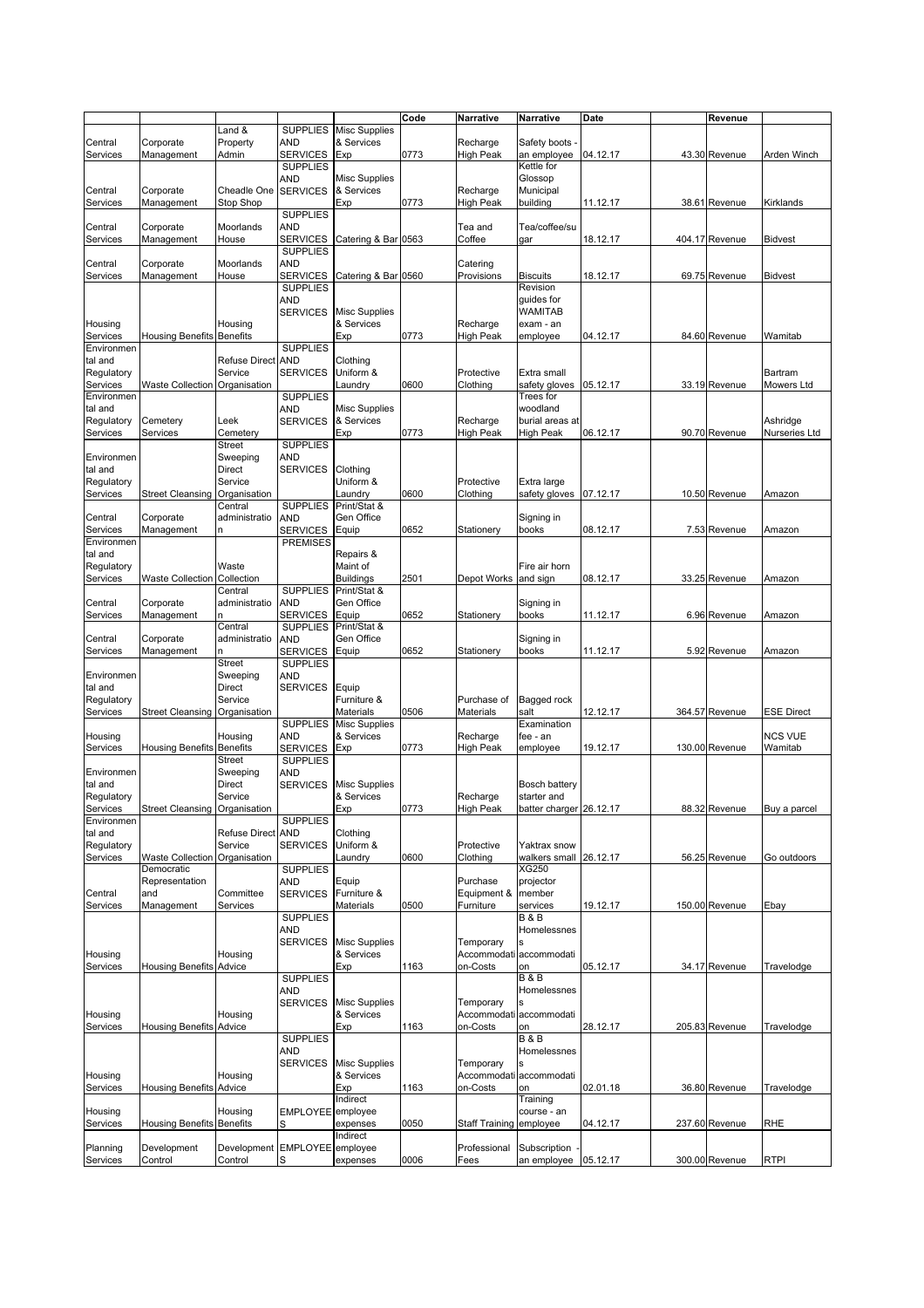| Planning                | Development                                         | Development EMPLOYEE employee            |                        | <b>Indirect</b>                    |                | Professional                 | Subscription                  |                                                               |        |                   |                       |
|-------------------------|-----------------------------------------------------|------------------------------------------|------------------------|------------------------------------|----------------|------------------------------|-------------------------------|---------------------------------------------------------------|--------|-------------------|-----------------------|
| Services                | Control                                             | Control                                  | S                      | expenses<br>Indirect               | 0006           | Fees                         | an employee                   | 05.12.17                                                      |        | 150.00 Revenue    | <b>RTPI</b>           |
| Planning<br>Services    | Development<br>Control                              | Development EMPLOYEE employee<br>Control | S                      | expenses                           | 0006           | Professional<br>Fees         | Subscription<br>an employee   | 05.12.17                                                      |        | 300.00 Revenue    | <b>RTPI</b>           |
| Planning                | Development                                         | Development EMPLOYEE employee            |                        | Indirect                           |                | Professional                 | Subscription                  |                                                               |        |                   |                       |
| Services                | Control                                             | Control                                  | S<br><b>SUPPLIES</b>   | expenses<br><b>Misc Supplies</b>   | 0006           | Fees                         | an employee                   | 05.12.17                                                      |        | 300 Revenue       | <b>RTPI</b>           |
| Central<br>Services     | Corporate<br>Management                             | Corporate<br>Finance                     | AND<br>SERVICES        | & Services<br>Exp                  | 3076           | Spend on<br>efficiencies     | Floating<br><b>Shelves</b>    | 05.12.17                                                      |        | 14.99 Revenue     | Argos                 |
|                         |                                                     | Head of                                  |                        | Indirect                           |                |                              |                               |                                                               |        |                   |                       |
| Central<br>Services     | Corporate<br>Management                             | Operational<br>Services                  | EMPLOYEE employee<br>S | expenses                           | 0006           | Professional<br>Fees         | Subscription<br>an employee   | 06.12.17                                                      |        | 210 Revenue       | <b>CIWM</b>           |
| Central                 | Corporate                                           | Corporate                                | EMPLOYEE employee      | Indirect                           |                | Professional                 | Subscription                  |                                                               |        |                   |                       |
| Services                | Management                                          | Policy                                   |                        | expenses<br>Indirect               | 0006           | Fees                         | an employee                   | 11.12.17                                                      |        | 310 Revenue       | <b>CIPFA</b>          |
| Central<br>Services     | Corporate<br>Management                             | Corporate<br>Policy                      | EMPLOYEE employee      | expenses                           | 0006           | Professional<br>Fees         | Subscription<br>an employee   | 18.12.17                                                      |        | 161 Revenue       | <b>IRRV</b>           |
|                         |                                                     |                                          | <b>SUPPLIES</b>        | <b>Misc Supplies</b>               |                |                              |                               |                                                               |        |                   |                       |
| Central<br>Services     | Corporate<br>Management                             | Corporate<br>Finance                     | AND<br><b>SERVICES</b> | & Services<br>Exp                  | 3076           | Spend on<br>efficiencies     | Locpad kiosk                  | 19.12.17                                                      |        | 70.32 Revenue     | Lente Designs         |
| Central                 | Corporate                                           |                                          | EMPLOYEE employee      | Indirect                           |                | Professional                 | Subscription                  |                                                               |        |                   |                       |
| Services                | Management                                          | Audit                                    |                        | expenses                           | 0006           | Fees                         | an employee                   | 20.12.17                                                      |        | 236 Revenue       | ACCA                  |
| Environmen<br>tal and   |                                                     |                                          | <b>SUPPLIES</b>        | <b>Misc Supplies</b>               |                |                              | Neal 3                        |                                                               |        |                   |                       |
| Regulatory<br>Services  | Community<br>Development                            | Clean and<br>Green Team                  | AND<br><b>SERVICES</b> | & Services<br>Exp                  | 0773           | Recharge<br><b>High Peak</b> | position<br>footswitch        | 06.12.17                                                      |        | 69 Revenue        | Canford Audio<br>Plc  |
| Environmen              |                                                     |                                          |                        |                                    |                |                              | 2 x Browning                  |                                                               |        |                   |                       |
| tal and<br>Regulatory   | Community                                           | Clean and                                | <b>SUPPLIES</b><br>AND | <b>Misc Supplies</b><br>& Services |                | Recharge                     | recon force<br>video          |                                                               |        |                   |                       |
| Services<br>Environmen  | Development                                         | Green Team                               | <b>SERVICES</b>        | Exp                                | 0773           | High Peak                    | cameras                       | 13.12.17                                                      |        | 283.32 Revenue    | Naturespy             |
| tal and                 |                                                     |                                          | <b>SUPPLIES</b>        | Misc Supplies                      |                |                              | 2 x USB                       |                                                               |        |                   |                       |
| Regulatory<br>Services  | Community<br>Development                            | Clean and<br>Green Team                  | AND<br><b>SERVICES</b> | & Services<br>Exp                  | 0773           | Recharge<br>High Peak        | iphone<br>chargers            | 14.12.17                                                      |        | 23.98 Revenue     | Amazon                |
|                         |                                                     |                                          |                        |                                    |                |                              | Councillors                   |                                                               |        |                   |                       |
| Central                 | <b>Central Services</b>                             | Member &<br>Electoral                    | <b>SUPPLIES</b><br>AND |                                    |                | Hospitality<br>&Comm/Cou     | refreshments<br>Northfield    |                                                               |        |                   | Wrekin                |
| Services<br>Environmen  | to the Public                                       | Services                                 | <b>SERVICES</b>        | Catering & Bar 0550                |                | ncil Teas                    | Village                       | 18.12.17                                                      |        | 22.7 Revenue      | <b>Housing Trust</b>  |
| tal and                 |                                                     |                                          | <b>SUPPLIES</b>        | Communicatio                       |                |                              |                               |                                                               |        |                   |                       |
| Regulatory<br>Services  | Community<br>Development                            | Clean and<br>Green Team                  | AND<br><b>SERVICES</b> | ns &<br>Computing                  | 0850           | Postages                     | 200 first class<br>stamps     | 19.12.17                                                      |        | 130 Revenue       | Post Office           |
| Environmen              |                                                     |                                          |                        |                                    |                |                              |                               |                                                               |        |                   |                       |
| tal and<br>Regulatory   | Community                                           | Clean and                                | <b>SUPPLIES</b><br>AND | Equip<br>Furniture &               |                | Purchase<br>Equipment &      | PACE<br>notebooks             |                                                               |        |                   | <b>Food Safety</b>    |
| Services<br>Environmen  | Development                                         | Green Team                               | <b>SERVICES</b>        | <b>Materials</b>                   | 0500           | Furniture                    | and wallet                    | 20.12.17                                                      |        | 36.24 Revenue     | Direct                |
| tal and                 |                                                     |                                          | <b>SUPPLIES</b>        | <b>Misc Supplies</b>               |                |                              | PACE                          |                                                               |        |                   |                       |
| Regulatory<br>Services  | Community<br>Development                            | Clean and<br>Green Team                  | AND<br><b>SERVICES</b> | & Services<br>Exp                  | 0773           | Recharge<br><b>High Peak</b> | notebooks<br>and wallet       | 20.12.17                                                      |        | 36.24 Revenue     | Food Safety<br>Direct |
|                         |                                                     |                                          |                        |                                    |                |                              |                               |                                                               |        |                   |                       |
| Cultural and<br>Related |                                                     |                                          | <b>SUPPLIES</b><br>AND | <b>Misc Supplies</b><br>& Services |                | Miscellaneou                 | Christmas                     |                                                               |        |                   | Yorkshire             |
| Services                | Tourism                                             | Tourism                                  | SERVICES               | Exp                                | 1050           | s Other                      | decorations                   | 07.12.17                                                      |        | 37.54 Revenue     | Trading               |
| Cultural and            |                                                     |                                          | <b>SUPPLIES</b>        | <b>Misc Supplies</b>               |                |                              | Insulated cups                |                                                               |        |                   |                       |
| Related<br>Services     | Tourism                                             | Tourism                                  | AND<br>SERVICES        | & Services<br>Exp                  | 1050           | Miscellaneou<br>s Other      | for tea/coffee<br>16/12/17    | 12.12.17                                                      |        | 2.4 Revenue       | Wilko                 |
|                         |                                                     |                                          |                        |                                    |                |                              | Chocolate for                 |                                                               |        |                   |                       |
| Cultural and<br>Related |                                                     |                                          | SUPPLIES<br>AND        | <b>Misc Supplies</b><br>& Services |                | Miscellaneou                 | prizes -<br>Poster            |                                                               |        |                   |                       |
| Services                | Tourism                                             | Tourism                                  | <b>SERVICES</b>        | Exp                                | 1050           | s Other                      | competition                   | 12.12.17                                                      |        | 7.49 Revenue      | Home bargains         |
| Cultural and            |                                                     |                                          | <b>SUPPLIES</b>        | <b>Misc Supplies</b>               |                |                              | Chocolate                     |                                                               |        |                   |                       |
| Related<br>Services     | Tourism                                             | Tourism                                  | AND<br><b>SERVICES</b> | & Services<br>Exp                  | 1050           | Miscellaneou<br>s Other      | gifts and wrap<br>santa visit | 15.12.17                                                      |        | 2.54 Revenue      | Aldi                  |
| Cultural and            |                                                     |                                          | <b>SUPPLIES</b>        | <b>Misc Supplies</b>               |                |                              | Chocolate                     |                                                               |        |                   |                       |
| Related                 |                                                     |                                          | AND                    | & Services                         |                | Miscellaneou                 | gifts and wrap                |                                                               |        |                   |                       |
| Services                | Tourism<br>STAFFORDSHIRE MOORLANDS DISTRICT COUNCIL | Tourism                                  | SERVICES               | Exp                                | 1050           | s Other                      | santa visit                   | 15.12.17<br>GOVERNMENT PURCHASE CARD PAYMENTS IN JANUARY 2018 |        | 7.53 Revenue      | Aldi                  |
|                         |                                                     |                                          | <b>Expenses</b>        | <b>Detailed</b>                    |                |                              |                               |                                                               |        |                   |                       |
| <b>Service</b><br>Area  | <b>Service Division Unit</b>                        | Responsible                              | <b>Type</b>            | <b>Expenses</b><br>Type            | <b>Expense</b> | <b>Expense</b>               | <b>Transaction</b>            | <b>Transaction</b>                                            | Amount | <b>Capital or</b> | Supplier<br>Name      |
|                         |                                                     | Revenue and                              |                        | Indirect                           | Code           | <b>Narrative</b>             | Narrative                     | Date                                                          |        | Revenue           |                       |
| Housing                 |                                                     | <b>Benefits</b>                          | EMPLOYEE employee      |                                    |                | Professional                 | Subscription                  |                                                               |        |                   |                       |
| Services                | <b>Housing Benefits</b>                             | Admin                                    | S                      | expenses                           | 0006           | Fees                         | an employee                   | 05.01.18                                                      |        | 161.00 Revenue    | <b>IRRV</b>           |
| Central                 |                                                     |                                          |                        |                                    |                |                              |                               |                                                               |        |                   |                       |
|                         | Central Services Local                              |                                          | EMPLOYEE employee      | Indirect                           |                | Professional                 | Subscription                  |                                                               |        |                   |                       |
| Services                | to the Public                                       | Taxation                                 | S                      | expenses<br>Indirect               | 0006           | Fees                         | an employee                   | 05.01.18                                                      |        | 195.00 Revenue    | IRRV                  |
| Central<br>Services     | Corporate<br>Management                             | Customer<br>Services                     | EMPLOYEE employee<br>S | expenses                           | 0006           | Professional<br>Fees         | Subscription<br>an employee   | 05.01.18                                                      |        | 161.00 Revenue    | <b>IRRV</b>           |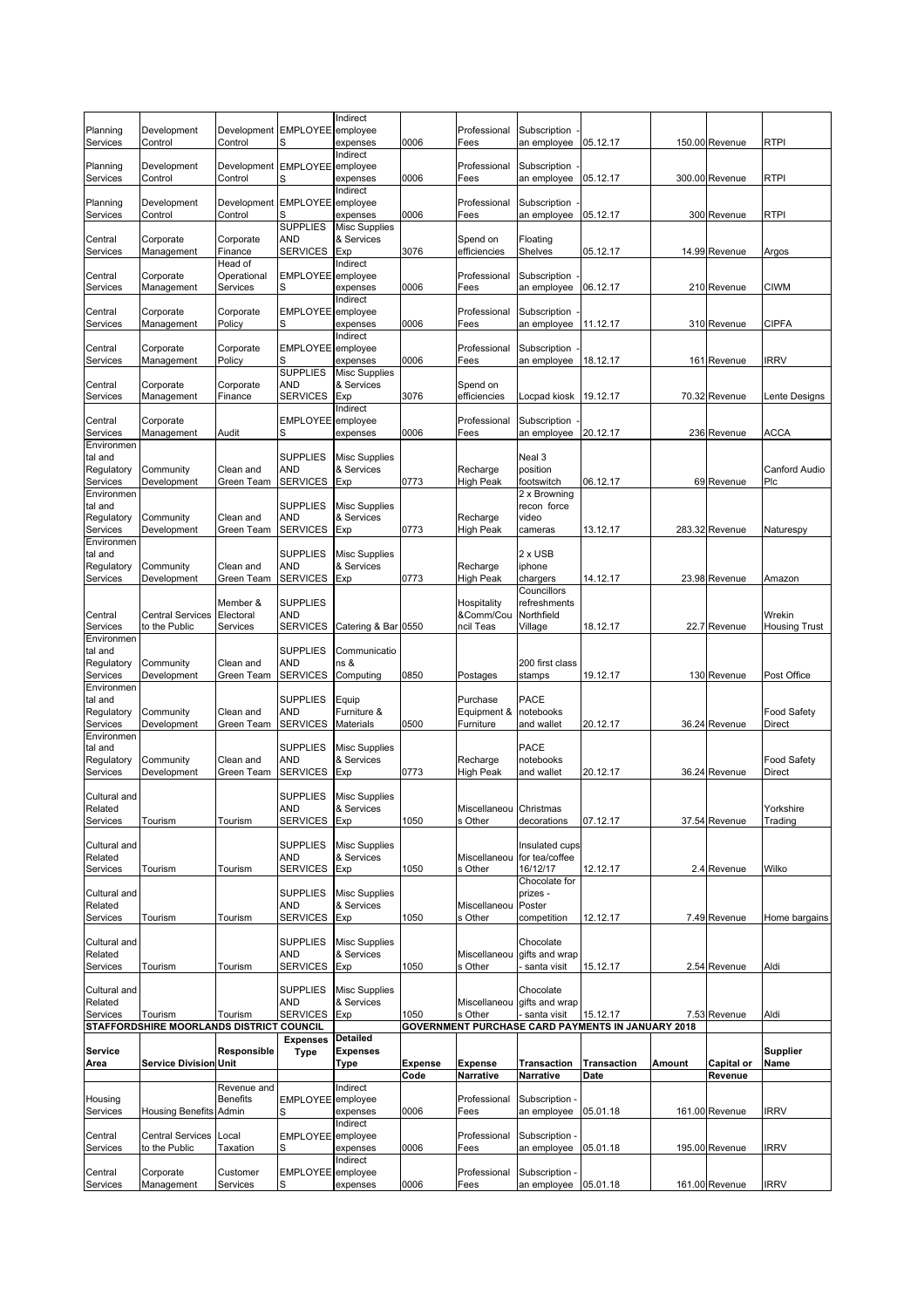|                        |                                | Post Entry             |                               |                                    |      |                              |                                             |          |                |                           |
|------------------------|--------------------------------|------------------------|-------------------------------|------------------------------------|------|------------------------------|---------------------------------------------|----------|----------------|---------------------------|
| Central                | Corporate                      | and<br>Corporate       | <b>EMPLOYEE</b> Indirect<br>S | employee                           |      |                              | Excel course                                |          |                |                           |
| Services               | Management                     | Training               |                               | expenses                           | 0050 |                              | Staff Training an employee                  | 05.01.18 | 29.00 Revenue  | Activia Training          |
| Environmen             |                                |                        |                               |                                    |      |                              |                                             |          |                |                           |
| tal and<br>Regulatory  | Environmental                  | Env Health -           | <b>EMPLOYEE</b> Indirect<br>S | employee                           |      | Professional                 | Subscription                                |          |                |                           |
| Services               | Health                         | Admin                  |                               | expenses                           | 0006 | Fees                         | an employee                                 | 11.01.18 | 180.00 Revenue | CIEH                      |
| Environmen             |                                |                        |                               |                                    |      |                              |                                             |          |                |                           |
| tal and                |                                |                        | <b>EMPLOYEE</b> Indirect      |                                    |      |                              |                                             |          |                |                           |
| Regulatory<br>Services | Environmental<br>Health        | Env Health -<br>Admin  | S                             | employee<br>expenses               | 0006 | Professional<br>Fees         | Subscription<br>an employee                 | 11.01.18 | 180.00 Revenue | CIEH                      |
| Environmen             |                                |                        |                               |                                    |      |                              |                                             |          |                |                           |
| tal and                |                                |                        | <b>EMPLOYEE</b> Indirect      |                                    |      |                              |                                             |          |                |                           |
| Regulatory             | Environmental                  | Env Health -           | S                             | employee                           |      | Professional                 | Subscription -                              |          |                |                           |
| Services<br>Environmen | Health                         | Admin                  |                               | expenses                           | 0006 | Fees                         | an employee                                 | 11.01.18 | 180.00 Revenue | CIEH                      |
| tal and                |                                |                        | <b>EMPLOYEE</b> Indirect      |                                    |      |                              |                                             |          |                |                           |
| Regulatory             | Environmental                  | Env Health -           | S                             | employee                           |      | Professional                 | Subscription                                |          |                |                           |
| Services               | Health                         | Admin                  |                               | expenses                           | 0006 | Fees                         | an employee                                 | 11.01.18 | 180.00 Revenue | <b>CIEH</b>               |
| Central                | Corporate                      | Corporate              | EMPLOYEE employee             | Indirect                           |      | Professional                 | Subscription                                |          |                |                           |
| Services               | Management                     | Policy                 | S                             | expenses                           | 0006 | Fees                         | an employee                                 | 15.01.18 | 310.00 Revenue | <b>CIPFA</b>              |
|                        |                                | Post Entry             |                               |                                    |      |                              |                                             |          |                |                           |
|                        |                                | and                    | <b>EMPLOYEE</b> Indirect      |                                    |      |                              |                                             |          |                |                           |
| Central<br>Services    | Corporate<br>Management        | Corporate<br>Training  | S                             | employee<br>expenses               | 0050 |                              | Train tickets<br>Staff Training 2 employees | 16.01.18 | 263.45 Revenue | Trainline                 |
|                        |                                | Post Entry             |                               |                                    |      |                              |                                             |          |                |                           |
|                        |                                | and                    | <b>EMPLOYEE</b> Indirect      |                                    |      |                              |                                             |          |                |                           |
| Central<br>Services    | Corporate<br>Management        | Corporate              | S                             | employee                           | 0050 |                              | Train tickets<br>Staff Training an employee | 26.01.18 | 77.60 Revenue  | Trainline                 |
| Environmen             |                                | Training               |                               | expenses                           |      |                              |                                             |          |                |                           |
| tal and                |                                |                        | <b>EMPLOYEE</b> Indirect      |                                    |      |                              |                                             |          |                |                           |
| Regulatory             | Environmental                  | Env Health -           | S                             | employee                           |      | Professional                 | Subscription                                |          |                |                           |
| Services               | Health                         | Admin<br>Post Entry    |                               | expenses                           | 0006 | Fees                         | an employee                                 | 26.01.18 | 142.00 Revenue | IOA                       |
|                        |                                | and                    | <b>EMPLOYEE</b> Indirect      |                                    |      |                              | Training                                    |          |                |                           |
| Central                | Corporate                      | Corporate              | S                             | employee                           |      |                              | course - an                                 |          |                |                           |
| Services               | Management                     | Training               |                               | expenses                           | 0050 | Staff Training               | employee                                    | 01.02.18 | 25.00 Revenue  | IOA                       |
|                        |                                |                        | <b>SUPPLIES</b><br>AND        |                                    |      |                              | B & B<br>Homelessnes                        |          |                |                           |
|                        |                                |                        | <b>SERVICES</b>               | <b>Misc Supplies</b>               |      | Temporary                    | ś                                           |          |                |                           |
| Housing                |                                | Housing                |                               | & Services                         |      |                              | Accommodati accommodati                     |          |                |                           |
| Services               | <b>Housing Benefits Advice</b> |                        |                               | Exp                                | 1163 | on-Costs                     | on                                          | 16.01.18 | 40.83 Revenue  | Travelodge                |
|                        |                                |                        | <b>SUPPLIES</b><br>AND        |                                    |      |                              | <b>B&amp;B</b><br>Homelessnes               |          |                |                           |
|                        |                                |                        | <b>SERVICES</b>               | <b>Misc Supplies</b>               |      | Temporary                    |                                             |          |                |                           |
| Housing                |                                | Housing                |                               | & Services                         |      |                              | Accommodati accommodati                     |          |                |                           |
| Services               | <b>Housing Benefits Advice</b> |                        |                               | Exp                                | 1163 | on-Costs                     | on<br><b>B&amp;B</b>                        | 17.01.18 | 45.00 Revenue  | Travelodge                |
|                        |                                |                        | <b>SUPPLIES</b><br>AND        |                                    |      |                              | Homelessnes                                 |          |                |                           |
|                        |                                |                        | <b>SERVICES</b>               | <b>Misc Supplies</b>               |      | Temporary                    |                                             |          |                |                           |
| Housing                |                                | Housing                |                               | & Services                         |      |                              | Accommodati accommodati                     |          |                |                           |
| Services               | <b>Housing Benefits Advice</b> |                        | <b>SUPPLIES</b>               | Exp                                | 1163 | on-Costs                     | on                                          | 18.01.18 | 129.17 Revenue | Travelodge                |
| Cultural and           |                                |                        | AND                           |                                    |      |                              |                                             |          |                |                           |
| Related                | Culture and                    | Arts and               | <b>SERVICES</b>               | Grants &                           |      |                              | Train tickets -                             |          |                |                           |
| Services               | Heritage                       | Culture                |                               | Subscriptions                      | 1151 |                              | Arts Activities 2 employees 01.02.18        |          | 50.70 Revenue  | Trainline                 |
| Central                | Corporate                      | Executive              | EMPLOYEE employee             | Indirect                           |      | Professional                 | Membership -                                |          |                | Chartered Inst            |
| Services               | Management                     | <b>Directors</b>       | S                             | expenses                           | 0006 | Fees                         | an employee                                 | 08.01.18 | 92.00 Revenue  | Housina                   |
|                        |                                |                        | <b>SUPPLIES</b>               | <b>Misc Supplies</b>               |      |                              |                                             |          |                |                           |
| Central<br>Services    | Corporate<br>Management        | Executive<br>Directors | AND<br>SERVICES Exp           | & Services                         | 0773 | Recharge<br><b>High Peak</b> | Membership-<br>an employee                  | 08.01.18 | 92.00 Revenue  | Chartered Inst<br>Housing |
|                        |                                | Post Entry             |                               |                                    |      |                              |                                             |          |                |                           |
|                        |                                | and                    | <b>EMPLOYEE</b> Indirect      |                                    |      |                              |                                             |          |                |                           |
| Central                | Corporate                      | Corporate              | S                             | employee                           |      | S/Trng-Legal                 | ILM fee - E M                               | 08.01.18 |                |                           |
| Services               | Management                     | Training<br>Post Entry | <b>SUPPLIES</b>               | expenses                           | 0088 | Elect                        | Lawshare                                    |          | 37.00 Revenue  | Freeths                   |
|                        |                                | and                    | AND                           | <b>Misc Supplies</b>               |      |                              |                                             |          |                |                           |
| Central                | Corporate                      | Corporate              | <b>SERVICES</b>               | & Services                         |      | Recharge                     | ILM fee - E M                               |          |                |                           |
| Services               | Management<br>Democratic       | Training               |                               | Exp                                | 0773 | <b>High Peak</b>             | Lawshare                                    | 08.01.18 | 37.00 Revenue  | Freeths                   |
|                        | Representation                 |                        | <b>EMPLOYEE</b> Indirect      |                                    |      |                              |                                             |          |                | Chartered                 |
| Central                | and                            | Committee              | S                             | employee                           |      | Professional                 | Corporate                                   |          |                | Management                |
| Services               | Management                     | Services               |                               | expenses                           | 0006 | Fees                         | Membership                                  | 1.01.18  | 170.00 Revenue | Inst                      |
| Central                | Corporate                      | Corporate              | <b>SUPPLIES</b><br>AND        | <b>Misc Supplies</b><br>& Services |      | Miscellaneou                 | Prime                                       |          |                |                           |
| Services               | Management                     | Policy                 | <b>SERVICES</b>               | Exp                                | 1050 | s Other                      | membership                                  | 15.01.18 | 7.99 Revenue   | Amazon                    |
|                        | Democratic                     |                        |                               |                                    |      |                              |                                             |          |                |                           |
|                        | Representation                 |                        | <b>TRANSPO</b>                |                                    |      |                              |                                             |          |                |                           |
| Central<br>Services    | and<br>Management              | Committee<br>Services  | RT                            | Car<br>Allowances                  | 0483 | Other Travel<br>Allowances   | Train travel                                | 23.01.18 | 24.95 Revenue  | <b>Midland Trains</b>     |
|                        |                                |                        | <b>SUPPLIES</b>               | <b>Misc Supplies</b>               |      |                              |                                             |          |                |                           |
| Central                | Corporate                      |                        | AND                           | & Services                         |      | Recharge                     | Mobile phone                                |          |                |                           |
| Services               | Management                     | <b>IT Services</b>     | <b>SERVICES</b>               | Exp                                | 0773 | High Peak                    | cover                                       | 15.01.18 | 1.95 Revenue   | Ebay                      |
| Central                | Corporate                      |                        | <b>SUPPLIES</b><br>AND        | Communicatio<br>ns &               |      | Hardware-                    | Mobile                                      |          |                |                           |
| Services               | Management                     | <b>IT Services</b>     | <b>SERVICES</b>               | Computing                          | 0845 | Misc                         | handset                                     | 16.01.18 | 119 Revenue    | EE.                       |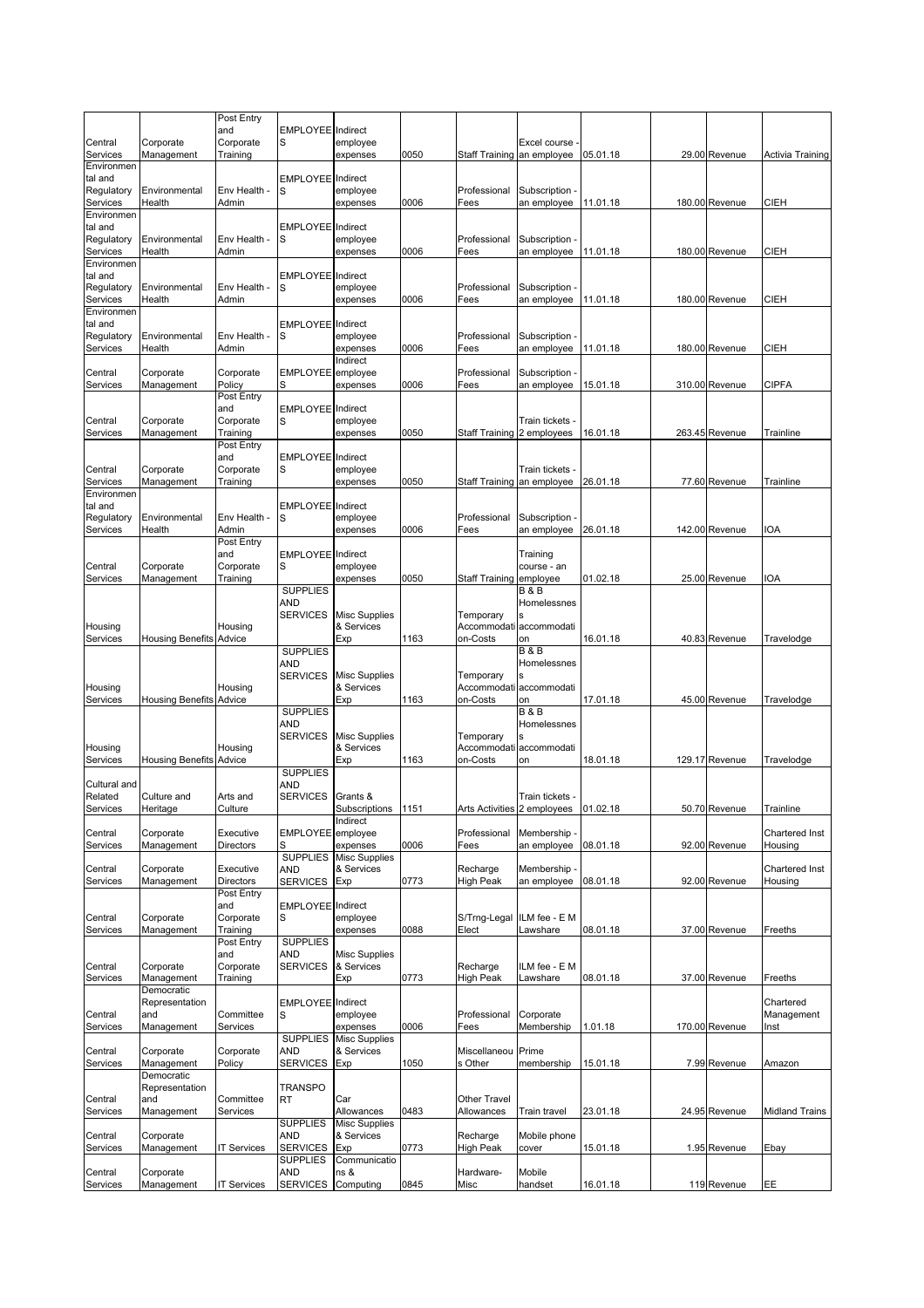|                        |                                    |                      | <b>SUPPLIES</b>                    | <b>Misc Supplies</b>               |      |                              |                           |          |                |               |
|------------------------|------------------------------------|----------------------|------------------------------------|------------------------------------|------|------------------------------|---------------------------|----------|----------------|---------------|
| Central                | Corporate                          |                      | AND                                | & Services                         |      | Recharge                     | Mobile                    |          |                |               |
| Services               | Management                         | Telephones           | <b>SERVICES</b>                    | Exp                                | 0773 | <b>High Peak</b>             | handset                   | 16.01.18 | 119 Revenue    | EE            |
|                        |                                    |                      | <b>SUPPLIES</b>                    | Communicatio                       |      |                              |                           |          |                |               |
| Central<br>Services    | Corporate<br>Management            | <b>IT Services</b>   | AND<br><b>SERVICES</b>             | ns &<br>Computing                  | 0845 | Hardware-<br>Misc            | Mobile<br>handset         | 16.01.18 | 55 Revenue     | EE            |
|                        |                                    |                      | <b>SUPPLIES</b>                    | <b>Misc Supplies</b>               |      |                              |                           |          |                |               |
| Central                | Corporate                          |                      | AND                                | & Services                         |      | Recharge                     | Mobile                    |          |                |               |
| Services               | Management                         | <b>IT Services</b>   | <b>SERVICES</b>                    | Exp                                | 0773 | High Peak                    | handset                   | 16.01.18 | 55 Revenue     | EE            |
|                        |                                    |                      | <b>SUPPLIES</b>                    | <b>Misc Supplies</b>               |      |                              |                           |          |                |               |
| Central                | Corporate                          |                      | AND                                | & Services                         |      | Recharge                     | Mobile                    |          |                |               |
| Services               | Management                         | Telephones           | <b>SERVICES</b>                    | Exp                                | 0773 | High Peak                    | handset                   | 16.01.18 | 824 Revenue    | EE            |
|                        |                                    |                      | <b>SUPPLIES</b>                    | Communicatio                       |      |                              |                           |          |                |               |
| Central                | Corporate                          |                      | AND<br><b>SERVICES</b>             | ns &<br>Computing                  | 0845 | Hardware-<br>Misc            | Mobile phone              |          |                |               |
| Services               | Management                         | <b>IT Services</b>   | <b>SUPPLIES</b>                    | <b>Misc Supplies</b>               |      |                              | covers                    | 19.01.18 | 4.72 Revenue   | Ebay          |
| Central                | Corporate                          |                      | AND                                | & Services                         |      | Recharge                     | Mobile phone              |          |                |               |
| Services               | Management                         | <b>IT Services</b>   | <b>SERVICES</b>                    | Exp                                | 0773 | <b>High Peak</b>             | covers                    | 19.01.18 | 4.73 Revenue   | Ebay          |
|                        |                                    |                      | <b>SUPPLIES</b>                    | <b>Misc Supplies</b>               |      |                              |                           |          |                |               |
| Central                | Corporate                          |                      | AND                                | & Services                         |      | Recharge                     | Mobile phone              |          |                |               |
| Services               | Management                         | <b>IT Services</b>   | <b>SERVICES</b>                    | Exp                                | 0773 | <b>High Peak</b>             | covers                    | 31.01.18 | 13.74 Revenue  | Ebay          |
|                        |                                    |                      | <b>SUPPLIES</b>                    | Communicatio                       |      |                              |                           |          |                |               |
| Central                | Corporate                          |                      | AND                                | ns &                               |      | Hardware-                    | Mobile phone              |          |                |               |
| Services               | Management                         | <b>IT Services</b>   | <b>SERVICES</b>                    | Computing                          | 0845 | Misc                         | covers                    | 31.01.18 | 4.42 Revenue   | Ebay          |
|                        |                                    |                      | <b>SUPPLIES</b>                    | <b>Misc Supplies</b><br>& Services |      |                              |                           |          |                |               |
| Central<br>Services    | Corporate<br>Management            | <b>IT Services</b>   | AND<br><b>SERVICES</b>             | Exp                                | 0773 | Recharge<br><b>High Peak</b> | Mobile phone<br>covers    | 31.01.18 | 4.43 Revenue   | Ebay          |
| Central                | Corporate                          | Corporate            | TRANSPO                            | Car                                |      | Transport /                  | Train tickets             |          |                |               |
| Services               | Management                         | Policy               | RT                                 | Allowances                         | 0480 | Expenses                     | 2 employees               | 09.01.18 | 48.5 Revenue   | Trainline     |
|                        |                                    |                      | <b>SUPPLIES</b>                    | <b>Misc Supplies</b>               |      |                              |                           |          |                |               |
| Central                | Corporate                          | Corporate            | AND                                | & Services                         |      | Recharge                     | Train tickets             |          |                |               |
| Services               | Management                         | Policy               | <b>SERVICES</b>                    | Exp                                | 0773 | High Peak                    | 2 employees               | 09.01.18 | 48.5 Revenue   | Trainline     |
|                        |                                    | Post Entry           |                                    |                                    |      |                              |                           |          |                |               |
|                        |                                    | and                  | <b>SUPPLIES</b>                    | <b>Misc Supplies</b>               |      |                              |                           |          |                |               |
| Central                | Corporate                          | Corporate            | AND                                | & Services                         |      | Recharge                     | Exam - an                 |          |                |               |
| Services               | Management                         | Training             | <b>SERVICES</b>                    | Exp                                | 0773 | <b>High Peak</b>             | employee                  | 09.01.18 | 103.02 Revenue | <b>CIPS</b>   |
|                        |                                    |                      | <b>SUPPLIES</b>                    | Communicatio                       |      |                              |                           |          |                |               |
| Central                | Corporate                          |                      | AND                                | ns &                               | 0845 | Hardware-                    | Cisco<br><b>Batteries</b> |          |                |               |
| Services               | Management                         | <b>IT Services</b>   | <b>SERVICES</b><br><b>SUPPLIES</b> | Computing<br><b>Misc Supplies</b>  |      | Misc                         |                           | 16.01.18 | 294.41 Revenue | Insight       |
| Central                | Corporate                          |                      | AND                                | & Services                         |      | Recharge                     | Cisco                     |          |                |               |
| Services               | Management                         | <b>IT Services</b>   | <b>SERVICES</b>                    | Exp                                | 0773 | High Peak                    | <b>Batteries</b>          | 16.01.18 | 294.42 Revenue | Insight       |
|                        |                                    |                      | <b>SUPPLIES</b>                    | <b>Misc Supplies</b>               |      |                              |                           |          |                |               |
| Central                | <b>Central Services</b>            | Register of          | AND                                | & Services                         |      | Recharge                     | Train tickets -           |          |                |               |
| Services               | to the Public                      | Electors             | <b>SERVICES</b>                    | Exp                                | 0773 | <b>High Peak</b>             | an employee               | 17.01.18 | 319.95 Revenue | Trainline     |
| Central                | <b>Central Services</b>            | Register of          | <b>TRANSPO</b>                     | Car                                |      | Other Travel                 | <b>Train tickets</b>      |          |                |               |
| Services               | to the Public                      | Electors             | RT                                 | Allowances                         | 0483 | Allowances                   | an employee               | 17.01.18 | 319.95 Revenue | Trainline     |
|                        |                                    |                      | <b>SUPPLIES</b>                    | Communicatio                       |      |                              |                           |          |                |               |
| Central                | Corporate                          |                      | AND                                | ns &                               |      | Hardware-                    | Networks                  |          |                |               |
| Services               | Management                         | <b>IT Services</b>   | <b>SERVICES</b><br><b>SUPPLIES</b> | Computing<br><b>Misc Supplies</b>  | 0845 | Misc                         | security                  | 30.01.18 | 149.5 Revenue  | Ebay          |
| Central                | Corporate                          |                      | AND                                | & Services                         |      | Recharge                     | Networks                  |          |                |               |
| Services               | Management                         | <b>IT Services</b>   | <b>SERVICES</b>                    | Exp                                | 0773 | <b>High Peak</b>             | security                  | 30.01.18 | 149.5 Revenue  | Ebay          |
| Environmen             |                                    |                      |                                    |                                    |      |                              |                           |          |                |               |
| tal and                |                                    |                      |                                    | Repairs &                          |      |                              | Keys for                  |          |                |               |
| Regulatory             |                                    | Waste                |                                    | Maint of                           |      |                              | Countryside               |          |                | Staffordshire |
| Services               | <b>Waste Collection Collection</b> |                      | <b>PREMISES</b>                    | <b>Buildings</b>                   | 2501 | Depot Works                  | depot                     | 04.01.18 | 56.25 Revenue  | Cobler        |
| Central                | ⊖orporate                          | ∪orporate            | <b>IRANSPO</b>                     | Car                                |      | Other Travel                 | Train travel-             |          |                |               |
| Services               | Management                         | Policy               | <b>RT</b>                          | Allowances                         | 0483 | Allowances                   | an employee               | 05.01.18 | 55.84 Revenue  | Trainline     |
|                        |                                    |                      | <b>SUPPLIES</b>                    | <b>Misc Supplies</b>               |      |                              |                           |          |                |               |
| Central                | Corporate                          | Corporate            | AND                                | & Services                         |      | Recharge                     | Train travel -            |          |                |               |
| Services<br>Environmen | Management                         | Policy               | <b>SERVICES</b>                    | Exp                                | 0773 | <b>High Peak</b>             | an employee               | 05.01.18 | 55.85 Revenue  | Trainline     |
| tal and                |                                    |                      |                                    |                                    |      |                              |                           |          |                |               |
| Regulatory             | Environmental                      | Env Health -         | <b>TRANSPO</b>                     | Car                                |      | Other Travel                 | Train travel -            |          |                |               |
| Services               | Health                             | Admin                | RT                                 | Allowances                         | 0483 | Allowances                   | an employee               | 05.01.18 | 9.05 Revenue   | Trainline     |
| Rechargeab             |                                    | <b>HP-Atmos</b>      | <b>TRANSPO</b>                     | Car                                |      | Other Travel                 | Train travel -            |          |                |               |
|                        |                                    | 0 Pollution          | RT                                 | Allowances                         | 0483 | Allowances                   | an employee               | 05.01.18 | 9.06 Revenue   | Trainline     |
| Environmen             |                                    |                      |                                    |                                    |      |                              |                           |          |                |               |
| tal and                |                                    | <b>Refuse Direct</b> | <b>SUPPLIES</b>                    | <b>Misc Supplies</b>               |      |                              |                           |          |                |               |
| Regulatory             |                                    | Service              | and                                | & Services                         |      | Miscellaneou                 |                           |          |                |               |
| Services               | <b>Waste Collection</b>            | Organisation         | <b>SERVICES</b>                    | Exp                                | 1050 | s Other                      | Rear tail light           | 16.01.18 | 35.73 Revenue  | Amazon        |
| Environmen<br>tal and  |                                    |                      |                                    | Repairs &                          |      |                              | Keys for                  |          |                |               |
| Regulatory             |                                    | Waste                |                                    | Maint of                           |      |                              | Countryside               |          |                | Staffordshire |
| Services               | <b>Waste Collection</b>            | Collection           | PREMISES                           | <b>Buildings</b>                   | 2501 | Depot Works                  | depot                     | 18.01.18 | 18.75 Revenue  | Cobler        |
| Environmen             |                                    |                      |                                    |                                    |      |                              |                           |          |                |               |
| tal and                |                                    | <b>Refuse Direct</b> | <b>SUPPLIES</b>                    | <b>Misc Supplies</b>               |      |                              |                           |          |                |               |
| Regulatory             |                                    | Service              | and                                | & Services                         |      | Miscellaneou                 |                           |          |                |               |
| Services               | <b>Waste Collection</b>            | Organisation         | <b>SERVICES</b>                    | Exp                                | 1050 | s Other                      | DVSA guide                | 19.01.18 | 33.23 Revenue  | Amazon        |
| Environmen             |                                    |                      |                                    |                                    |      |                              |                           |          |                |               |
| tal and                |                                    |                      | <b>SUPPLIES</b>                    | <b>Misc Supplies</b>               |      |                              | <b>Black webbing</b>      |          |                |               |
| Regulatory             | Cemetery                           | Cemeteries           | AND                                | & Services                         |      | Miscellaneou                 | for Leek                  |          |                |               |
| Services               | Services                           | Leek                 | SERVICES                           | Exp                                | 1050 | s Other                      | cemetery                  | 25.01.18 | 26.25 Revenue  | Webfittings   |
| Environmen             |                                    | Street<br>Sweeping   |                                    |                                    |      |                              |                           |          |                |               |
| tal and                |                                    | Direct               | <b>SUPPLIES</b>                    | Equip                              |      |                              | Plastic graffiti          |          |                |               |
| Regulatory             |                                    | Service              | AND                                | Furniture &                        |      | Purchase of                  | remover 500               |          |                | Janitorail    |
| Services               | <b>Street Cleansing</b>            | Organisation         | <b>SERVICES</b>                    | Materials                          | 0506 | Materials                    | ml cans                   | 25.01.18 | 30.74 Revenue  | Supplies      |
|                        |                                    |                      |                                    |                                    |      |                              |                           |          |                |               |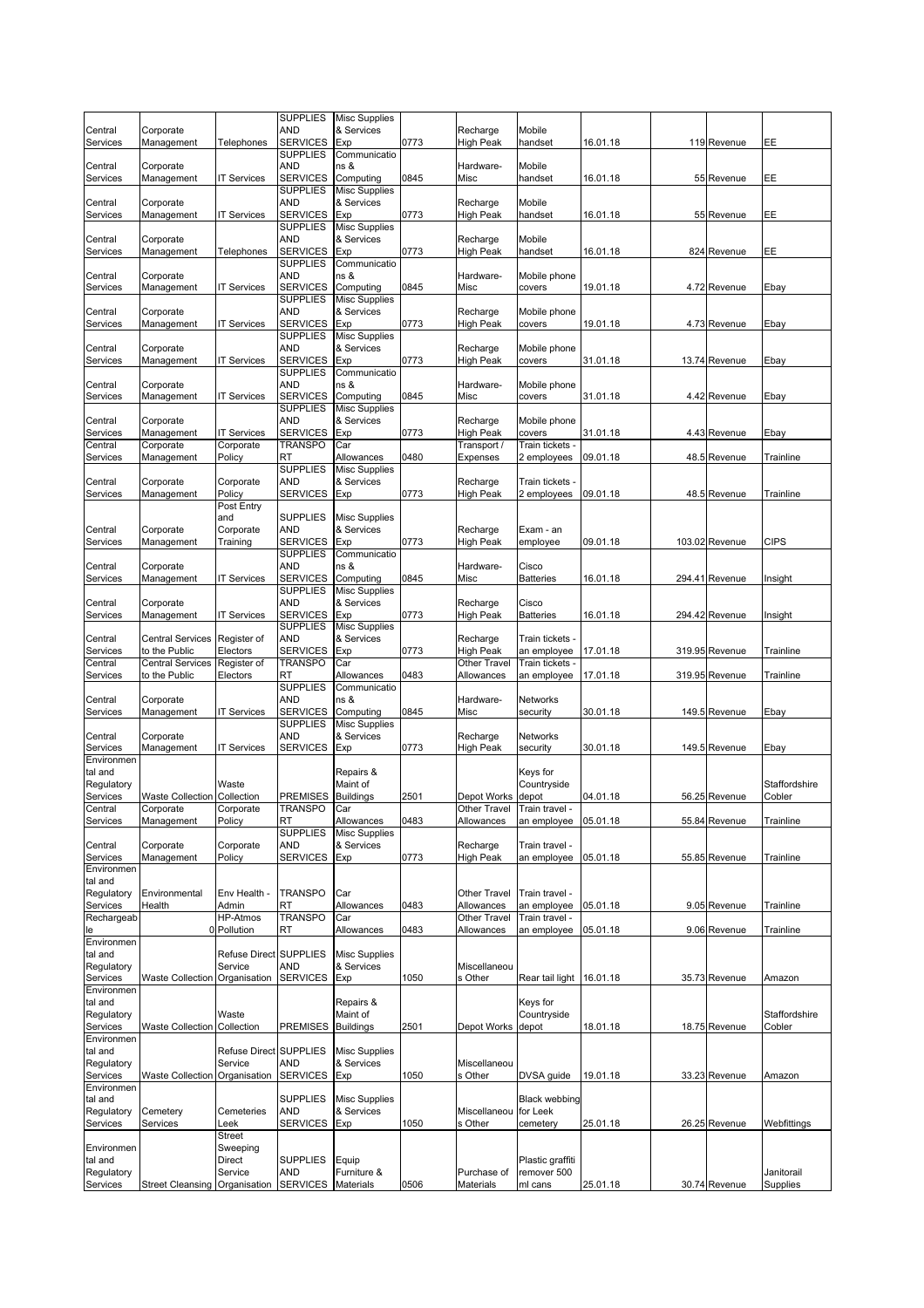|                        |                                          | Street                 |                                    |                                    |         |                         |                                         |                                                    |        |                |                                  |
|------------------------|------------------------------------------|------------------------|------------------------------------|------------------------------------|---------|-------------------------|-----------------------------------------|----------------------------------------------------|--------|----------------|----------------------------------|
| Environmen             |                                          | Sweeping               |                                    |                                    |         |                         |                                         |                                                    |        |                |                                  |
| tal and                |                                          | Direct                 | <b>SUPPLIES</b>                    | Equip                              |         |                         |                                         |                                                    |        |                |                                  |
| Regulatory             |                                          | Service                | <b>AND</b>                         | Furniture &                        |         | Purchase of             | Graffiti                                |                                                    |        |                |                                  |
| Services               | <b>Street Cleansing</b>                  | Organisation           | <b>SERVICES</b>                    | <b>Materials</b>                   | 0506    | Materials               | removal                                 | 26.01.18                                           |        | 365.75 Revenue | Graffiti removal                 |
| Environmen             |                                          | Street<br>Sweeping     |                                    |                                    |         |                         |                                         |                                                    |        |                |                                  |
| tal and                |                                          | Direct                 | <b>SUPPLIES</b>                    | Equip                              |         |                         |                                         |                                                    |        |                |                                  |
| Regulatory             |                                          | Service                | AND                                | Furniture &                        |         | Purchase of             | Road safety                             |                                                    |        |                | Manchester                       |
| Services               | <b>Street Cleansing</b>                  | Organisation           | <b>SERVICES</b>                    | Materials                          | 0506    | Materials               | signs                                   | 26.01.18                                           |        | 210.65 Revenue | safety services                  |
| Environmen             |                                          |                        |                                    |                                    |         |                         |                                         |                                                    |        |                |                                  |
| tal and                |                                          | Refuse Direct SUPPLIES |                                    | <b>Misc Supplies</b>               |         |                         |                                         |                                                    |        |                |                                  |
| Regulatory             |                                          | Service                | AND                                | & Services                         |         | Miscellaneou            | Courier                                 |                                                    |        |                |                                  |
| Services<br>Environmen | Waste Collection Organisation            |                        | <b>SERVICES</b>                    | Exp                                | 1050    | s Other                 | charges                                 | 31.01.18                                           |        | 6.08 Revenue   | My hermes                        |
| tal and                |                                          | Refuse Direct SUPPLIES |                                    | <b>Misc Supplies</b>               |         |                         |                                         |                                                    |        |                |                                  |
| Regulatory             |                                          | Service                | AND                                | & Services                         |         | Miscellaneou            | Courier                                 |                                                    |        |                |                                  |
| Services               | <b>Waste Collection</b>                  | Organisation           | <b>SERVICES</b>                    | Exp                                | 1050    | s Other                 | charges                                 | 31.01.18                                           |        | 0.68 Revenue   | My hermes                        |
| Environmen             |                                          |                        |                                    |                                    |         |                         |                                         |                                                    |        |                |                                  |
| tal and                |                                          |                        | <b>SUPPLIES</b>                    | <b>Misc Supplies</b>               |         |                         | Room booking                            |                                                    |        |                |                                  |
| Regulatory             |                                          |                        | <b>AND</b>                         | & Services                         |         | Recharge                | delivering                              |                                                    |        |                |                                  |
| Services               | <b>Waste Collection Recycling</b>        |                        | <b>SERVICES</b>                    | Exp                                | 0773    | High Peak               | <b>High Peak</b>                        | 02.02.18                                           |        | 100 Revenue    | Travelodge                       |
| Environmen             |                                          |                        |                                    |                                    |         |                         |                                         |                                                    |        |                |                                  |
| tal and<br>Regulatory  |                                          |                        | <b>SUPPLIES</b><br><b>AND</b>      | <b>Misc Supplies</b><br>& Services |         | Recharge                | Room booking<br>delivering              |                                                    |        |                |                                  |
| Services               | <b>Waste Collection Recycling</b>        |                        | <b>SERVICES</b>                    | Exp                                | 0773    | High Peak               | High Peak                               | 02.02.18                                           |        | 21 Revenue     | Travelodge                       |
|                        |                                          |                        | <b>SUPPLIES</b>                    | Equip                              |         |                         |                                         |                                                    |        |                |                                  |
| Central                | Corporate                                | Moorlands              | AND                                | Furniture &                        |         | Crockery &              | Replacement                             |                                                    |        |                | Fast key                         |
| Services               | Management                               | House                  | <b>SERVICES</b>                    | Materials                          | 0504    | Glassware               | key                                     | 08.01.18                                           |        | 3.55 Revenue   | services                         |
|                        |                                          |                        | <b>SUPPLIES</b>                    |                                    |         |                         |                                         |                                                    |        |                |                                  |
| Central                | Corporate                                | Moorlands              | <b>AND</b>                         |                                    |         | Tea and                 |                                         |                                                    |        |                | Options                          |
| Services               | Management                               | House                  | <b>SERVICES</b>                    | Catering & Bar 0563                |         | Coffee                  | Plastic cups                            | 15.01.18                                           |        | 29.26 Revenue  | management                       |
| Central                |                                          | Moorlands              | <b>SUPPLIES</b><br><b>AND</b>      | <b>Misc Supplies</b><br>& Services |         | Miscellaneou            |                                         |                                                    |        |                |                                  |
| Services               | Corporate<br>Management                  | House                  | <b>SERVICES</b>                    | Exp                                | 1050    | s Other                 | Latte mugs                              | 16.01.18                                           |        | 30.79 Revenue  | Kirklands                        |
|                        |                                          |                        | <b>SUPPLIES</b>                    | Equip                              |         |                         |                                         |                                                    |        |                |                                  |
| Central                | Corporate                                | Moorlands              | <b>AND</b>                         | Furniture &                        |         | Crockery &              |                                         |                                                    |        |                | ID                               |
| Services               | Management                               | House                  | <b>SERVICES</b>                    | Materials                          | 0504    | Glassware               | badge holders 30.01.18                  |                                                    |        | 64.95 Revenue  | Management                       |
|                        | STAFFORDSHIRE MOORLANDS DISTRICT COUNCIL |                        |                                    |                                    |         |                         |                                         | GOVERNMENT PURCHASE CARD PAYMENTS IN FEBRUARY 2018 |        |                |                                  |
|                        |                                          |                        | <b>Expenses</b>                    | Detailed                           |         |                         |                                         |                                                    |        |                |                                  |
| <b>Service</b>         |                                          | Responsible            | Type                               | <b>Expenses</b>                    |         |                         |                                         |                                                    |        |                | <b>Supplier</b>                  |
|                        |                                          |                        |                                    |                                    |         |                         |                                         |                                                    |        |                |                                  |
| Area                   | <b>Service Division Unit</b>             |                        |                                    | Type                               | Expense | Expense                 | Transaction                             | <b>Transaction</b>                                 | Amount | Capital or     | Name                             |
|                        |                                          | Post Entry             | <b>SUPPLIES</b>                    |                                    | Code    | Narrative               | Narrative                               | Date                                               |        | Revenue        |                                  |
|                        |                                          | and                    | AND                                | <b>Misc Supplies</b>               |         |                         |                                         |                                                    |        |                |                                  |
| Central                | Corporate                                | Corporate              | <b>SERVICES</b>                    | & Services                         |         | Recharge                |                                         |                                                    |        |                | WWW.CIPS.O                       |
| Services               | Management                               | Training               |                                    | Exp                                | 0773    | High Peak               | Exam Fee                                | 21/02/2018                                         |        | 101.00 Revenue | RG                               |
|                        |                                          |                        | <b>SUPPLIES</b>                    | Print/Stat &                       |         | Other                   |                                         |                                                    |        |                | <b>AMAZON UK</b>                 |
| Central                | Corporate                                |                        | <b>AND</b>                         | Gen Office                         |         | Consumable              | IT                                      |                                                    |        |                | <b>MARKETPLAC</b>                |
| Services               | Management                               | IT Services            | SERVICES                           | Equip                              | 0681    |                         | consumables                             | 21/02/2018                                         |        | 12.71 Revenue  |                                  |
|                        |                                          |                        | <b>SUPPLIES</b>                    | <b>Misc Supplies</b>               |         |                         | ΙT                                      |                                                    |        |                | <b>AMAZON UK</b>                 |
| Central<br>Services    | Corporate<br>Management                  | <b>IT Services</b>     | AND<br><b>SERVICES</b>             | & Services<br>Exp                  | 0773    | Recharge<br>High Peak   | consumables                             | 21/02/2018                                         |        | 6.87 Revenue   | <b>MARKETPLAC</b><br>E           |
|                        |                                          |                        | <b>SUPPLIES</b>                    | Communicatio                       |         |                         | Cisco ASA                               |                                                    |        |                |                                  |
| Central                | Corporate                                |                        | AND                                | ns &                               |         | Hardware-               | Firewall 2HP                            |                                                    |        |                | WWW.UK.INSI                      |
| Services               | Management                               | <b>IT Services</b>     | SERVICES                           | Computing                          | 0845    | Misc                    | 2 SM                                    | 21/02/2018                                         |        | 563.50 Revenue | GHT.COM                          |
|                        |                                          |                        | <b>SUPPLIES</b>                    | <b>Misc Supplies</b>               |         |                         | Cisco ASA                               |                                                    |        |                |                                  |
| Central                | ∪orporate                                |                        | AND                                | & Services                         |         | Recharge                | Firewall 2HP                            |                                                    |        |                | WWW.UK.INSI                      |
| Services               | Management                               | <b>IT Services</b>     | <b>SERVICES</b>                    | Exp                                | 0773    | <b>High Peak</b>        | 2 SM                                    | 21/02/2018                                         |        | 563.50 Revenue | GHT.COM                          |
| Central                | Corporate                                |                        | <b>SUPPLIES</b><br><b>AND</b>      | Print/Stat &<br>Gen Office         |         | Other<br>Consumable     |                                         |                                                    |        |                | <b>ENTERPRISE</b>                |
| Services               | Management                               | <b>IT Services</b>     | <b>SERVICES</b>                    | Equip                              | 0681    |                         | £1 Deposit                              | 22/02/2018                                         |        | 1.00 Revenue   | RENT-A-CAR                       |
|                        |                                          |                        | <b>SUPPLIES</b>                    | Print/Stat &                       |         | Other                   |                                         |                                                    |        |                | <b>AMAZON UK</b>                 |
| Central                | Corporate                                |                        | <b>AND</b>                         | Gen Office                         |         | Consumable              | <b>AAAA</b>                             |                                                    |        |                | <b>MARKETPLAC</b>                |
| Services               | Management                               | <b>IT Services</b>     | <b>SERVICES</b>                    | Equip                              | 0681    |                         | <b>Batteries</b>                        | 23/02/2018                                         |        | 11.98 Revenue  |                                  |
|                        |                                          |                        | <b>SUPPLIES</b>                    | Print/Stat &                       |         | Other                   | Cleaning                                |                                                    |        |                |                                  |
| Central                | Corporate                                |                        | AND                                | Gen Office                         |         | Consumable              | cartridge and                           |                                                    |        |                | WWW.UK.INSI                      |
| Services<br>Environmen | Management                               | <b>IT Services</b>     | <b>SERVICES</b><br><b>SUPPLIES</b> | Equip                              | 0681    |                         | memory stick                            | 27/02/2018                                         |        | 240.83 Revenue | GHT.COM                          |
| tal and                |                                          |                        | AND                                | <b>Misc Supplies</b>               |         |                         |                                         |                                                    |        |                | <b>ARGOS</b>                     |
| Regulatory             | Community                                | Clean and              | <b>SERVICES</b>                    | & Services                         |         | Recharge                | Mini 3-step                             |                                                    |        |                | <b>RETAIL</b>                    |
| Services               | Development                              | Green Team             |                                    | Exp                                | 0773    | <b>High Peak</b>        | ladder                                  | 12/02/2018                                         |        | 12.49 Revenue  | <b>GROUP</b>                     |
|                        |                                          |                        | <b>SUPPLIES</b>                    |                                    |         |                         | <b>MOORLAND</b>                         |                                                    |        |                |                                  |
|                        |                                          |                        | AND                                |                                    |         |                         | S HOUSE -                               |                                                    |        |                |                                  |
|                        |                                          |                        | <b>SERVICES</b>                    |                                    |         |                         | WATER                                   |                                                    |        |                |                                  |
|                        |                                          |                        |                                    | <b>Misc Supplies</b>               |         |                         | <b>CUPS FOR</b><br><b>WATER</b>         |                                                    |        |                | <b>OPTIONS</b>                   |
| Central                | Corporate                                | Moorlands              |                                    | & Services                         |         | Miscellaneou            | <b>DISPENSER</b>                        |                                                    |        |                | <b>MANAGEMEN</b>                 |
| Services               | Management                               | House                  |                                    | Exp                                | 1050    | s Other                 | S                                       | 07/02/2018                                         |        | 220.00 Revenue | т                                |
|                        |                                          |                        | <b>SUPPLIES</b>                    |                                    |         |                         | <b>MOORLAND</b>                         |                                                    |        |                |                                  |
|                        |                                          |                        | AND                                | Equip                              |         |                         | S HOUSE -                               |                                                    |        |                |                                  |
| Central<br>Services    | Corporate<br>Management                  | Moorlands<br>House     | <b>SERVICES</b>                    | Furniture &<br>Materials           | 0504    | Crockery &<br>Glassware | <b>CLEANING</b><br>MATERIALS 27/02/2018 |                                                    |        | 26.32 Revenue  | <b>CUTLER</b><br><b>CLEANING</b> |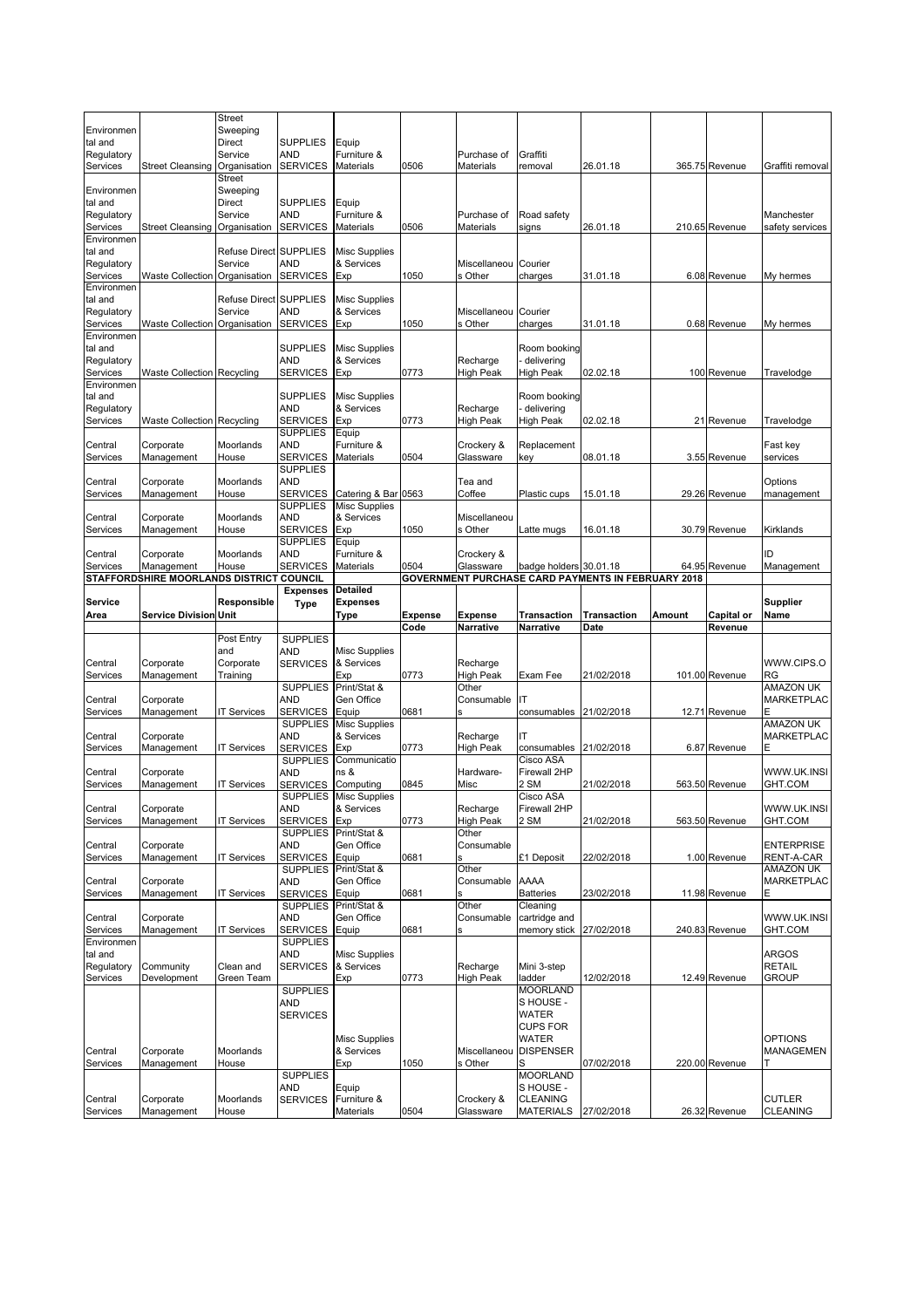|                       |                                   |                       | <b>SUPPLIES</b>               |                                    |      |                              | <b>DELIVERY</b>                     |            |                |                             |
|-----------------------|-----------------------------------|-----------------------|-------------------------------|------------------------------------|------|------------------------------|-------------------------------------|------------|----------------|-----------------------------|
|                       |                                   |                       | AND                           |                                    |      |                              | <b>BAGS FOR</b>                     |            |                |                             |
| Environmen            |                                   |                       | <b>SERVICES</b>               |                                    |      |                              | <b>HIGH PEAK</b><br><b>BOROUGH</b>  |            |                |                             |
| tal and               |                                   |                       |                               | <b>Misc Supplies</b>               |      |                              | <b>COUNCIL</b>                      |            |                |                             |
| Regulatory            |                                   |                       |                               | & Services                         |      | Recharge                     | <b>BIOLINER</b>                     |            |                | <b>PAYPAL</b>               |
| Services              | <b>Waste Collection Recycling</b> |                       |                               | Exp                                | 0773 | High Peak                    | LEAFLETS                            | 15/02/2018 | 30.95 Revenue  | ICFLTD                      |
|                       |                                   | Post Entry            |                               |                                    |      |                              |                                     |            |                |                             |
| Central               | Corporate                         | and<br>Corporate      | <b>TRANSPO</b><br><b>RT</b>   | Car                                |      | Other Travel                 |                                     |            |                |                             |
| Services              | Management                        | Training              |                               | Allowances                         | 0483 | Allowances                   | train tickets                       | 16/02/2018 | 10.78 Revenue  | <b>TRAINLINE</b>            |
|                       |                                   | Post Entry            | <b>SUPPLIES</b>               |                                    |      |                              |                                     |            |                |                             |
|                       |                                   | and                   | AND                           | <b>Misc Supplies</b>               |      |                              |                                     |            |                |                             |
| Central               | Corporate                         | Corporate             | <b>SERVICES</b>               | & Services                         |      | Recharge                     |                                     |            |                |                             |
| Services              | Management                        | Training              |                               | Exp                                | 0773 | <b>High Peak</b>             | train tickets                       | 16/02/2018 | 10.77 Revenue  | <b>TRAINLINE</b>            |
| Environmen<br>tal and |                                   |                       | <b>EMPLOYEE</b> Indirect      |                                    |      |                              | <b>MEMBERSHI</b>                    |            |                | <b>PAYPAL</b>               |
| Regulatory            | Environmental                     | Env Health -          | S                             | employee                           |      | Professional                 | P FEES - an                         |            |                | <b>ENVIRONMEN</b>           |
| Services              | Health                            | Admin                 |                               | expenses                           | 0006 | Fees                         | employee                            | 05/02/2018 | 295.00 Revenue | т                           |
|                       |                                   | Post Entry            |                               |                                    |      |                              | <b>NOISE</b>                        |            |                |                             |
|                       |                                   | and                   | <b>EMPLOYEE</b> Indirect      |                                    |      |                              | CONFERENC                           |            |                |                             |
| Central<br>Services   | Corporate<br>Management           | Corporate<br>Training | S                             | employee<br>expenses               | 0050 | Staff Training               | $E - an$<br>employee                | 06/02/2018 | 136.00 Revenue | CIEH                        |
|                       |                                   |                       |                               | Indirect                           |      |                              | <b>MEMBERSHI</b>                    |            |                | <b>INSTIT OF</b>            |
| Central               | <b>Central Services</b>           | Emergency             | EMPLOYEE employee             |                                    |      | Professional                 | P FEES - an                         |            |                | <b>OCCPTNL</b>              |
| Services              | to the Public                     | Planning              | S                             | expenses                           | 0006 | Fees                         | employee                            | 06/02/2018 | 140.00 Revenue | <b>SAFE</b>                 |
|                       |                                   |                       |                               |                                    |      |                              | LONG                                |            |                |                             |
|                       |                                   |                       | EMPLOYEE Indirect             |                                    |      |                              | <b>SERVICE</b>                      |            |                | <b>AMAZON EU</b>            |
| Central<br>Services   | Corporate<br>Management           | Personnel             | S                             | employee<br>expenses               | 0097 | Long Service<br>Awards       | AWARD - an<br>employee              | 08/02/2018 | 100.00 Revenue | AMAZON.CO.<br>UK            |
|                       |                                   |                       |                               | Indirect                           |      |                              | <b>MEMBERSHI</b>                    |            |                |                             |
| Central               | Corporate                         | Corporate             | EMPLOYEE employee             |                                    |      | Professional                 | P FEES - an                         |            |                | WWW.CIPFA.                  |
| Services              | Management                        | Policy                | S                             | expenses                           | 0006 | Fees                         | employee                            | 26/02/2018 | 310.00 Revenue | ORG.UK                      |
|                       |                                   |                       |                               | Indirect                           |      |                              | <b>MEMBERSHI</b>                    |            |                |                             |
| Central               | Corporate                         | Corporate             | EMPLOYEE employee             |                                    |      | Professional                 | P FEES - an                         |            |                | WWW.CIPFA.                  |
| Services              | Management                        | Policy                | S<br><b>SUPPLIES</b>          | expenses                           | 0006 | Fees                         | employee<br>10 LITRE                | 26/02/2018 | 310.00 Revenue | ORG.UK                      |
|                       |                                   |                       | AND                           | <b>Misc Supplies</b>               |      |                              | <b>FLAT JOKER</b>                   |            |                |                             |
| Central               | Corporate                         |                       | <b>SERVICES</b>               | & Services                         |      | Recharge                     | <b>MULTI BOX</b>                    |            |                | THE PLASTIC                 |
| Services              | Management                        | <b>IT Services</b>    |                               | Exp                                | 0773 | High Peak                    | X12                                 | 05/02/2018 | 51.60 Revenue  | <b>BOX COMPAN</b>           |
|                       |                                   |                       | <b>SUPPLIES</b>               |                                    |      |                              |                                     |            |                |                             |
|                       |                                   |                       | AND                           |                                    |      |                              | SPLIT - 8                           |            |                |                             |
|                       |                                   |                       | <b>SERVICES</b>               |                                    |      |                              | <b>LITRE WHAM</b><br><b>PLASTIC</b> |            |                |                             |
|                       |                                   |                       |                               | <b>Misc Supplies</b>               |      |                              | <b>STORAGE</b>                      |            |                |                             |
| Central               | Corporate                         | Transformatio         |                               | & Services                         |      | Miscellaneou                 | <b>BOX WITH</b>                     |            |                | THE PLASTIC                 |
| Services              | Management                        | n                     |                               | Exp                                | 1050 | s Other                      | LID X8                              | 14/02/2018 | 15.68 Revenue  | <b>BOX COMPAN</b>           |
|                       |                                   |                       | <b>SUPPLIES</b>               |                                    |      |                              |                                     |            |                |                             |
|                       |                                   |                       | AND<br><b>SERVICES</b>        |                                    |      |                              | SPLIT - 8<br><b>LITRE WHAM</b>      |            |                |                             |
|                       |                                   |                       |                               |                                    |      |                              | <b>PLASTIC</b>                      |            |                |                             |
|                       |                                   |                       |                               | <b>Misc Supplies</b>               |      |                              | <b>STORAGE</b>                      |            |                |                             |
| Central               | Corporate                         | Transformatio         |                               | & Services                         |      | Recharge                     | <b>BOX WITH</b>                     |            |                | THE PLASTIC                 |
| Services              | Management                        | n                     |                               | Exp                                | 0773 | <b>High Peak</b>             | LID X8                              | 14/02/2018 | 15.68 Revenue  | <b>BOX COMPAN</b>           |
|                       |                                   |                       | <b>SUPPLIES</b><br>AND        |                                    |      |                              | SPLIT - LGK8                        |            |                |                             |
|                       |                                   |                       | <b>SERVICES</b>               | Communicatio                       |      |                              | <b>SCREEN</b>                       |            |                |                             |
| Central               | orporate                          |                       |                               | ns &                               |      | Hardware-                    | <b>PROTECTOR</b>                    |            |                | PAYPAL                      |
| Services              | Management                        | <b>IT Services</b>    |                               | Computing                          | 0845 | Misc                         | X <sub>6</sub>                      | 02/03/2018 | 2.50 Revenue   | <b>JSFONES</b>              |
|                       |                                   |                       |                               |                                    |      |                              |                                     |            |                |                             |
|                       |                                   |                       |                               |                                    |      |                              | SPLIT - LGK8                        |            |                |                             |
| Central               | Corporate                         |                       | <b>SUPPLIES</b><br><b>AND</b> | <b>Misc Supplies</b><br>& Services |      | Recharge                     | <b>SCREEN</b><br><b>PROTECTOR</b>   |            |                | <b>PAYPAL</b>               |
| Services              | Management                        | <b>IT Services</b>    | <b>SERVICES</b>               | Exp                                | 0773 | <b>High Peak</b>             | X6                                  | 02/03/2018 | 2.5 Revenue    | <b>JSFONES</b>              |
|                       |                                   |                       | SUPPLIES                      | Communicatio                       |      |                              |                                     |            |                | PAYPAL                      |
| Central               | Corporate                         |                       | AND                           | ns &                               |      | Hardware-                    | SPLIT - LGK8                        |            |                | <b>JAGPALTOOL</b>           |
| Services              | Management                        | <b>IT Services</b>    | <b>SERVICES</b>               | Computing                          | 0845 | Misc                         | CASE X4                             | 02/03/2018 | 4.5 Revenue    |                             |
|                       |                                   |                       | <b>SUPPLIES</b><br>AND        | <b>Misc Supplies</b>               |      |                              |                                     |            |                | PAYPAL<br><b>JAGPALTOOL</b> |
| Central<br>Services   | Corporate<br>Management           | <b>IT Services</b>    | SERVICES                      | & Services<br>Exp                  | 0773 | Recharge<br><b>High Peak</b> | SPLIT - LGK8<br>CASE X4             | 02/03/2018 | 4.5 Revenue    |                             |
|                       |                                   |                       |                               |                                    |      |                              |                                     |            |                |                             |
|                       |                                   |                       |                               |                                    |      |                              | <b>FLOWERS</b>                      |            |                |                             |
|                       |                                   |                       |                               |                                    |      |                              | <b>FOR</b>                          |            |                |                             |
|                       |                                   |                       |                               |                                    |      |                              | CHAIRMAN                            |            |                |                             |
|                       |                                   |                       |                               |                                    |      |                              | <b>TO PRESENT</b><br>AT 90TH        |            |                |                             |
|                       |                                   |                       |                               | <b>EXPENDITUR</b>                  |      |                              | <b>BIRTHDAY</b>                     |            |                | <b>IONAS</b>                |
|                       |                                   | Chairman              | <b>EXPENDIT</b>               | <b>E DURING</b>                    |      |                              | PARTY ON                            |            |                | <b>FLOWER</b>               |
| N/A                   | N/A                               | 17/18                 | URE                           | YEAR                               | 7010 | Purchases                    | 10/2/18                             | 09/02/2018 | 30 Revenue     | <b>GIRL</b>                 |
|                       |                                   |                       |                               |                                    |      |                              |                                     |            |                |                             |
|                       |                                   |                       |                               |                                    |      |                              | 90TH                                |            |                |                             |
|                       |                                   |                       |                               |                                    |      |                              | <b>BIRTHDAY</b><br>CARD FOR         |            |                |                             |
|                       |                                   |                       |                               | <b>EXPENDITUR</b>                  |      |                              | CHAIRMAN                            |            |                |                             |
|                       |                                   | Chairman              | <b>EXPENDIT</b>               | <b>E DURING</b>                    |      |                              | <b>TO PRESENT</b>                   |            |                | <b>HALLMARK/T</b>           |
| N/A                   | N/A                               | 17/18                 | <b>URE</b>                    | <b>YEAR</b>                        | 7010 | Purchases                    | ON 10/2/18                          | 09/02/2018 | 2.1 Revenue    | <b>HORNTONS</b>             |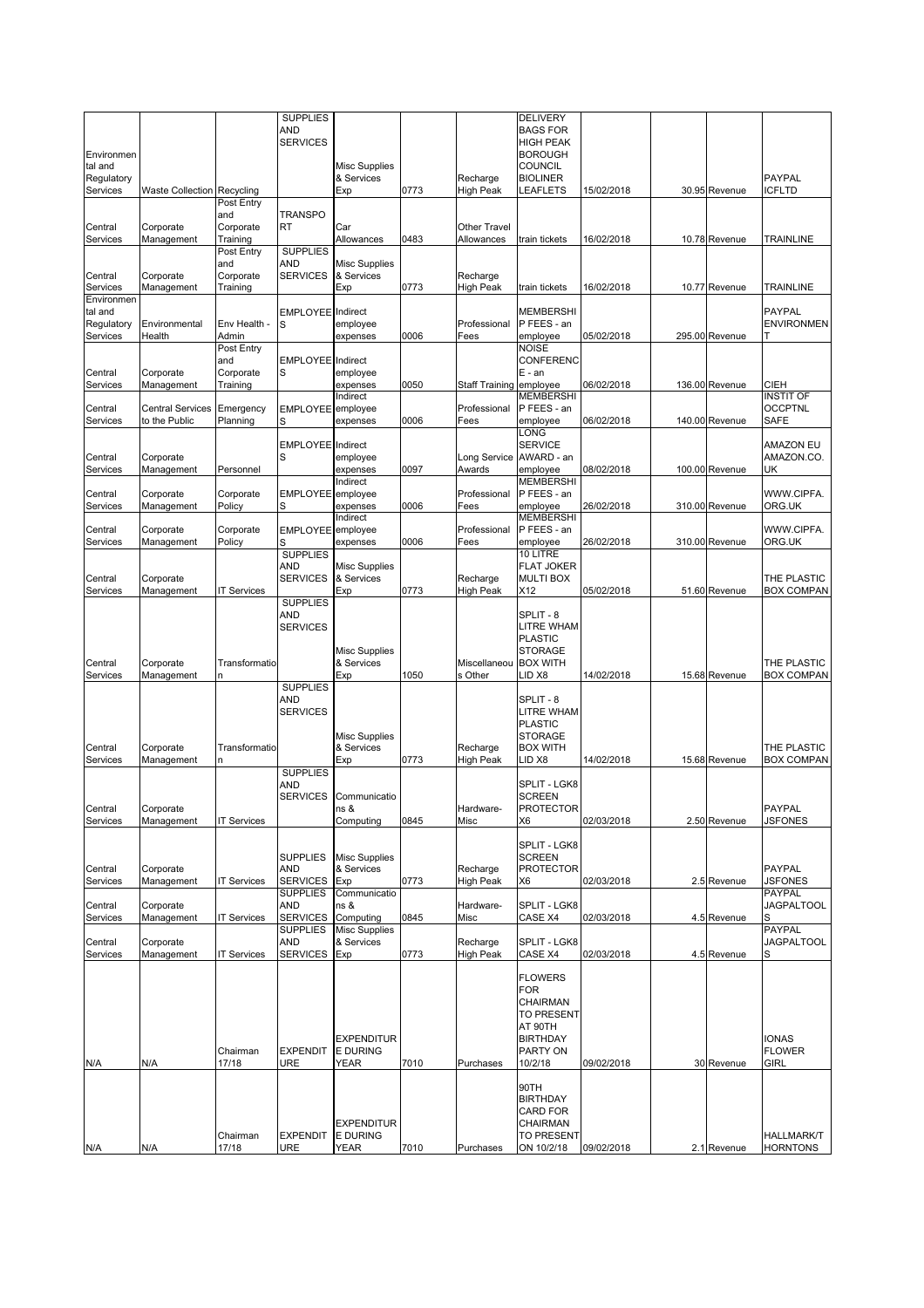| Central<br>Services<br>Central<br>Services<br>Service<br>Area | Management<br>Corporate<br>Management<br>STAFFORDSHIRE MOORLANDS DISTRICT COUNCIL<br><b>Service Division Unit</b> | Executive<br>Directors<br>Responsible | <b>TRANSPO</b><br>RT<br><b>Expenses</b><br><b>Type</b> | Car<br>Allowances<br>Detailed<br><b>Expenses</b><br>Type | 0483<br><b>Expense</b> | Other Travel<br>Allowances<br><b>Expense</b> | train tickets<br>Transaction       | 27/02/2018<br>GOVERNMENT PURCHASE CARD PAYMENTS IN MARCH 2018<br><b>Transaction</b> | Amount | 50.5 Revenue<br>Capital or | <b>TRAINLINE</b><br><b>Supplier</b><br>Name |
|---------------------------------------------------------------|-------------------------------------------------------------------------------------------------------------------|---------------------------------------|--------------------------------------------------------|----------------------------------------------------------|------------------------|----------------------------------------------|------------------------------------|-------------------------------------------------------------------------------------|--------|----------------------------|---------------------------------------------|
|                                                               |                                                                                                                   |                                       |                                                        |                                                          |                        |                                              |                                    |                                                                                     |        |                            |                                             |
|                                                               |                                                                                                                   |                                       |                                                        |                                                          |                        |                                              |                                    |                                                                                     |        |                            |                                             |
|                                                               |                                                                                                                   |                                       |                                                        |                                                          |                        |                                              |                                    |                                                                                     |        |                            |                                             |
|                                                               |                                                                                                                   |                                       |                                                        |                                                          |                        |                                              |                                    |                                                                                     |        |                            |                                             |
|                                                               |                                                                                                                   |                                       | RT                                                     | Allowances                                               | 0483                   | Allowances                                   | train tickets                      | 21/02/2018                                                                          |        | 50.5 Revenue               | TRAINLINE                                   |
|                                                               | Corporate                                                                                                         | Executive<br>Directors                | TRANSPO                                                | Car                                                      |                        | Other Travel                                 |                                    |                                                                                     |        |                            |                                             |
| Central<br>Services                                           | Corporate<br>Management                                                                                           | Executive<br>Directors                | AND<br><b>SERVICES</b>                                 | & Services<br>Exp                                        | 0773                   | Recharge<br><b>High Peak</b>                 | planning<br>conference             | 16/02/2018                                                                          |        | 185 Revenue                | <b>CHAMBERS</b><br>LTD                      |
|                                                               |                                                                                                                   |                                       | <b>SUPPLIES</b>                                        | <b>Misc Supplies</b>                                     |                        |                                              | annual                             |                                                                                     |        |                            | NO <sub>5</sub>                             |
|                                                               |                                                                                                                   |                                       |                                                        |                                                          |                        |                                              | officer<br>attendance at           |                                                                                     |        |                            |                                             |
| Services                                                      | Management                                                                                                        | Directors                             | SERVICES Expenses                                      |                                                          | 0872                   | Employees                                    | conference                         | 16/02/2018                                                                          |        | 185 Revenue                | LTD                                         |
| Central                                                       | Corporate                                                                                                         | Executive                             | <b>SUPPLIES</b><br>AND                                 |                                                          |                        | Conference-                                  | annual<br>planning                 |                                                                                     |        |                            | NO <sub>5</sub><br><b>CHAMBERS</b>          |
|                                                               |                                                                                                                   |                                       |                                                        |                                                          |                        |                                              | attendance at                      |                                                                                     |        |                            |                                             |
|                                                               |                                                                                                                   |                                       |                                                        |                                                          |                        |                                              | officer                            |                                                                                     |        |                            |                                             |
| Central<br>Services                                           | Corporate<br>Management                                                                                           | Executive<br>Directors                | AND<br><b>SERVICES</b>                                 | & Services<br>Exp                                        | 0773                   | Recharge<br><b>High Peak</b>                 | attendance at<br>conference        | 09/02/2018                                                                          |        | 347.5 Revenue              | <b>REDACTIVE</b>                            |
| Services                                                      | Management                                                                                                        |                                       | <b>SUPPLIES</b>                                        | <b>Misc Supplies</b>                                     |                        | Employees                                    | officer                            |                                                                                     |        |                            |                                             |
| Central                                                       | Corporate                                                                                                         | Executive<br>Directors                | <b>AND</b><br><b>SERVICES</b>                          | Expenses                                                 | 0872                   | Conference-                                  | attendance at<br>conference        | 09/02/2018                                                                          |        | 347.5 Revenue              | <b>REDACTIVE</b>                            |
|                                                               |                                                                                                                   |                                       | <b>SUPPLIES</b>                                        |                                                          |                        |                                              | officer                            |                                                                                     |        |                            |                                             |
| Central<br>Services                                           | Corporate<br>Management                                                                                           | Executive<br>Directors                | AND<br>SERVICES                                        | & Services<br>Exp                                        | 0773                   | Recharge<br>High Peak                        | membership<br>renewal              | 09/02/2018                                                                          |        | 155 Revenue                | WWW.CIPFA.<br>ORG.UK                        |
|                                                               |                                                                                                                   |                                       | <b>SUPPLIES</b>                                        | <b>Misc Supplies</b>                                     |                        |                                              |                                    |                                                                                     |        |                            |                                             |
| Central<br>Services                                           | Corporate<br>Management                                                                                           | Executive<br>Directors                | EMPLOYEE employee<br>S                                 | expenses                                                 | 0006                   | Professional<br>Fees                         | membership<br>renewal              | 09/02/2018                                                                          |        | 155 Revenue                | WWW.CIPFA.<br>ORG.UK                        |
|                                                               |                                                                                                                   |                                       |                                                        | <b>Indirect</b>                                          |                        |                                              |                                    |                                                                                     |        |                            |                                             |
| Services                                                      | <b>Housing Benefits Advice</b>                                                                                    |                                       | SERVICES Exp                                           |                                                          | 1163                   | on-Costs                                     | on                                 | 28/02/2018                                                                          |        | 245.83 Revenue             | TRAVELODGE                                  |
| Housing                                                       |                                                                                                                   | Housing                               | <b>SUPPLIES</b><br>AND                                 | <b>Misc Supplies</b><br>& Services                       |                        | Temporary                                    | weather<br>Accommodati Accommodati |                                                                                     |        |                            |                                             |
|                                                               |                                                                                                                   |                                       |                                                        |                                                          |                        |                                              | <b>BnB Cold</b>                    |                                                                                     |        |                            |                                             |
| Housing<br>Services                                           | <b>Housing Benefits Advice</b>                                                                                    | Housing                               | <b>AND</b><br>SERVICES                                 | & Services<br>Exp                                        | 1163                   | Accommodati<br>on-Costs                      | Accommodati<br>on                  | 27/02/2018                                                                          |        | 30 Revenue                 | TRAVELODGE                                  |
|                                                               |                                                                                                                   |                                       | <b>SUPPLIES</b>                                        | <b>Misc Supplies</b>                                     |                        | Temporary                                    | weather                            |                                                                                     |        |                            |                                             |
|                                                               |                                                                                                                   |                                       |                                                        |                                                          |                        |                                              | <b>BnB Cold</b>                    |                                                                                     |        |                            |                                             |
| Housing<br>Services                                           | <b>Housing Benefits Advice</b>                                                                                    | Housing                               | AND<br><b>SERVICES</b>                                 | & Services<br>Exp                                        | 1163                   | Accommodati<br>on-Costs                      | Accommodati<br>on                  | 27/02/2018                                                                          |        | 30 Revenue                 | TRAVELODGE                                  |
|                                                               |                                                                                                                   |                                       | <b>SUPPLIES</b>                                        | <b>Misc Supplies</b>                                     |                        | Temporary                                    | weather                            |                                                                                     |        |                            |                                             |
| Services                                                      | <b>Housing Benefits Advice</b>                                                                                    |                                       | <b>SERVICES</b>                                        | Exp                                                      |                        | on-Costs                                     | on<br><b>BnB Cold</b>              | 26/02/2018                                                                          |        | 94.17 Revenue              | TRAVELODGE                                  |
| Housing                                                       |                                                                                                                   | Housing                               | AND                                                    | & Services                                               | 1163                   | Accommodati                                  | Accommodati                        |                                                                                     |        |                            |                                             |
|                                                               |                                                                                                                   |                                       | <b>SUPPLIES</b>                                        | <b>Misc Supplies</b>                                     |                        | Temporary                                    | weather                            |                                                                                     |        |                            |                                             |
| Services                                                      | <b>Housing Benefits Advice</b>                                                                                    |                                       | <b>SERVICES</b>                                        | Exp                                                      | 1163                   | on-Costs                                     | on<br><b>BnB Cold</b>              | 21/02/2018                                                                          |        | 32.5 Revenue               | TRAVELODGE                                  |
| Housing                                                       |                                                                                                                   | Housing                               | <b>AND</b>                                             | & Services                                               |                        |                                              | Accommodati Accommodati            |                                                                                     |        |                            |                                             |
|                                                               |                                                                                                                   |                                       | <b>SUPPLIES</b>                                        | <b>Misc Supplies</b>                                     |                        | Temporary                                    | <b>BnB Cold</b><br>weather         |                                                                                     |        |                            |                                             |
| Services                                                      | <b>Housing Benefits Advice</b>                                                                                    |                                       | <b>SERVICES</b>                                        | Exp                                                      | 1163                   | on-Costs                                     | on                                 | 12/02/2018                                                                          |        | 86.4 Revenue               | TRAVELODGE                                  |
| Housing                                                       |                                                                                                                   | Housing                               | <b>AND</b>                                             | & Services                                               |                        | Temporary                                    | Accommodati Accommodati            |                                                                                     |        |                            |                                             |
|                                                               |                                                                                                                   |                                       | <b>SUPPLIES</b>                                        | <b>Misc Supplies</b>                                     |                        |                                              | <b>BnB Cold</b><br>weather         |                                                                                     |        |                            |                                             |
| Services                                                      | <b>Housing Benefits Advice</b>                                                                                    |                                       | <b>SERVICES</b>                                        | Exp                                                      | 1163                   | on-Costs                                     | on                                 | 09/02/2018                                                                          |        | 30 Revenue                 | TRAVELODGE                                  |
| Housing                                                       |                                                                                                                   | Housing                               | <b>SUPPLIES</b><br>AND                                 | <b>Misc Supplies</b><br>& Services                       |                        | Temporary                                    | weather<br>Accommodati Accommodati |                                                                                     |        |                            |                                             |
|                                                               |                                                                                                                   |                                       |                                                        |                                                          |                        |                                              | <b>BnB Cold</b>                    |                                                                                     |        |                            |                                             |
| Services                                                      | <b>Housing Benefits Advice</b>                                                                                    |                                       | <b>SERVICES</b>                                        | Exp                                                      | 1163                   | on-Costs                                     | on                                 | 09/02/2018                                                                          |        | 30 Revenue                 | TRAVELODGE                                  |
| Housing                                                       |                                                                                                                   | Housing                               | <b>SUPPLIES</b><br>AND                                 | <b>Misc Supplies</b><br>& Services                       |                        | Temporary<br>Accommodati                     | weather<br>Accommodati             |                                                                                     |        |                            |                                             |
|                                                               |                                                                                                                   |                                       |                                                        |                                                          |                        |                                              | <b>BnB Cold</b>                    |                                                                                     |        |                            |                                             |
| Housing<br>Services                                           | <b>Housing Benefits Advice</b>                                                                                    | Housing                               | AND<br><b>SERVICES</b>                                 | & Services<br>Exp                                        | 1163                   | Accommodati<br>on-Costs                      | Accommodati<br>on                  | 08/02/2018                                                                          |        | 36.67 Revenue              | TRAVELODGE                                  |
|                                                               |                                                                                                                   |                                       | <b>SUPPLIES</b>                                        | <b>Misc Supplies</b>                                     |                        | Temporary                                    | weather                            |                                                                                     |        |                            |                                             |
| Services                                                      | <b>Housing Benefits Advice</b>                                                                                    |                                       | <b>SERVICES</b>                                        | Exp                                                      | 1163                   | on-Costs                                     | on<br><b>BnB Cold</b>              | 08/02/2018                                                                          |        | 36.67 Revenue              | TRAVELODGE                                  |
| Housing                                                       |                                                                                                                   | Housing                               | <b>AND</b>                                             | & Services                                               |                        |                                              | Accommodati Accommodati            |                                                                                     |        |                            |                                             |
|                                                               |                                                                                                                   |                                       | <b>SUPPLIES</b>                                        | <b>Misc Supplies</b>                                     |                        | Temporary                                    | weather                            |                                                                                     |        |                            |                                             |
| Services                                                      | <b>Housing Benefits Advice</b>                                                                                    |                                       | <b>SERVICES</b>                                        | Exp                                                      | 1163                   | on-Costs                                     | on<br><b>BnB Cold</b>              | 07/02/2018                                                                          |        | 49.17 Revenue              | TRAVELODGE                                  |
| Housing                                                       |                                                                                                                   | Housing                               | AND                                                    | & Services                                               |                        |                                              | Accommodati Accommodati            |                                                                                     |        |                            |                                             |
|                                                               |                                                                                                                   |                                       | <b>SUPPLIES</b>                                        | <b>Misc Supplies</b>                                     |                        | Temporary                                    | <b>BnB Cold</b><br>weather         |                                                                                     |        |                            |                                             |
| Services                                                      | <b>Housing Benefits Advice</b>                                                                                    |                                       | <b>SERVICES</b>                                        | Exp                                                      | 1163                   | on-Costs                                     | on                                 | 07/02/2018                                                                          |        | 36.67 Revenue              | TRAVELODGE                                  |
| Housing                                                       |                                                                                                                   | Housing                               | <b>SUPPLIES</b><br>AND                                 | <b>Misc Supplies</b><br>& Services                       |                        | Temporary                                    | weather<br>Accommodati Accommodati |                                                                                     |        |                            |                                             |
|                                                               |                                                                                                                   |                                       |                                                        |                                                          |                        |                                              | <b>BnB Cold</b>                    |                                                                                     |        |                            |                                             |
| Housing<br>Services                                           | <b>Housing Benefits Advice</b>                                                                                    | Housing                               | AND<br><b>SERVICES</b>                                 | & Services<br>Exp                                        | 1163                   | on-Costs                                     | Accommodati Accommodati<br>on      | 06/02/2018                                                                          |        | 30 Revenue                 | TRAVELODGE                                  |
|                                                               |                                                                                                                   |                                       | <b>SUPPLIES</b>                                        | <b>Misc Supplies</b>                                     |                        | Temporary                                    | weather                            |                                                                                     |        |                            |                                             |
|                                                               |                                                                                                                   |                                       |                                                        |                                                          |                        |                                              | <b>BnB Cold</b>                    |                                                                                     |        |                            |                                             |
| Planning<br>Services                                          | Economic<br>Development                                                                                           | Leek Craft<br>Market                  | AND<br><b>SERVICES</b>                                 | & Services<br>Exp                                        | 2155                   | Environment<br>al Crime                      | Months<br>statement)               | 09/02/2018                                                                          |        | -6.41 Revenue              | AMAZON<br><b>PRIME</b>                      |
|                                                               |                                                                                                                   |                                       | <b>SUPPLIES</b>                                        | <b>Misc Supplies</b>                                     |                        |                                              | pervious                           |                                                                                     |        |                            |                                             |
|                                                               |                                                                                                                   |                                       |                                                        |                                                          |                        |                                              | Prime refund<br>(Charged in        |                                                                                     |        |                            |                                             |
|                                                               |                                                                                                                   |                                       |                                                        |                                                          |                        |                                              | Amazon                             |                                                                                     |        |                            |                                             |
|                                                               |                                                                                                                   |                                       |                                                        |                                                          |                        |                                              |                                    |                                                                                     |        |                            |                                             |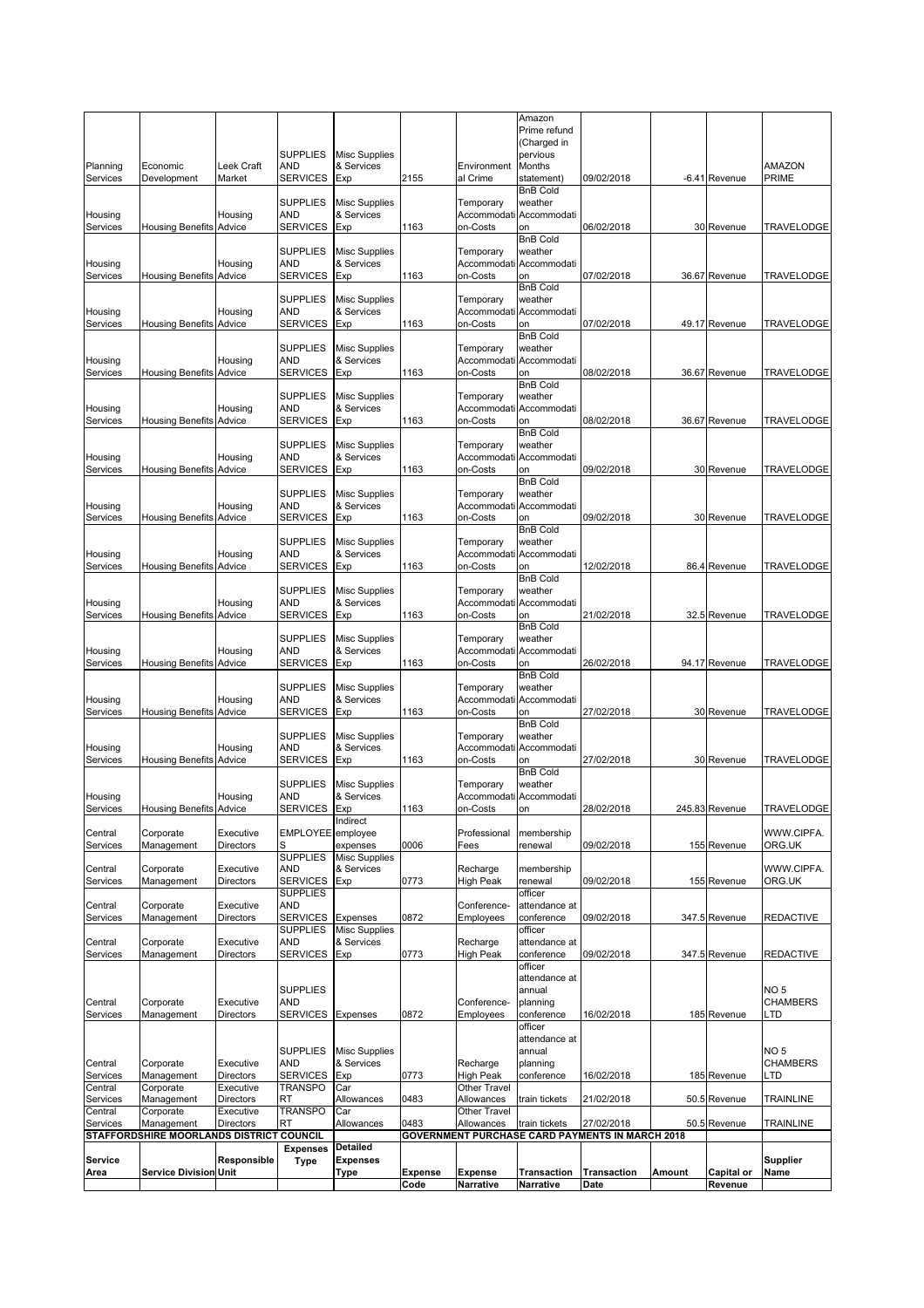| Central                | Corporate                      | Executive                       | <b>TRANSPO</b>                | Car                                |      | Other Travel                     | <b>OFFICER</b>                 |            |                |                                       |
|------------------------|--------------------------------|---------------------------------|-------------------------------|------------------------------------|------|----------------------------------|--------------------------------|------------|----------------|---------------------------------------|
| Services               | Management                     | <b>Directors</b>                | RT<br><b>SUPPLIES</b>         | Allowances<br><b>Misc Supplies</b> | 0483 | Allowances                       | TRAVEL                         | 22/03/2018 | 15.18 Revenue  | <b>TRAINLINE</b>                      |
| Central                | Corporate                      | Executive                       | AND                           | & Services                         |      | Recharge                         | <b>OFFICER</b>                 |            |                |                                       |
| Services               | Management                     | Directors                       | <b>SERVICES</b>               | Exp                                | 0773 | <b>High Peak</b>                 | TRAVEL                         | 22/03/2018 | 15.17 Revenue  | TRAINLINE                             |
|                        |                                |                                 | <b>SUPPLIES</b><br>AND        |                                    |      |                                  | 1 X APPLE -<br>MD836B/B        |            |                |                                       |
|                        |                                |                                 | <b>SERVICES</b>               | <b>Misc Supplies</b>               |      |                                  | UNIVERSAL                      |            |                |                                       |
| Central                | Corporate                      | Corporate                       |                               | & Services                         |      | Spend on                         | USB                            |            |                | <b>CURRYS</b>                         |
| Services               | Management                     | Finance                         | <b>SUPPLIES</b>               | Exp                                | 3076 | efficiencies                     | CHARGER                        | 12/03/2018 | 15.83 Revenue  | <b>ONLINE</b>                         |
|                        |                                |                                 | AND                           | <b>Misc Supplies</b>               |      |                                  | SAMSUNG                        |            |                |                                       |
| Central                | Corporate                      |                                 | <b>SERVICES</b>               | & Services                         |      | Recharge                         | <b>GALAXY TAB</b>              |            |                |                                       |
| Services               | Management                     | <b>IT Services</b>              | <b>SUPPLIES</b>               | Exp                                | 0773 | <b>High Peak</b>                 | A 10.1 LTE<br>CISCO            | 18/03/2018 | 165.83 Revenue | <b>AMAZON EU</b>                      |
|                        |                                |                                 | AND                           | <b>Misc Supplies</b>               |      |                                  | <b>WIRELESS</b>                |            |                |                                       |
| Central                | Corporate                      |                                 | <b>SERVICES</b>               | & Services                         |      | Recharge                         | <b>ACCESS</b>                  |            |                |                                       |
| Services               | Management                     | <b>IT Services</b>              | <b>SUPPLIES</b>               | Exp                                | 0773 | <b>High Peak</b>                 | POINT<br>CISCO                 | 16/03/2018 | 45.03 Revenue  | <b>COMMS EXP</b>                      |
|                        |                                |                                 | AND                           | Communicatio                       |      |                                  | <b>WIRELESS</b>                |            |                |                                       |
| Central                | Corporate                      |                                 | <b>SERVICES</b>               | ns &                               |      | Hardware-                        | <b>ACCESS</b>                  |            |                |                                       |
| Services               | Management                     | <b>IT Services</b>              | <b>SUPPLIES</b>               | Computing                          | 0845 | Misc                             | POINT                          | 16/03/2018 | 45.03 Revenue  | <b>COMMS EXP</b>                      |
|                        |                                |                                 | AND                           |                                    |      |                                  | SAMSUNG                        |            |                |                                       |
|                        |                                |                                 | <b>SERVICES</b>               |                                    |      |                                  | <b>GALAXY TAB</b>              |            |                |                                       |
| Central                | Corporate                      |                                 |                               | <b>Misc Supplies</b><br>& Services |      | Recharge                         | A 10.1 LTE -<br><b>SCREEN</b>  |            |                | <b>AMAZON UK</b><br><b>MARKETPLAC</b> |
| Services               | Management                     | <b>IT Services</b>              |                               | Exp                                | 0773 | <b>High Peak</b>                 | PROTECTOR 21/03/2018           |            | 4.59 Revenue   |                                       |
|                        |                                |                                 | <b>SUPPLIES</b>               |                                    |      |                                  |                                |            |                |                                       |
|                        |                                |                                 | AND                           |                                    |      |                                  | <b>ADJUSTABL</b>               |            |                |                                       |
|                        |                                |                                 | <b>SERVICES</b>               | <b>Misc Supplies</b>               |      |                                  | E TABLE LEG<br><b>FOR IPAD</b> |            |                | <b>AMAZON UK</b>                      |
| Central                | Corporate                      | Corporate                       |                               | & Services                         |      | Spend on                         | <b>SHELF AT</b>                |            |                | <b>MARKETPLAC</b>                     |
| Services               | Management                     | Finance                         |                               | Exp                                | 3076 | efficiencies                     | <b>BIDDULPH</b>                | 23/03/2018 | 13.98 Revenue  |                                       |
|                        |                                |                                 | <b>SUPPLIES</b><br>AND        |                                    |      |                                  | SAMSUNG                        |            |                |                                       |
|                        |                                |                                 | <b>SERVICES</b>               | <b>Misc Supplies</b>               |      |                                  | <b>GALAXY TAB</b>              |            |                | <b>AMAZON UK</b>                      |
| Central                | Corporate                      |                                 |                               | & Services                         |      | Recharge                         | A 10.1 LTE -                   |            |                | <b>MARKETPLAC</b><br>E                |
| Services               | Management                     | <b>IT Services</b>              |                               | Exp<br>Indirect                    | 0773 | High Peak                        | COVER<br>LONG                  | 23/03/2018 | 12.41 Revenue  |                                       |
| Central                | Corporate                      |                                 | EMPLOYEE employee             |                                    |      | Long Service                     | <b>SERVICE</b>                 |            |                |                                       |
| Services<br>Environmen | Management                     | Personnel                       | S<br><b>SUPPLIES</b>          | expenses                           | 0097 | Awards                           | AWARD                          | 23/03/2018 | 102.99 Revenue | <b>GIFT CARD</b>                      |
| tal and                |                                |                                 | <b>AND</b>                    | <b>Misc Supplies</b>               |      |                                  | Browning                       |            |                |                                       |
| Regulatory             | Community                      | Community                       | <b>SERVICES</b>               | & Services                         |      | Partnership                      | Recon Force                    |            |                | <b>GBP</b>                            |
| Services<br>Environmen | Safety                         | Safety                          | <b>SUPPLIES</b>               | Exp                                | 1069 | Operations                       | Extreem                        | 15/03/2018 | 283.32 Revenue | <b>NATURESPY</b>                      |
| tal and                |                                |                                 | AND                           | <b>Misc Supplies</b>               |      |                                  |                                |            |                |                                       |
| Regulatory             | Community                      | Community                       | <b>SERVICES</b>               | & Services                         |      | Partnership                      | Battery                        |            |                | <b>BUYABATTER</b>                     |
| Services<br>Environmen | Safety                         | Safety                          |                               | Exp                                | 1069 | Operations                       | Charger                        | 16/03/2018 | 72.43 Revenue  | Y CO UK                               |
| tal and                |                                | Refuse Direct TRANSPO           |                               | Direct                             |      |                                  |                                |            |                |                                       |
| Regulatory             |                                | Service                         | RT                            | Transport                          |      |                                  | ROAD FUND                      |            |                | <b>DVLA</b>                           |
| Services<br>Environmen | <b>Waste Collection</b>        | Organisation                    | <b>SUPPLIES</b>               | Costs                              | 0497 | Licences                         | TAX<br>MJ-                     | 14/03/2018 | 242.50 Revenue | <b>VEHICLE TAX</b>                    |
| tal and                |                                | Operational                     | AND                           | Print/Stat &                       |      |                                  | ANNUAL                         |            |                |                                       |
| Regulatory             |                                | Services                        | <b>SERVICES</b>               | Gen Office                         |      | Books and                        | <b>SUBSCRIPTI</b>              |            |                | <b>HEMMING</b>                        |
| Services<br>Environmen | <b>Waste Collection Admin</b>  |                                 | <b>SUPPLIES</b>               | Equip                              | 0651 | Publications                     | ON<br>MJ -                     | 14/03/2018 | 70.00 Revenue  | <b>GROUP LTD</b>                      |
| tal and                |                                | Operational                     | AND                           | <b>Misc Supplies</b>               |      |                                  | ANNUAL                         |            |                |                                       |
| Regulatory             |                                | Services -                      | <b>SERVICES</b>               | & Services                         |      | Recharge                         | <b>SUBSCRIPTI</b>              |            |                | <b>HEMMING</b>                        |
| Services               | <b>Waste Collection</b>        | Admin                           | <b>PREMISES</b>               | Exp                                | 0773 | <b>High Peak</b>                 | ON                             | 14/03/2018 | 70.00 Revenue  | <b>GROUP LTD</b>                      |
| Cultural and           |                                |                                 |                               | Grounds                            |      |                                  |                                |            |                |                                       |
| Related                |                                | <b>Birch</b>                    |                               | maintenance                        |      | Ground                           |                                |            |                | PAYPAL MOT                            |
| Services               | Open Spaces                    | Gardens                         | <b>SUPPLIES</b>               | costs                              | 0385 | Maintenance TREES                |                                | 16/03/2018 | 260.74 Revenue | <b>ONLINE</b>                         |
|                        |                                |                                 | AND                           |                                    |      |                                  | <b>VERY SMALL</b>              |            |                |                                       |
| Environmen             |                                |                                 | <b>SERVICES</b>               |                                    |      |                                  | ORANGE                         |            |                |                                       |
| tal and<br>Regulatory  |                                | <b>Refuse Direct</b><br>Service |                               | Clothing<br>Uniform &              |      | Protective                       | GRIP<br>SAFETY                 |            |                |                                       |
| Services               | <b>Waste Collection</b>        | Organisation                    |                               | Laundry                            | 0600 | Clothing                         | <b>GLOVES</b>                  | 21/03/2018 | 33.15 Revenue  | <b>AMAZON EU</b>                      |
| Environmen             |                                |                                 | <b>SUPPLIES</b>               |                                    |      |                                  |                                |            |                |                                       |
| tal and<br>Regulatory  |                                | <b>Refuse Direct</b><br>Service | <b>AND</b><br><b>SERVICES</b> | Clothing<br>Uniform &              |      | Protective                       | <b>BLACK</b><br>SAFETY         |            |                | <b>AMAZON UK</b><br><b>MARKETPLAC</b> |
| Services               | <b>Waste Collection</b>        | Organisation                    |                               | Laundry                            | 0600 | Clothing                         | GLOVES                         | 21/03/2018 | 14.42 Revenue  | Ε                                     |
|                        |                                |                                 | <b>SUPPLIES</b>               |                                    |      |                                  | B&B                            |            |                |                                       |
|                        |                                |                                 | AND<br><b>SERVICES</b>        | <b>Misc Supplies</b>               |      | Temporary                        | <b>BOOKING</b><br>FOR          |            |                |                                       |
| Housing                |                                | Housing                         |                               | & Services                         |      | Accommodati HOMELESS             |                                |            |                |                                       |
| Services               | <b>Housing Benefits Advice</b> |                                 |                               | Exp                                | 1163 | on-Costs                         | APPLICANT                      | 05/03/2018 | 32.50 Revenue  | TRAVELODGE                            |
|                        |                                |                                 | <b>SUPPLIES</b>               |                                    |      |                                  | B&B                            |            |                |                                       |
|                        |                                |                                 |                               |                                    |      |                                  |                                |            |                |                                       |
|                        |                                |                                 | AND<br><b>SERVICES</b>        | <b>Misc Supplies</b>               |      | Temporary                        | <b>BOOKING</b><br>FOR          |            |                |                                       |
| Housing<br>Services    | <b>Housing Benefits Advice</b> | Housing                         |                               | & Services<br>Exp                  | 1163 | Accommodati HOMELESS<br>on-Costs | APPLICANT                      | 05/03/2018 | 110.00 Revenue | TRAVELODGE                            |